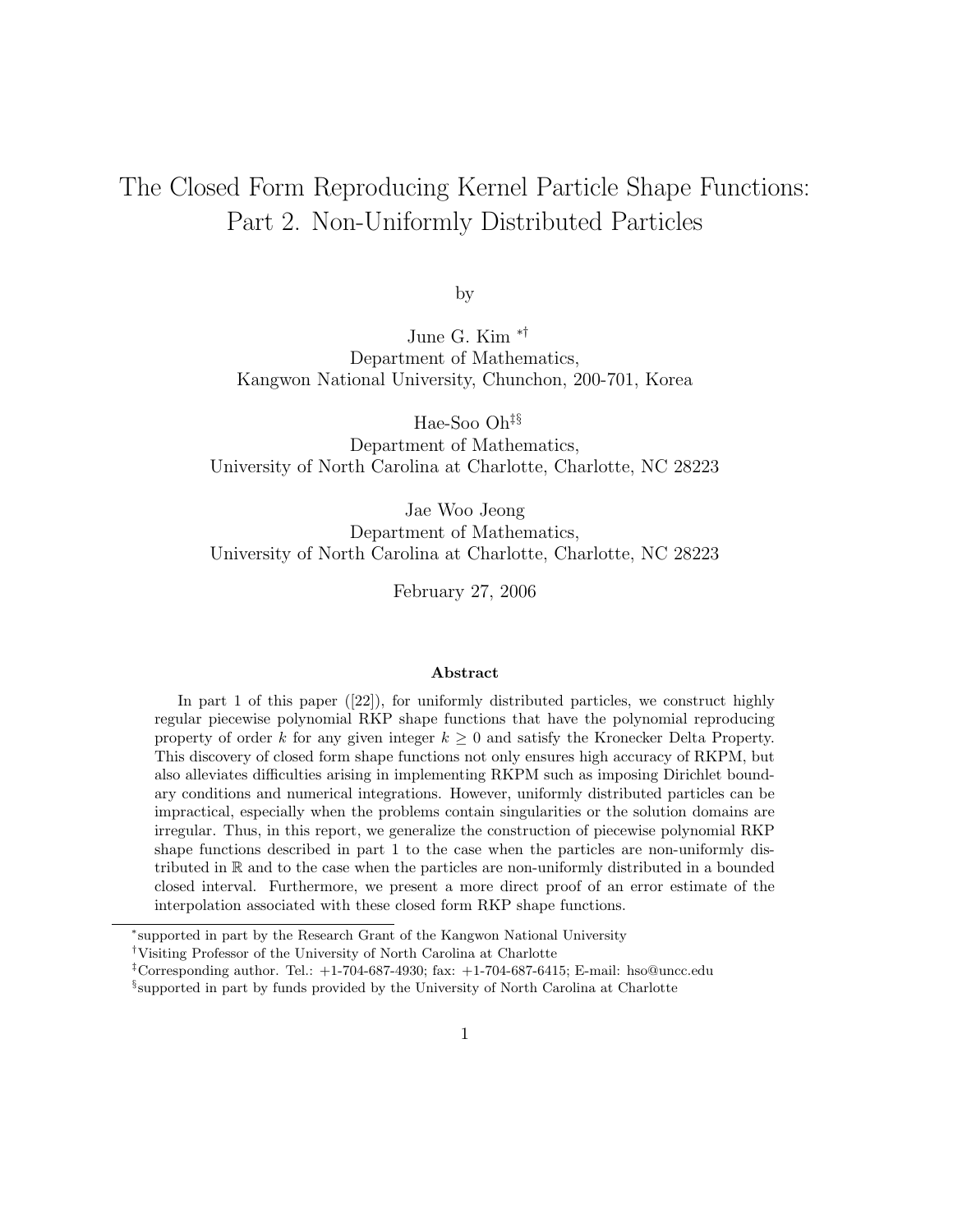Keywords: The closed form reproducing kernel particle shape functions; Reproducing kernel particle method(RKPM); Interpolation error estimate; Non uniformly distributed particles; Kronecker Delta Property.

# 1 Introduction

Recently several generalized finite element methods (GEFM) that circumvent the obstacles in conventional FEM such as mesh refinement and constructing smooth global basis functions were introduced. Among many GFEMs that use meshes minimally or do not use meshes at all ([1],[2],[3],[4]), those methods related to this paper are Element Free Galerkin Method  $(EFGM)$   $([1],[13],[14],[15])$ , Reproducing Kernel Particle Method  $(RKPM)([10],[15])$ , h-p Cloud Method([7],[8]), Partition of Unity Finite Element Method (PUFEM)([18],[24],[25]), and Reproducing Kernel Element Method (RKEM) ([15],[16],[17]).

The reproducing kernel particle method(RKPM) is a mesh free method that yields highly accurate approximation by using the reproducing kernel shape functions that can exactly interpolate the polynomials of a fixed degree. The RKP(reproducing kernel particle) shape functions can be constructed to be smooth up to any desired order by selecting smooth window functions.

However, the RKP shape functions constructed by using a specific window function are fractional functions with complicate denominators that are solutions of the system of algebraic equations. Thus, these RKP shape functions have the following difficulties:

(1) They do not satisfy the Kronecker delta property, and hence it has difficulties in dealing with Dirichlet boundary conditions.

(2) Accuracy is compromised in numerical integrations for these complex fractional shape functions.

In order to alleviate these obstacles, in part 1, we constructed piecewise polynomial  $\mathcal{C}^r$ -RKP shape functions associated with uniformly distributed particles, that satisfy the Kronecker delta property, for any integer  $r \geq 0$ . However, the RKP shape functions associated with uniformly distributed particles are not practical, especially when the problems contain singularities.

In this paper, we apply our methods to the RKP shape functions associated with the particles that have any desired forms of distributions in a given domain.

This paper is organized as follows: in section 2, definitions and terminologies are explained. For the construction of RKP shape functions corresponding to non-uniformly distributed particles, we reproduce representative piecewise polynomial RKP shape functions associated with uniformly distributed particles that were constructed in part 1.

In section 3, we construct smooth piecewise polynomial RKP shape functions satisfying the Kronecker delta property associated with non-uniformly distributed particles in  $[0, \infty)$  as well as those associated with non-uniformly distributed particles in a closed bounded interval  $[a, b]$ . Next, we prove an error estimate of the interpolation associated with RKP shape functions of reproducing order  $2K - 1$  in  $\mathbb{R}^d$ . Furthermore, we also give a numerical example that demonstrates the effectiveness of these shape functions in solving elliptic differential equations.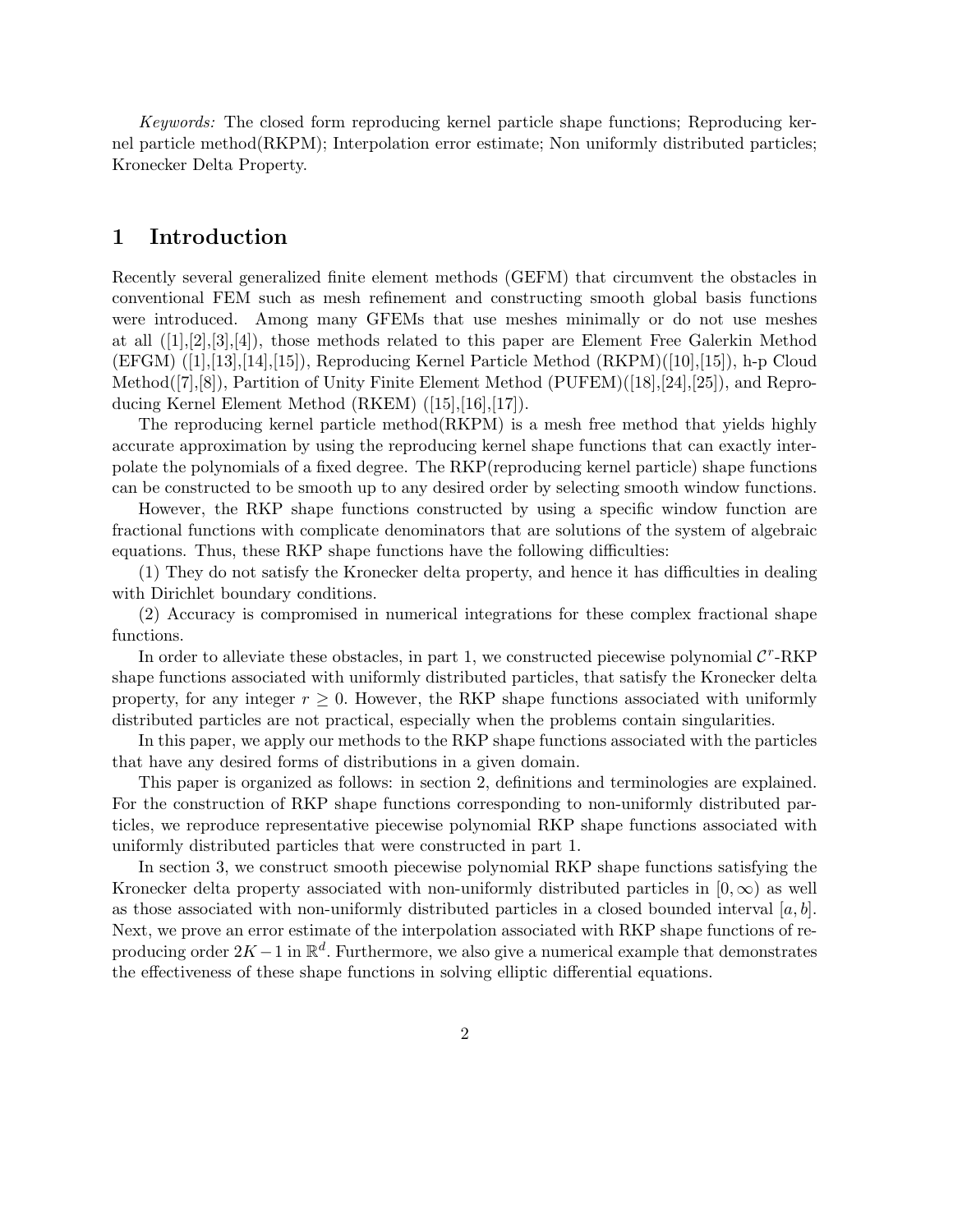For the case where particles are non-uniformly distributed in  $(-\infty, \infty)$ , we construct the corresponding smooth piecewise polynomial RKP shape functions that have the polynomial reproducing property of any given order in section 4.

Finally, piecewise polynomial RKP shape functions with polynomial reproducing property of high order, associated the particles distributed in  $[0, \infty)$ , are described in appendix.

These piecewise polynomial RKP shape functions are naturally extended to higher dimensional RKP shape functions satisfying the Kronecker delta property by taking tensor product of these single valued shape functions. However, the constructions of general higher dimensional closed form RKP shape functions that are not product of single valued functions are discussed elsewhere.

### 2 Preliminary

Throughout this paper,  $\alpha, \beta \in \mathbb{Z}^d$  are multi indices and  $x = (x^2, x_1, x_2, ..., x_d)$ ,  $x_j = (x_j, x_j, ..., x_d)$ denote points in  $\mathbb{R}^d$ . However, if there are no confusions, we also use the conventional notation for the points in  $\mathbb{R}^d$  or  $\mathbb{Z}^d$  as

$$
x = (x_1, x_2, \cdots, x_n)
$$
 and  $\alpha = (\alpha_1, \alpha_2, \cdots, \alpha_d)$ .

We also use the following notations:

$$
(x - x_j)^{\alpha} := (x - x_j)^{\alpha_1} ... (x - x_j)^{\alpha_d},
$$
  
\n
$$
|\alpha| := \alpha_1 + \alpha_2 + \dots + \alpha_d,
$$
  
\n
$$
\alpha! := \alpha_1! \alpha_2! \dots \alpha_d!,
$$
  
\n
$$
\partial_x^{\alpha} u := \frac{\partial^{|\alpha|} u}{\partial x_1^{\alpha_1} \dots \partial x_d^{\alpha_d}}
$$

Let  $\Omega$  be a domain in  $\mathbb{R}^d$ . For any nonnegative integer  $m, \mathcal{C}^m(\Omega)$  denotes the space of all functions φ such that φ together with all their derivatives  $D^{\alpha} \phi$  of orders  $|\alpha| \leq m$ , are continuous on  $\Omega$ . The support of  $\phi$  is defined by

$$
supp \phi = \overline{\{x \in \Omega : \phi(x) \neq 0\}}.
$$

In the following, a function  $\phi \in \mathcal{C}^m(\Omega)$  is said to be a  $\mathcal{C}^m$ -function.

We also use the usual Sobolev space denoted by  $H^k(\Omega)$ . For  $u \in H^k(\Omega)$ , the norm is

$$
||u||_{k,\Omega}^2 = \sum_{|\alpha| \le k} \int_{\Omega} |\partial^{\alpha} u|^2 dx,
$$

and the semi-norm is

$$
|u|_{k,\Omega}^2 = \sum_{|\alpha|=k} \int_{\Omega} |\partial^{\alpha} u|^2 dx.
$$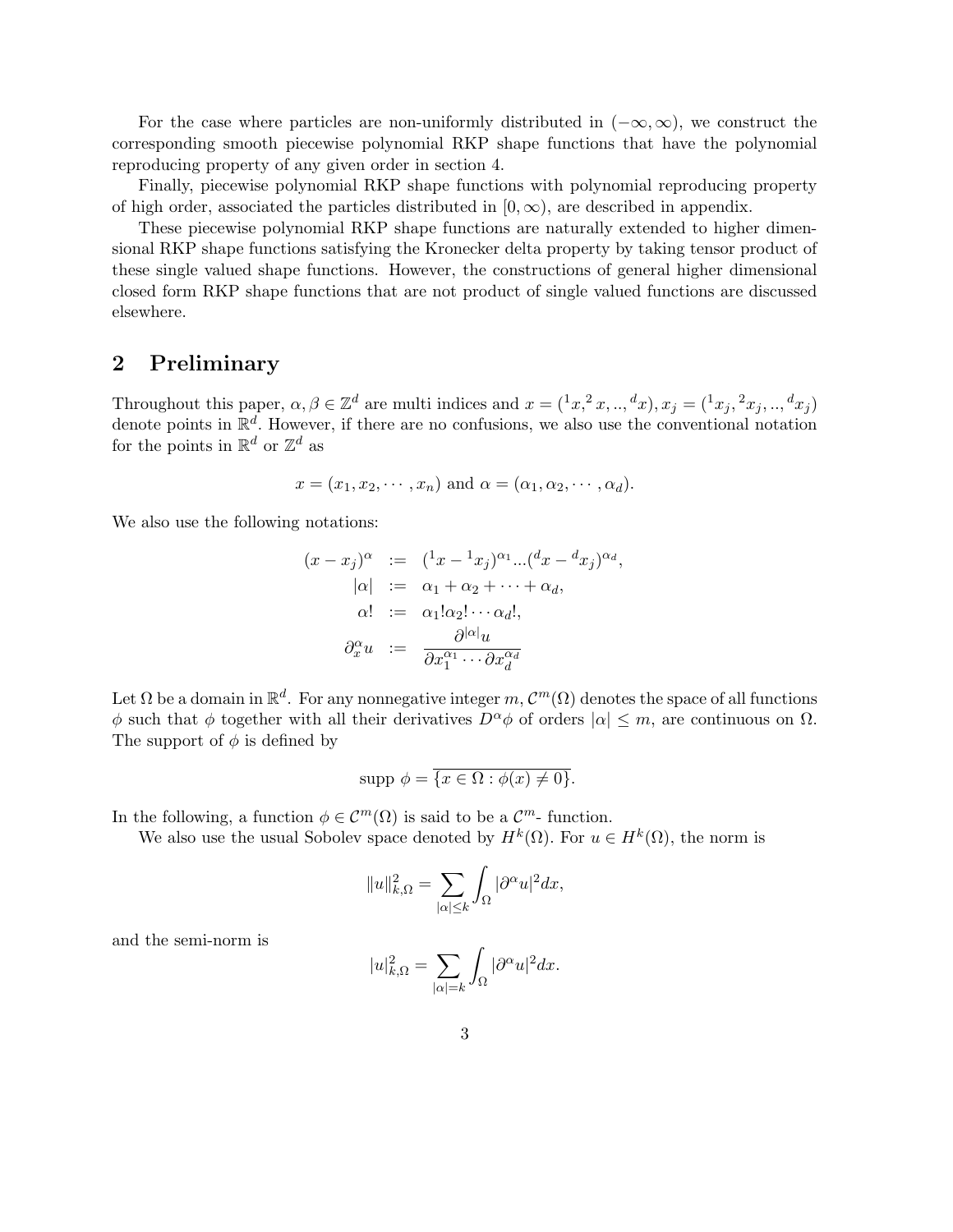A weight function(or window function) is a non negative continuous function with compact support and is denoted by  $w(x)$ . For example, the widely used window functions include the following: For  $x \in \mathbb{R}$ ,

(a) Conical:

$$
w(x) = \begin{cases} (1-x^2)^l, & |x| \le 1, \\ 0, & |x| > 1, \end{cases}
$$
 (1)

which is a  $\mathcal{C}^{l-1}$ -function.

(b) Gaussian:

$$
w(x) = \begin{cases} (e^{-1/1-x^2}) & \text{if } |x| < 1, \\ 0 & \text{if } |x| \ge 1, \end{cases}
$$
 (2)

which is an infinitely smooth function.

(c) Partition of unity  $([21])$ :

$$
w(x) = \begin{cases} (1+x)^{3}g(x) & \text{if } -1 \leq x \leq 0\\ (1-x)^{3}g(-x) & \text{if } 0 \leq x \leq 1\\ 0 & \text{if } |x| > 1, \end{cases}
$$
(3)

where  $g(x) = (1 - 3x + 6x^2)$ .

In  $\mathbb{R}^d$ , the weight function  $w(x)$  can be constructed from a one-dimensional weight function either as  $w(x) = w(||x||)$  or as  $w(x) = \prod_{i=1}^{d} w(x_i)$ , where  $x = (x_1, \dots, x_d)$  and  $||x||^2 = x_1^2 + \dots +$  $x_d^2$ .

Let  $\Lambda$  be a finite index set and  $\Omega$  denotes a bounded domain. Let  $\{x_j : j \in \Lambda\}$  be a set of a finite number of points in  $\mathbb{R}^d$ , that are called particles.

Adopting those terminologies and notations of ([3]), we have the following: For  $j = (j_1, j_2, \dots, j_d)$  $\mathbb{Z}^d$ , and the mesh size  $0 < h \leq 1$ , let

$$
x_j^h = (j_1h, \cdots, j_dh) = hj.
$$

Then the points  $x_j^h$  are called uniformly distributed particles. Let  $\phi$  be a continuous function with compact support that contains the origin 0. Then the particle shape functions associated to the uniformly distributed particles is defined by

$$
\phi_j^h(x) = \phi(\frac{x - jh}{h}) = \phi(\frac{x_1 - j_1h}{h}, \cdots, \frac{x_d - j_dh}{h}),
$$

for  $j \in \mathbb{Z}^d$  and  $0 < h \leq 1$ . Then these particle shape functions are **translation invariant** in the sense that

$$
x_{i+j}^h = x_i^h + x_j^h, \phi_j^h(x - ih) = \phi_{i+j}^h(x).
$$

In part 1 of this paper, we have considered the particles that are uniformly distributed and the particles are allowed to go outside of the domain. Here, we consider the case when the particles are partially non-uniformly distributed and also discuss the case when the particles are only inside or on the boundary of  $\Omega$ , that is,  $\{x_j : j \in \Lambda\} \subset \overline{\Omega}$ .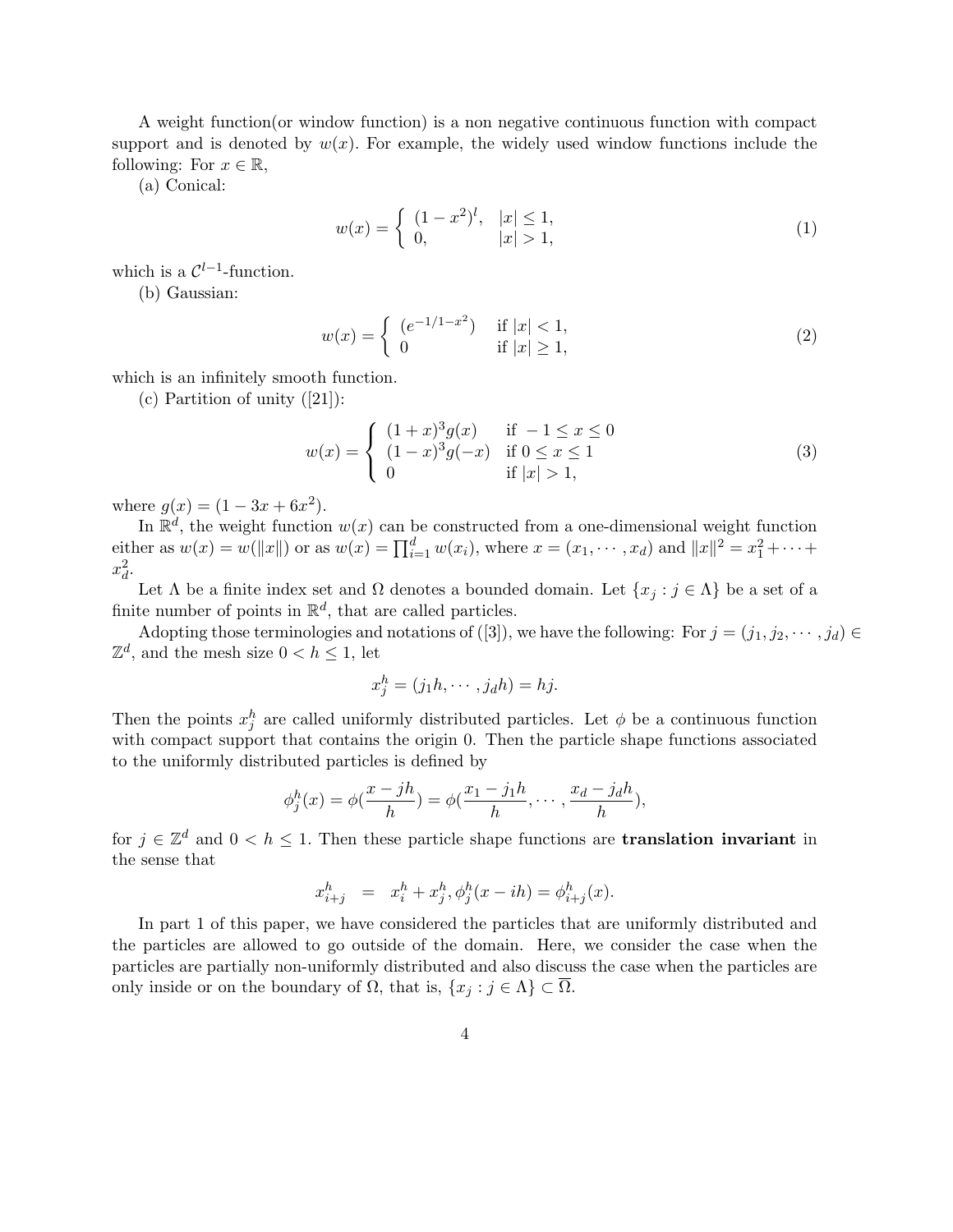**Definition 2.1.** Let k be a non negative integer. Then  $\{\phi_i(x) : j \in \Lambda\}$  are called RKP shape functions with the polynomial reproducing property of order k (or simply, "of reproducing order  $k$ ") if and only if it satisfies the following condition:

$$
\sum_{j \in \Lambda} (x_j)^{\alpha} \phi_j(x) = x^{\alpha}, \text{ for } x \in \Omega \subset \mathbb{R}^d \text{ and for } 0 \leq |\alpha| \leq k. \tag{4}
$$

The RKP shape function, associated with the particle  $x_j$ , is constructed by

$$
\phi_j(x) = w(x - x_j) \sum_{0 \leq |\alpha| \leq k} (x - x_j)^{\alpha} b_{\alpha}(x) \tag{5}
$$

where  $b_{\alpha}(x)$  are chosen so that (4) is satisfied and  $w(x)$  is a window function. This gives rise to a linear system in  $b_{\alpha}(x)$ , namely

$$
\sum_{0 \le |\alpha| \le k} m_{\alpha+\beta}(x) b_{\alpha}(x) = \delta^0_{|\beta|} \text{ for } 0 \le |\beta| \le k,
$$
\n(6)

where  $\delta^0_{\vert\beta\vert}$  is the Kronecker delta, and

$$
m_{\alpha}(x) = \sum_{j \in \mathbb{Z}} w(x - x_j)(x - x_j)^{\alpha}.
$$
 (7)

For one dimensional case, this system can be written as

$$
M(x) \cdot [b_0(x), b_1(x), \cdots, b_k(x)]^T = [1, 0, \cdots, 0]^T,
$$

where

$$
M(x) = \sum_{j \in \Lambda} w(x - x_j) \begin{bmatrix} 1 \\ (x - x_j)^1 \\ (x - x_j)^2 \\ \vdots \\ (x - x_j)^k \end{bmatrix} [1, (x - x_j)^1, \cdots, (x - x_j)^k].
$$

The coefficient matrix  $M(x)$  of the linear system (6) is called the moment matrix.

By applying a similar argument to [3], one can show that (4) is equivalent to

$$
\sum_{j \in \Lambda} (x - x_j)^{\beta} \phi_j(x) = \delta^0_{|\beta|}, \quad \text{for } 0 \le |\beta| \le k \text{ and } x \in \mathbb{R}^d. \tag{8}
$$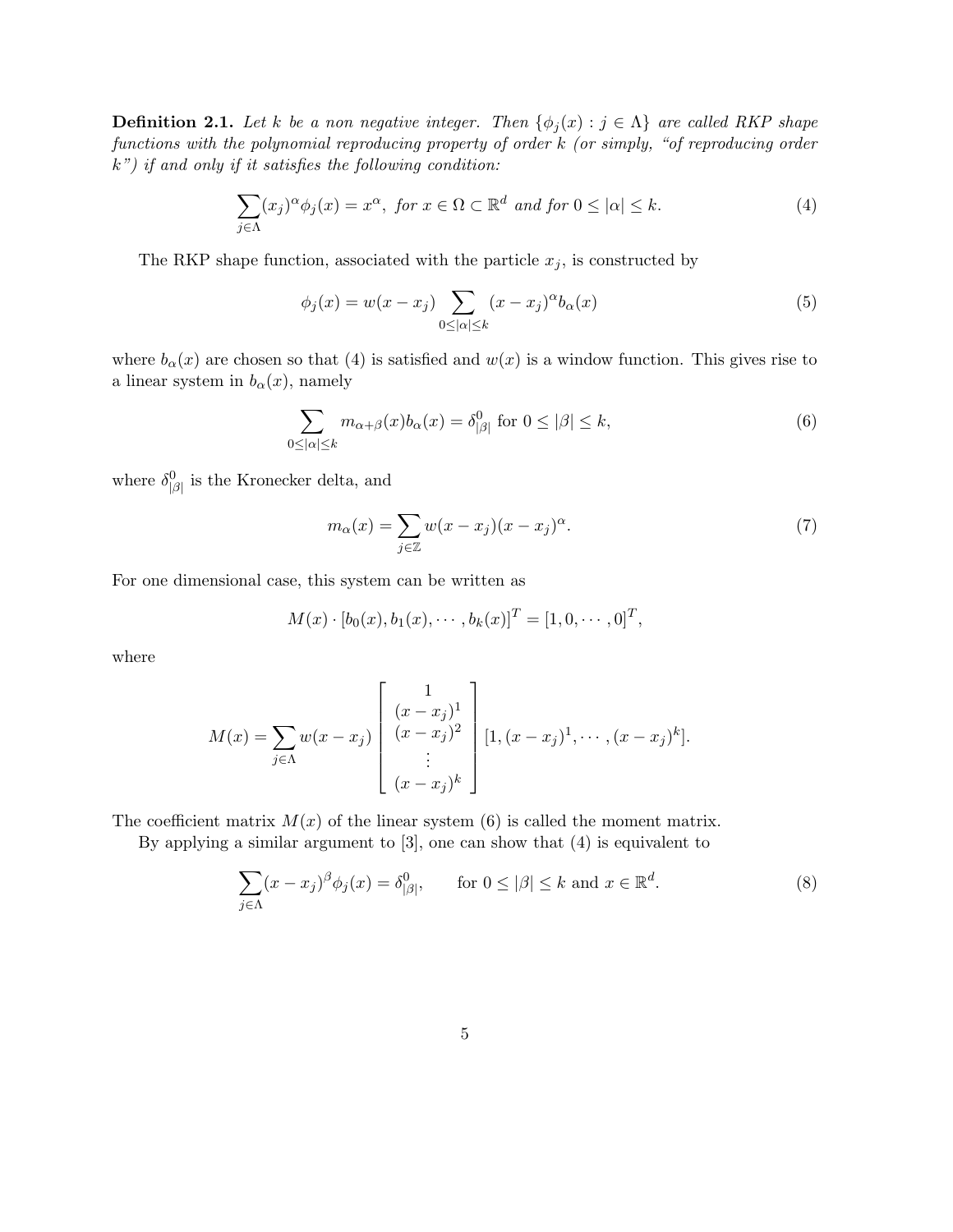

Figure 1: (Left:) The graph of the  $\mathcal{C}^0$  RKP shape function of order 3,  $\phi_{(2;0;3)}(x)$ . (Right:) The graph of the  $\mathcal{C}^0$  RKP shape function of order 5,  $\phi_{(3;0;5)}(x)$ .



Figure 2: (Left:) The graph of the  $C^1$  RKP shape function of order 2,  $\phi_{(2;1;2)}(x)$ . (Right:) The graph of the  $C^1$  RKP shape function of order 5,  $\phi_{(3,1;4)}(x)$ .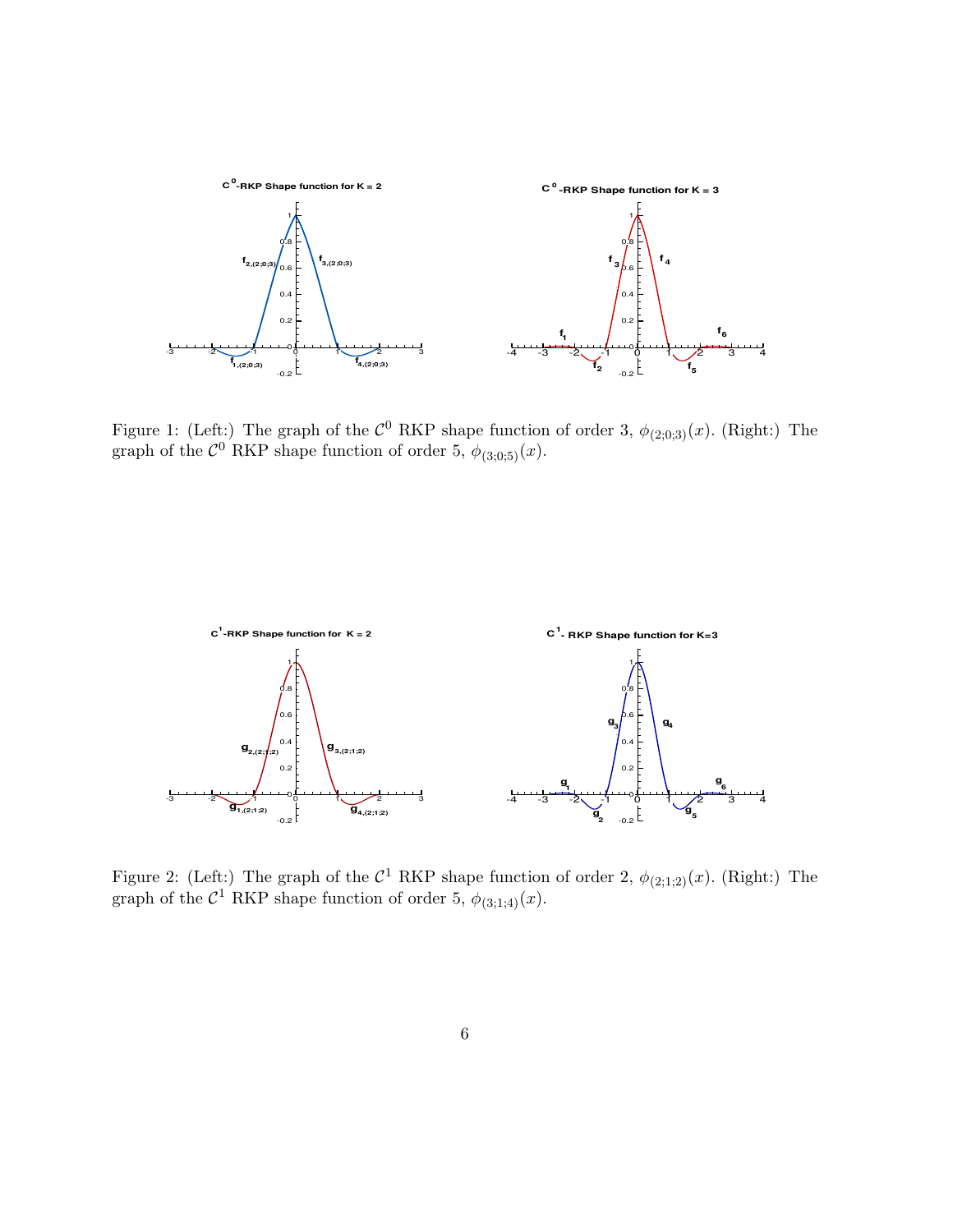### 2.1 Piecewise polynomial RKP shape functions for uniformly distributed particles

In this paper, the indices of polynomial reproducing shape function  $\phi_{([a,b];m_2;m_3)}(x)$  indicate the following:

\n- $$
[a, b] =
$$
 the support of  $\phi(x)$ ,
\n- $m_2 =$  the order of the regularity (that is,  $\phi(x) \in \mathcal{C}^{m_2}$ ),
\n- $m_3 =$  the order of the reproducing property.
\n

In particular,  $\phi_{([-K,K];m_2;m_3)}(x)$  is also denoted by  $\phi_{(K;m_2;m_3)}(x)$ . Throughout this paper, K is a positive integer that is the radius of the support of a basic RKP shape function whose support is  $[-K, K]$ .

In this section, for the construction of RKP shape functions associated with non-uniformly distributed particles, we briefly describe those piecewise polynomial RKP shape functions corresponding to the uniformly distributed particles that can be found in the first part of this paper  $([22]).$ 

# 2.1.1 Translation invariant  $\mathcal{C}^0$ -RKP shape functions

Suppose the particles are uniformly distributed. From the equivalent definition (8), the  $\mathcal{C}^0$ -RKP basic shape function,  $\phi_{([-K,K],0;2K-1)}(x)$ , of reproducing order  $2K-1$  is obtained by solving the following system of  $2K$  equations:

$$
\sum_{j=-K+1}^{K} (x-j)^{\alpha} f(x-j) = \delta_0^{\alpha}, \alpha = 0, 1, 2, \cdots, 2K-1, \text{ for } x \in (0,1).
$$
 (9)

The coefficient matrix is the Vandermonde matrix. By Theorem 2.1 of ([22]), this system has a unique solution that can be extended to the unique continuous piecewise polynomial.

When  $K = 3$ : For example, if  $K = 3$ , the shape function obtained by the solution of the system (9) has the reproducing property of order 5, that satisfies the Kronecker delta property. It is defined as follows:

$$
\phi_{([-3,3];0;5)}(x) = \begin{cases}\nf_1(x) := \frac{1}{120}(x+1)(x+2)(x+3)(x+4)(x+5) & x \in [-3,-2] \\
f_2(x) := -\frac{1}{24}(x-1)(x+1)(x+2)(x+3)(x+4) & x \in [-2,-1] \\
f_3(x) := \frac{1}{12}(x-2)(x-1)(x+1)(x+2)(x+3) & x \in [-1,0] \\
f_4(x) := -\frac{1}{12}(x-3)(x-2)(x-1)(x+1)(x+2) & x \in [0,1] \\
f_5(x) := \frac{1}{24}(x-4)(x-3)(x-2)(x-1)(x+1) & x \in [1,2] \\
f_6(x) := -\frac{1}{120}(x-5)(x-4)(x-3)(x-2)(x-1) & x \in [2,3] \\
0 & x \notin [-3,3]\n\end{cases}
$$
\n(10)

Here  $f_1(x) = f(x-3)$ ,  $f_2(x) = f(x-2)$ ,  $\dots$ ,  $f_5(x) = f(x+1)$ ,  $f_6(x) = f(x+2)$  are the solutions of the system (9) and their graphs are depicted in Fig. 1.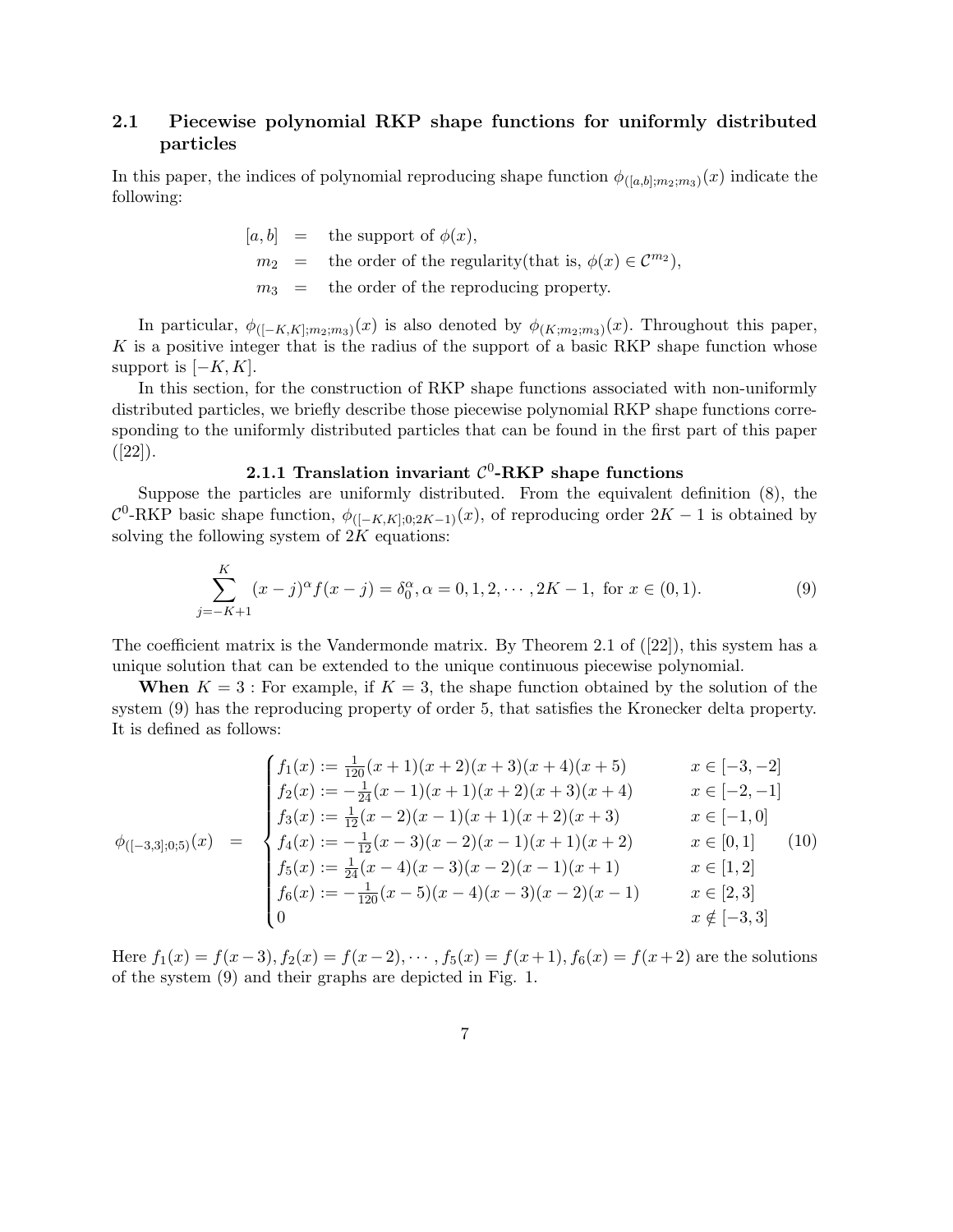**When**  $K = 2$ : Similarly, if  $K = 2$ , then we have the following  $\mathcal{C}^0$ -RKP shape function of reproducing order 3 that satisfy the Kronecker delta property:

$$
\phi_{[-2,2];0;3}(x) = \begin{cases}\nf_{1,(2;0;3)}(x) := \frac{1}{6}(x+1)(x+2)(x+3) & x \in [-2,-1] \\
f_{2,(2;0;3)}(x) := -\frac{1}{2}(x-1)(x+1)(x+2) & x \in [-1,0] \\
f_{3,(2;0;3)}(x) := \frac{1}{2}(x-2)(x-1)(x+1) & x \in [0,1] \\
f_{4,(2;0;3)}(x) := -\frac{1}{6}(x-3)(x-2)(x-1) & x \in [1,2] \\
0 & x \notin [-2,2].\n\end{cases}
$$
\n(11)

The graph of this shape function is shown in Fig. 1.

# 2.1.2 Translation invariant  $C^1$ -RKP shape functions

Next, by sacrificing the order of polynomial reproducing property by one, one can construct the  $C^1$ -RKP shape function,  $\phi_{([-K,K];1;2K-2)}(x)$ , with the reproducing property of order  $2K-2$ . For this end, we impose an additional condition to the last equation of the system  $(9)$  of  $2K$ equations.

$$
\begin{cases} \sum_{k=-K+1}^{K} (x-k)^{\alpha} g(x-k) = \delta_0^{\alpha}, \alpha = 0, 1, 2, \cdots, 2K-2, \\ \sum_{k=-K+1}^{K} (x-k)^{2K-1} g(x-k) = G(x). \end{cases}
$$
\n(12)

where  $x \in (0, 1)$ . Then, the coefficient matrix of this constrained system becomes a  $2K \times 2K$ Vandermonde matrix. The right hand side becomes the 2K dimensional column vector

$$
[1,0,0,\cdots,0,G(x)]^T.
$$

If  $G(0) = 0$  and  $G(1) = 0$ , then by Lemma 2.1 of ([22]), the solution  $g(x-j)$ ,  $j = -K+1, \dots, K$ , can be extended to a continuous function on  $[-K, K]$  that satisfies the Kronecker delta property. Thus, we impose the following conditions on  $G(x)$ :

$$
G(0) = 0 \text{ and } G(1) = 0. \tag{13}
$$

That is,  $G(x) = x(x-1)p(x)$ . The  $\mathcal{C}^1$ -,  $\mathcal{C}^2$ - RKP shape functions are constructed in ([22]) by properly choosing  $p(x)$ .

**When**  $K = 3$ : Suppose  $K = 3$  and  $p(x) = 4-8x$ . Then we obtain the unique  $\mathcal{C}^1$ - RKP shape function  $\phi_{([-3,3]:1;4)}(x)$  with the reproducing property of order 4 that satisfies the Kronecker delta property.

$$
\phi_{([-3,3];1;4)}(x) = \begin{cases}\ng_1(x) := \frac{1}{120}(x+2)(x+3)^2(x+7) & x \in [-3,-2], \\
g_2(x) := -\frac{1}{24}(x+1)(x+2)(x^3+6x^2-3x-24) & x \in [-2,-1], \\
g_3(x) := \frac{1}{12}(x+1)(x^4+2x^3-15x^2-12x+12) & x \in [-1,0], \\
g_4(x) := -\frac{1}{12}(x-1)(x^4-2x^3-15x^2+12x+12) & x \in [0,1], \\
g_5(x) := \frac{1}{24}(x-2)(x-1)(x^3-6x^2-3x+24) & x \in [1,2], \\
g_6(x) := -\frac{1}{120}(x-7)(x-3)^2(x-2)x & x \in [2,3], \\
0 & x \notin [-3,3]\n\end{cases}
$$
\n(14)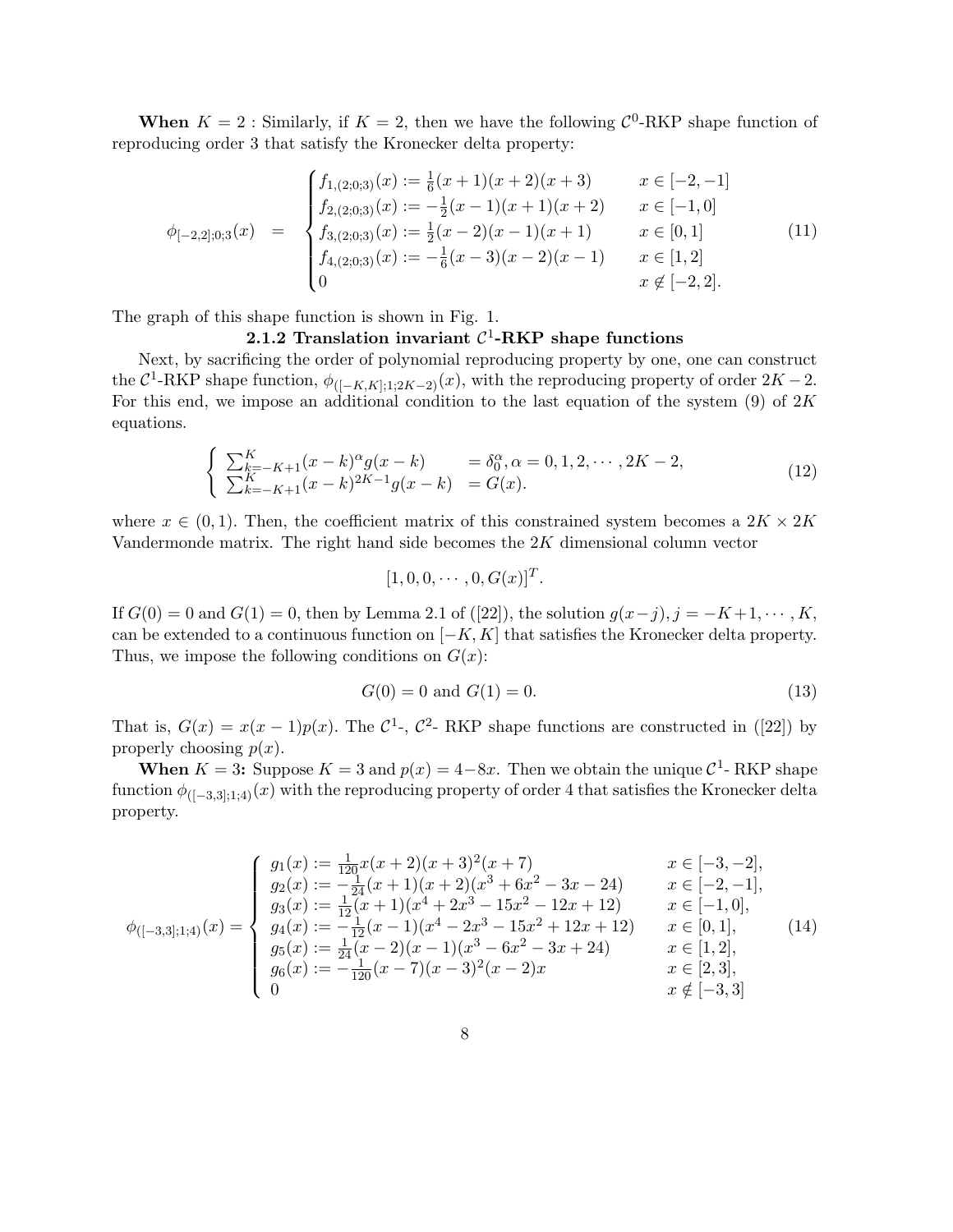Here  $g_1(x) = g(x-3), g_2(x) = g(x-2), \dots, g_5(x) = g(x+1), g_6(x) = g(x+2)$ , are the solutions of the system (12), whose graphs are depicted in Fig. 2.

When  $K = 2$ : With  $G(x) = x(x-1)(1-2x)$  and  $K = 2$ , solving the system (12), we have the following  $C^1$ -RKP shape function of reproducing order 2:

$$
\phi_{([-2,2];1;3)}(x) = \begin{cases}\ng_{1,(2;1;2)}(x) := \frac{1}{2}(x+1)(x+2)^2 & x \in [-2,-1] \\
g_{2,(2;1;2)}(x) := -\frac{1}{2}(x+1)(3x^2+2x-2) & x \in [-1,0] \\
g_{3,(2;1;2)}(x) := \frac{1}{2}(x-1)(3x^2-2x-2) & x \in [0,1] \\
g_{4,(2;1;2)}(x) := -\frac{1}{2}(x-2)^2(x-1) & x \in [1,2] \\
0 & x \notin [-2,2]\n\end{cases}
$$
\n(15)

The graphs  $g_{j,(2;1;2)}(x), j = 1, 2, 3, 4$ , are depicted in Fig. 2.

# 2.1.3 Translation invariant  $C^2$ -RKP shape functions

With a proper choice for  $p(x)$ , solving the following system

$$
\begin{cases} \sum_{k=-K+1}^{K} (x-k)^{\alpha} h(x-k) = \delta_0^{\alpha}, \alpha = 0, 1, 2, \cdots, 2K-2, \\ \sum_{k=-K+1}^{K} (x-k)^{2K-1} h(x-k) = x(x-1)p(x), \end{cases}
$$
(16)

we obtain a  $\mathcal{C}^2$ - RKP shape function  $\phi_{([-K,K];2;2K-2)}$  with the reproducing property of order  $2K - 2$  that satisfy the Kronecker delta property.

For example, if  $K = 3$  and  $p(x) = 4 + 4x - 36x^2 + 24x^3$ , the solution of this system yields the following piecewise polynomial  $\mathcal{C}^2$ -shape function of reproducing order 4.

$$
\phi_{([-3,3];2;4)}(x) = \begin{cases}\nh_1(x) := \frac{1}{24}(x+2)(x+3)^3(5x+8) & x \in [-3,-2], \\
h_2(x) := -\frac{1}{24}(x+1)(x+2)(25x^3+114x^2+153x+48) & x \in [-2,-1], \\
h_3(x) := \frac{1}{12}(x+1)(25x^4+38x^3-3x^2-12x+12) & x \in [-1,0], \\
h_4(x) := -\frac{1}{12}(x-1)(25x^4-38x^3-3x^2+12x+12) & x \in [0,1], \\
h_5(x) := \frac{1}{24}(x-2)(x-1)(25x^3-114x^2+153x-48) & x \in [1,2], \\
h_6(x) := -\frac{1}{24}(x-3)^3(x-2)(5x-8) & x \in [2,3], \\
0 & x \notin [-3,3]\n\end{cases}
$$
\n(17)

Similarly,  $h_1(x) = h(x-3), h_2(x) = h(x-2), \dots, h_5(x) = h(x+1), h_6(x) = h(x+2)$ , are the solutions of the system (16).

# 3 Piecewise polynomial RKP shape functions for non uniformly distributed particles that are in  $[0, \infty)$

Suppose the domain is  $[0, \infty)$ ,  $a_1, a_2, \cdots, a_n$   $(a_n \neq a_{n-1})$  are positive real numbers, and the particles are distributed as follows:

$$
x_0,x_1,x_2,\cdots,x_n,x_{n+1},\cdots
$$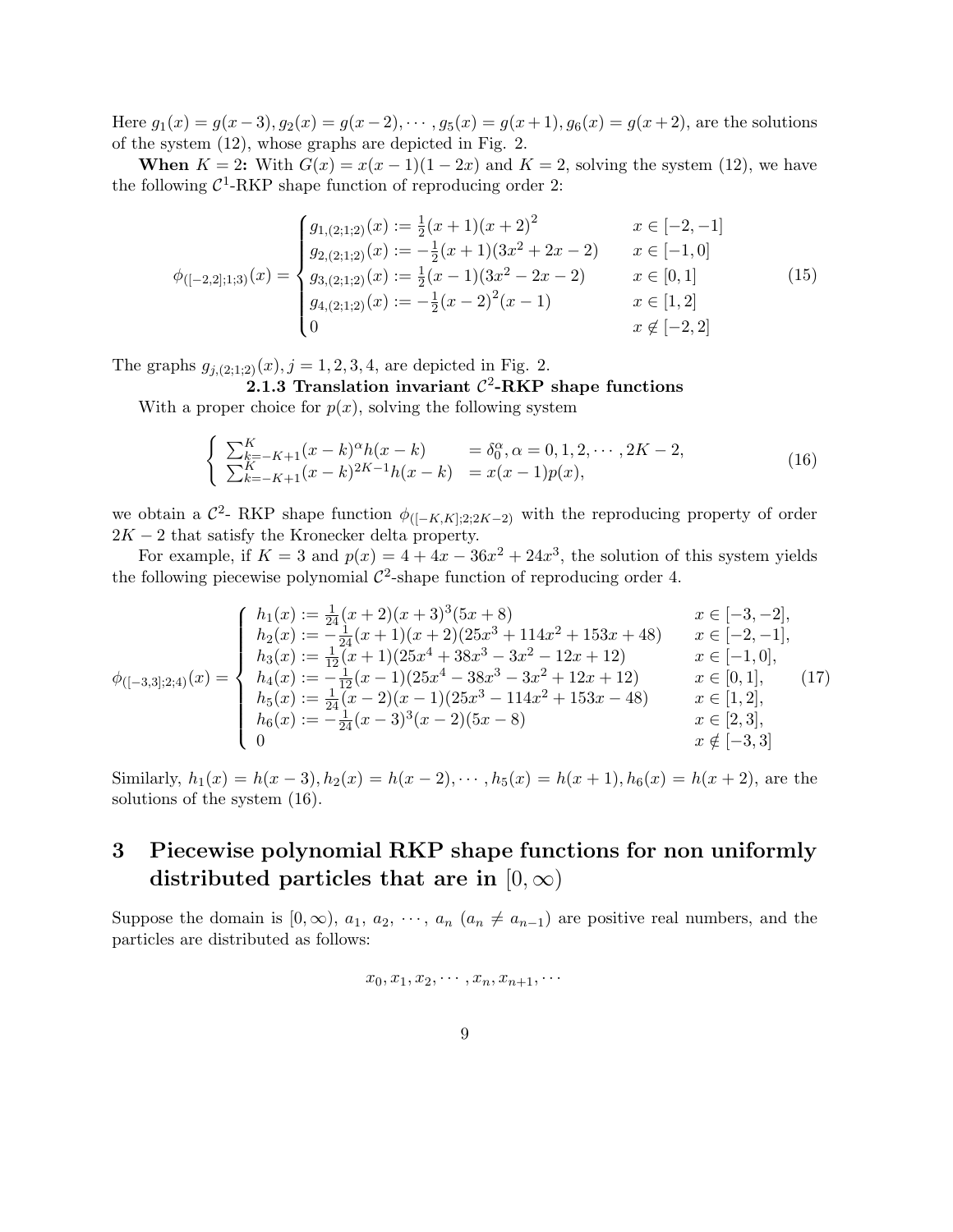where

$$
|x_j - x_{j-1}| = a_j, \quad (j = 1, 2, \dots, n-1),
$$
  
\n $|x_j - x_{j-1}| = a_n, \quad (j \ge n), \text{ and } x_0 = 0.$ 

The actual coordinates of particles are  $x_0 = 0$ ,  $x_1 = a_1$ ,  $x_2 = a_1 + a_2$ ,  $\cdots$ ,  $x_n = \sum_{j=1}^n a_j$ ,  $x_{n+1} = a_n + \sum_{j=1}^n a_j$ ,  $x_{n+2} = 2a_n + \sum_{j=1}^n a_j$ , and so on.



For each particle  $x_j$ , we will construct  $\mathcal{C}^0$ -piecewise polynomial RKP shape function  $\phi_{(x_j)}(x)$ of reproducing order  $2K - 1$ , and we also construct that for  $r \geq 1$ ,  $\mathcal{C}^r$ - piecewise polynomial RKP shape functions of reproducing order  $2K - 2$ .

As shown in Figs 1 and 2, it was proven in ([22]) that the unique translation invariant  $\mathcal{C}^0$ -piecewise polynomial basic RKP shape function with reproducing order  $2K - 1$  must have support as large as  $[-K, K]$ , where K is a positive integer.

Thus, in order to construct piecewise polynomial RKP shape functions associated with nonuniformly distributed particles that are in  $[0, \infty)$ , we first give the conditions on an individual shape function and the set of particles that should be in the support of this shape function.

In the next section, we construct piecewise polynomial RKP shape functions for non-uniformly distributed particles that are allowed to go outside of the domain. In that case, like the shape functions associated with uniformly distributed particles, RKP shape functions have supports which consist of  $2K$  consecutive intervals. However, when the particles are restricted to be in the interior of the domain or on the boundary of the domain, the supports of RKP shape functions corresponding to particles near boundary have various lengths. For example, the support of the shape function corresponding to the boundary particle consists of  $K$  subintervals. In this section, we will use the following notations for RKP shape functions.

 $\phi_{(x_j)}(x) :=$  the shape function associated with the particle  $x_j$  (the shape function in the space coordinate system).

 $\phi_j(x) :=$  the shape function centered at 0, obtained by translating  $\phi_{(x_j)}(x)$  (the shape function in the reference coordinate system).

#### $3.1$  $\mathcal{C}^0$  piecewise polynomial RKP shape functions for arbitrary distributed particles in  $[0, \infty)$

For a clear description of constructing  $\mathcal{C}^0$ -RKP shape functions for the particles that are non uniformly distributed on  $[0, \infty)$ , we start with a specific example such that  $K = 2$  is the radius of the support of those shape functions corresponding to the uniformly distributed particles. In this example, we also assume that  $a_1 = \frac{1}{4}$  $\frac{1}{4}$ ,  $a_2 = \frac{1}{4}$  $\frac{1}{4}$ ,  $a_3 = \frac{1}{2}$  $\frac{1}{2}$  and  $a_4 = 1$  are the step sizes for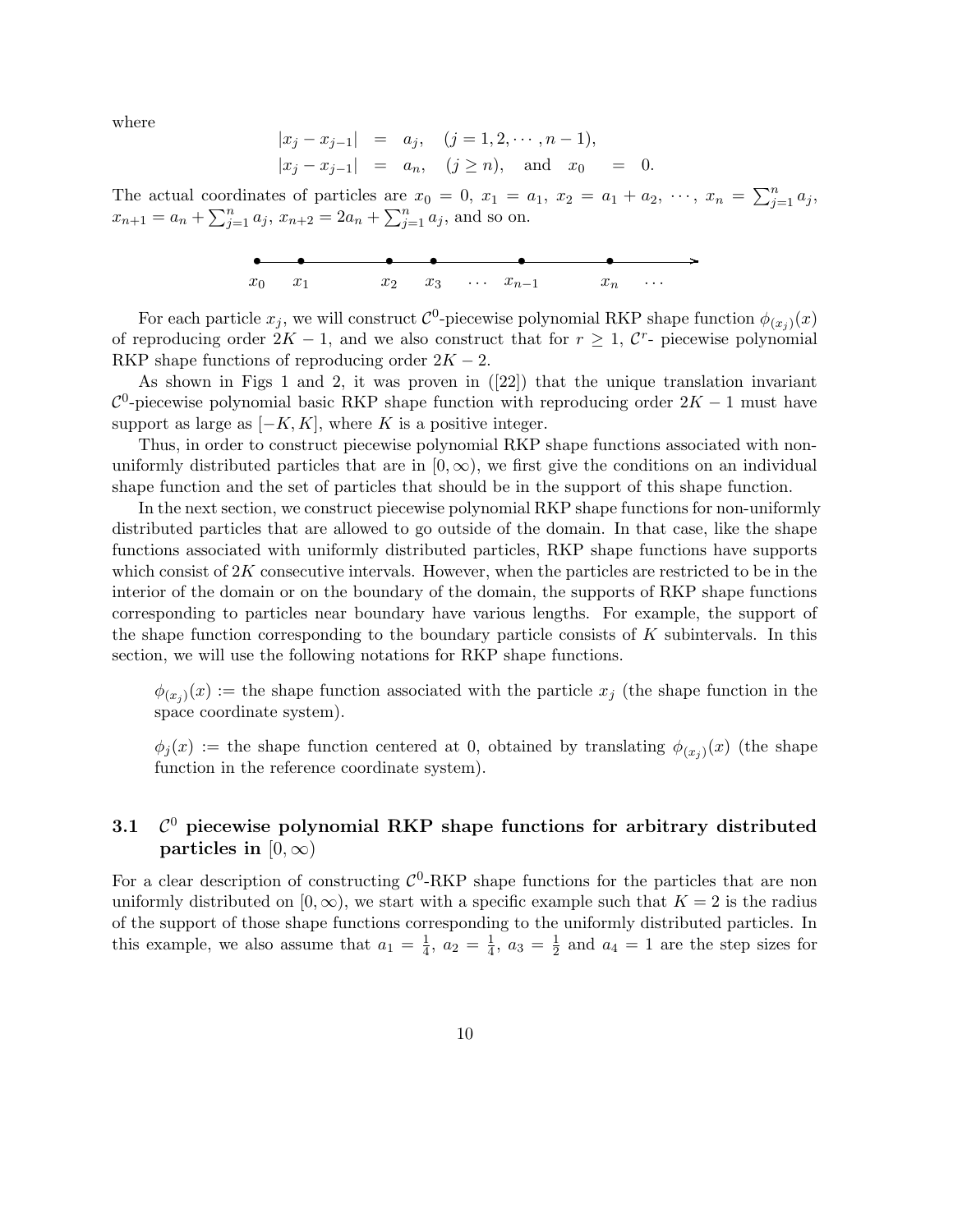

Figure 3: (Left:) The graph of the  $\mathcal C$ The graph of the  $\mathcal{C}^0$  RKP shape function of order 3,  $\phi_{(x_0)}(x), \phi_{(x_1=1/4)}(x)\phi_{(x_2=1/2)}(x)$  (Right:) The graph of the  $\mathcal{C}^0$  RKP shape function of order 3,  $\phi_{(x_3=1)}(x), \phi_{(x_4=2)}(x), \phi_{(x_5=3)}(x)$ . Let us note that these shape functions satisfy the Kronecker delta property, however parts of graphs are higher than 1. Actually, the maximum vale of these shape functions do not occur at nodal points.



 $\phi_{(x_0)}(x), \phi_{(x_1=1/4)}(x)\phi_{(x_2=1/2)}(x)$  (Right:) The graph of the C order 2,  $\phi_{(x_3=1)}(x)$ ,  $\phi_{(x_4=2)}(x)$ ,  $\phi_{(x_5=3)}(x)$ .

Figure 4: (Left:) The graph of the  $C^1$  RKP shape function of order 2, The graph of the  $C^1$  RKP shape function of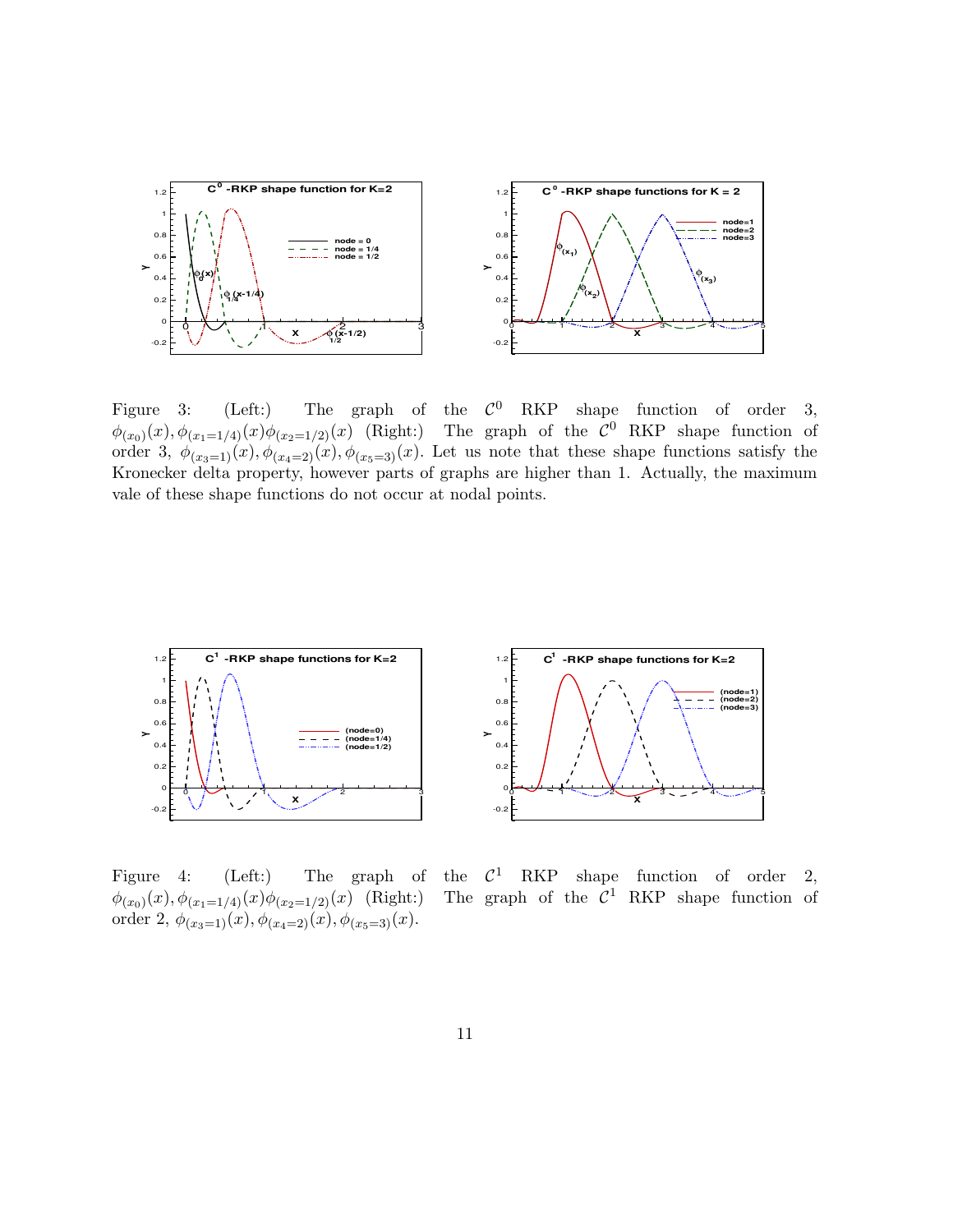non uniformly distributed particles. In this case, the coordinates of the related non uniformly distributed particles on  $[0, \infty)$  are

$$
x_0 = 0
$$
,  $x_1 = \frac{1}{4}$ ,  $x_2 = \frac{1}{2}$ ,  $x_3 = 1$ ,  $x_4 = 2$ ,  $x_5 = 3$ , ...

Let us note that the  $\mathcal{C}^0$ -RKP shape functions  $\phi_{(x_j)}$  corresponding to the above particles have the reproducing order  $2K - 1 = 3$  if and only if, for all  $x \in [0, \infty)$ ,

$$
\sum_{j=0}^{\infty} (x - x_j)^{\alpha} \phi_{(x_j)}(x) = \delta_0^{\alpha}, \quad \text{for } \alpha = 0, 1, 2, 3.
$$
 (18)

In order for the above system of four equations to be solvable, we consider this system separately on each of subintervals  $[0, 1/2], [1/2, 1], [1, 2], [2, 3], [3, 4], \cdots$ , with four shape functions corresponding to particles in the the following index sets:

$$
\Lambda_0 = \{x_0, x_1, x_2, x_3\},\,
$$
  
\n
$$
\Lambda_1 = \{x_1, x_2, x_3, x_4\},\,
$$
  
\n
$$
\Lambda_2 = \{x_2, x_3, x_4, x_5\},\,
$$
  
\n
$$
\Lambda_3 = \{x_3, x_4, x_5, x_6\},\,
$$
  
\n
$$
\Lambda_4 = \{x_4, x_5, x_6, x_7\},\,
$$
  
\n
$$
\vdots
$$

(I-C<sup>0</sup>:) Let us start with the index set  $\Lambda_4 = \{x_4 = 2, x_5 = 3, x_6 = 4, x_7 = 5\}$ . Since the particle in this set is uniformly distributed, and the radius of the support is  $K = 2$ , supp  $\phi_{(x_j)}(x) = [x_j - 2, x_j + 2], j = 4, 5, 6, 7.$  Hence, the intersection of supports of  $\phi_{(x_j)}, x_j \in \Lambda_4$  is [3, 4]. If  $x \in (3, 4)$ , then the system (18) becomes the following system for 4 unknowns:

$$
\sum_{x_j \in \Lambda_4} (x - x_j)^{\alpha} \phi_{(x_j)} |_{[3,4]} (x) = \delta_0^{\alpha}, \text{ for } \alpha = 0, 1, 2, 3.
$$

Solving this equation, we have

$$
\begin{cases}\n\phi_{(x_4)} |_{[3,4]} (x) = -\frac{1}{6}(x-5)(x-4)(x-3),\n\phi_{(x_5)} |_{[3,4]} (x) = \frac{1}{2}(x-5)(x-4)(x-2),\n\phi_{(x_6)} |_{[3,4]} (x) = -\frac{1}{2}(x-5)(x-3)(x-2),\n\phi_{(x_7)} |_{[3,4]} (x) = \frac{1}{6}(x-4)(x-3)(x-2).\n\end{cases}
$$
\n(19)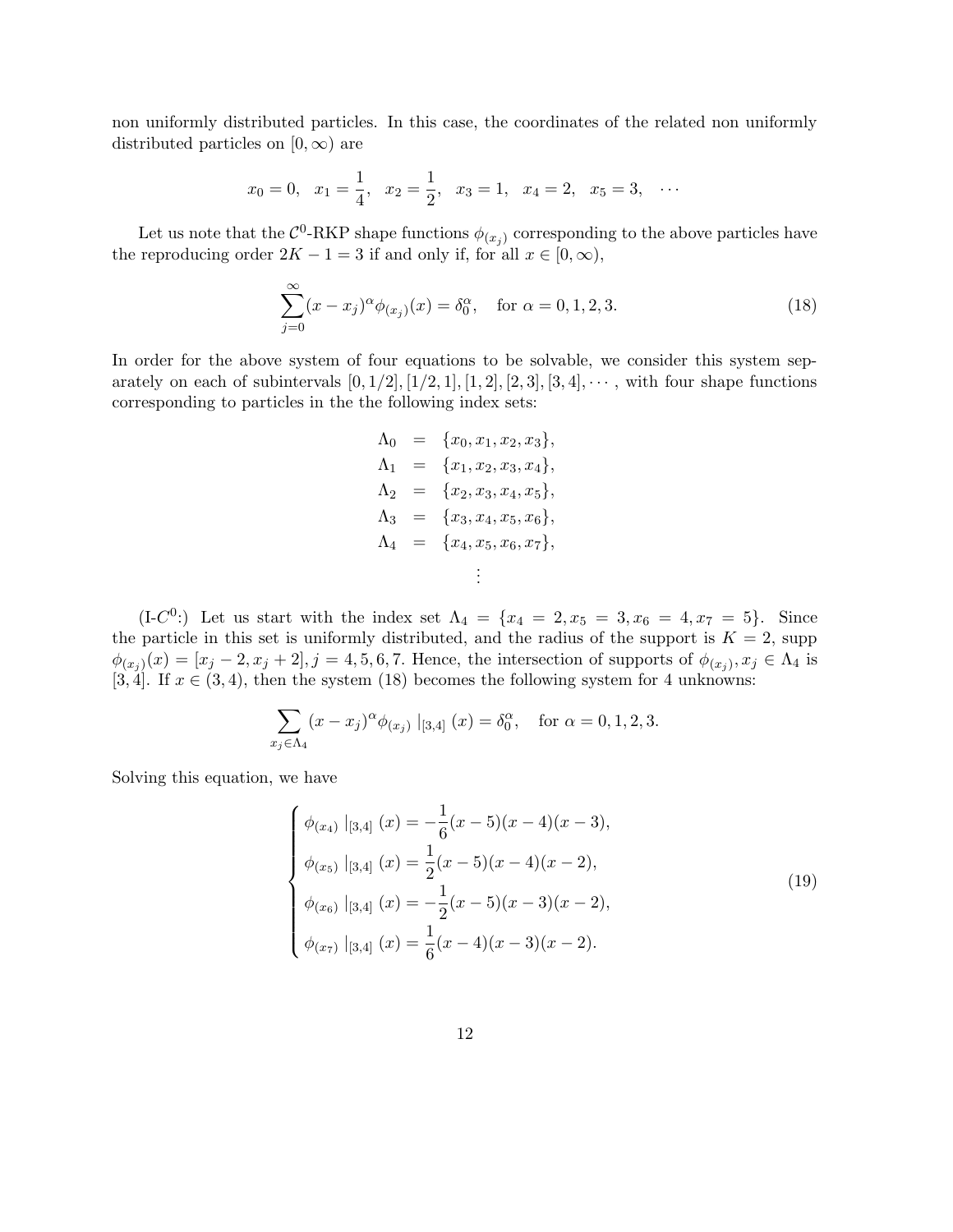Using the unique  $\mathcal{C}^0$ -RKP shape function of reproducing order 3, defined by (11), for uniformly distributed particles, one can easily verify that

$$
\phi_{(x_4)} |_{[3,4]} (x) = f_{4,(2;0;3)}(x-2),
$$
  
\n
$$
\phi_{(x_5)} |_{[3,4]} (x) = f_{3,(2;0;3)}(x-3),
$$
  
\n
$$
\phi_{(x_6)} |_{[3,4]} (x) = f_{2,(2;0;3)}(x-4),
$$
  
\n
$$
\phi_{(x_7)} |_{[3,4]} (x) = f_{1,(2;0;3)}(x-5).
$$

By a similar manner, the solution functions of (18) for  $x \in [k, k+1], k \geq 3$ , with respect to an appropriate index set of four particles are translations of  $\phi_{([-2,2];0;3)}(x)$  defined by (11). Thus, we assign the translated RKP shape function  $\phi_{([-2,2],0;3)}(x - x_j)$  to each particle  $x_j$  if  $j \geq 6$ .

(II-C<sup>0</sup>:) Next, if  $x \in (2,3)$ , then we use the set  $\Lambda_3 = \{x_3 = 1, x_4 = 2, x_5 = 3, x_6 = 4\}$  so that the system (18) becomes the following system for four unknowns:

$$
\sum_{x_j \in \Lambda_3} (x - x_j)^{\alpha} \phi_{(x_j)} |_{[2,3]} (x) = \delta_0^{\alpha}, \quad \alpha = 0, 1, 2, 3.
$$

The solutions of this system are

$$
\begin{cases}\n\phi_{(x_3)} |_{(2,3)} (x) = -\frac{1}{6}(x-4)(x-3)(x-2),\n\phi_{(x_4)} |_{(2,3)} (x) = \frac{1}{2}(x-4)(x-3)(x-1),\n\phi_{(x_5)} |_{(2,3)} (x) = -\frac{1}{2}(x-4)(x-2)(x-1),\n\phi_{(x_6)} |_{(2,3)} (x) = \frac{1}{6}(x-3)(x-2)(x-1).\n\end{cases}
$$
\n(20)

(III- $C^0$ :) If  $x \in (1,2)$ , then we use the index set  $\Lambda_2 = \{x_2 = \frac{1}{2}\}$  $\frac{1}{2}$ ,  $x_3 = 1$ ,  $x_4 = 2$ ,  $x_5 = 3$ . Then the system (18) becomes the following system for four unknowns:

$$
\sum_{x_j \in \Lambda_2} (x - x_j)^{\alpha} \phi_{(x_j)} |_{(1,2)} (x) = \delta_0^{\alpha}, \quad \alpha = 0, 1, 2, 3.
$$

The solutions of this system are

$$
\begin{cases}\n\phi_{(x_2)} |_{[1,2]} (x) = -\frac{8}{15}(x-3)(x-2)(x-1), \\
\phi_{(x_3)} |_{[1,2]} (x) = \frac{1}{2}(x-3)(x-2)(2x-1), \\
\phi_{(x_4)} |_{[1,2]} (x) = -\frac{1}{3}(x-3)(x-1)(2x-1), \\
\phi_{(x_5)} |_{[1,2]} (x) = \frac{1}{10}(x-2)(x-1)(2x-1).\n\end{cases}
$$
\n(21)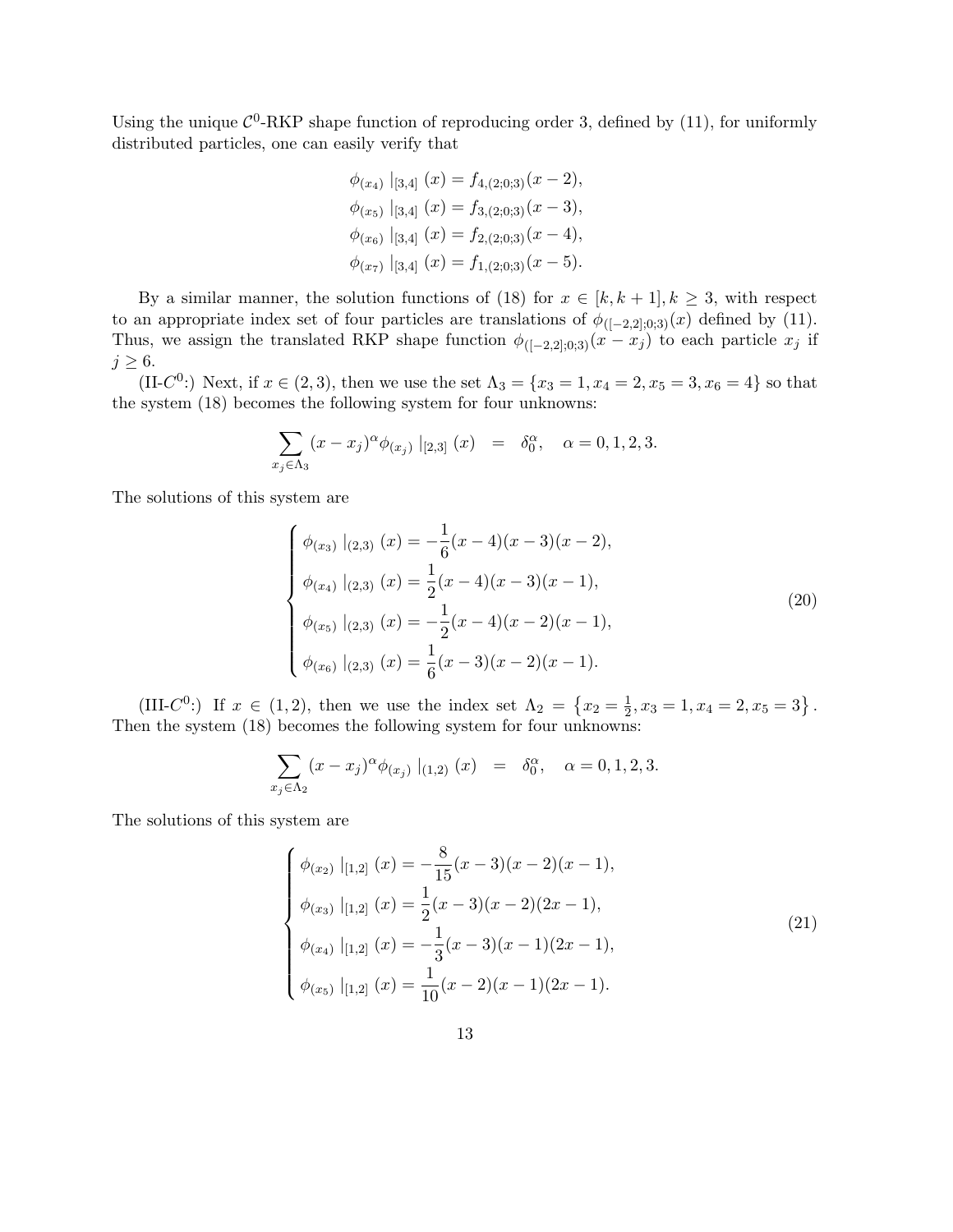(IV-C<sup>0</sup>:) If  $x \in (1/2, 1)$ , then we use the index set  $\Lambda_1 = \{x_1 = \frac{1}{4}\}$  $\frac{1}{4}$ ,  $x_2 = \frac{1}{2}$  $\frac{1}{2}$ ,  $x_3 = 1$ ,  $x_4 = 2$ . Then the system (18) becomes the following system for four unknowns:

$$
\sum_{x_j \in \Lambda_1} (x - x_j)^{\alpha} \phi_{(x_j)} |_{(1/2,1)} (x) = \delta_0^{\alpha}, \quad \alpha = 0, 1, 2, 3.
$$

The solutions of this system are

$$
\begin{cases}\n\phi_{(x_1)}\mid_{[\frac{1}{2},1]}(x) = -\frac{32}{21}(x-2)(x-1)(2x-1) \\
\phi_{(x_2)}\mid_{[\frac{1}{2},1]}(x) = \frac{4}{3}(x-2)(x-1)(4x-1) \\
\phi_{(x_3)}\mid_{[\frac{1}{2},1]}(x) = -\frac{1}{3}(x-2)(2x-1)(4x-1) \\
\phi_{(x_4)}\mid_{[\frac{1}{2},1]}(x) = \frac{1}{21}(x-1)(2x-1)(4x-1).\n\end{cases}
$$
\n(22)

 $(V-C<sup>0</sup>)$ : Thus far, for  $x \in (1/2,\infty)$ , we have solved

$$
\sum_{j=0}^{\infty} (x - x_j)^{\alpha} \phi_{(x_j)}(x) = \delta_0^{\alpha}, \quad \alpha = 0, 1, 2, 3.
$$

In order to get the RKP shape functions that satisfy the above system for all  $x \in [0, \infty)$ , we finally use the index set  $\Lambda_0 = \{0, \frac{1}{4}$  $\frac{1}{4}, \frac{1}{2}$  $\frac{1}{2}$ , 1} as follows: for  $x \in [0, 1/2)$ , solve the following system

$$
\sum_{x_j \in \Lambda_0} (x - x_j)^{\alpha} \phi_{(x_j)} |_{[0, \frac{1}{2}]} (x) = \delta_0^{\alpha}, \quad \alpha = 0, 1, 2, 3.
$$

Then the solutions of this system for the four unknown functions, are

$$
\begin{cases}\n\phi_{(x_0)} \mid_{[0,\frac{1}{2}]} (x) = -(x-1)(2x-1)(4x-1) \\
\phi_{(x_1)} \mid_{[0,\frac{1}{2}]} (x) = \frac{32}{3}(x-1)x(2x-1) \\
\phi_{(x_2)} \mid_{[0,\frac{1}{2}]} (x) = -4(x-1)x(4x-1) \\
\phi_{(x_3)} \mid_{[0,\frac{1}{2}]} (x) = \frac{1}{3}x(2x-1)(4x-1).\n\end{cases}
$$
\n(23)

Now, assembling the solutions listed in Eqns (19), (20), (21), (22), and (23), we define the RKP shape functions of reproducing order 3 corresponding to the particles,  $x_0, x_1, x_2, x_3, x_5, \cdots$ , that have the following supports, respectively,

$$
\begin{array}{rcl}\n\text{supp} & \phi_{(x_0)} & = & [0, 1/2], \\
\text{supp} & \phi_{(x_1)} & = & [0, 1/2] \cup [1/2, 1], \\
\text{supp} & \phi_{(x_2)} & = & [0, 1/2] \cup [1/2, 1] \cup [1, 2], \\
\text{supp} & \phi_{(x_3)} & = & [0, 1/2] \cup [1/2, 1] \cup [1, 2] \cup [2, 3], \\
\text{supp} & \phi_{(x_4)} & = & [1/2, 1] \cup [1, 2] \cup [2, 3] \cup [3, 4], \\
\text{supp} & \phi_{(x_5)} & = & [1, 2] \cup [2, 3] \cup [3, 4] \cup [4, 5], \\
\text{supp} & \phi_{(x_j)} & = & [x_j - 2, x_j + 2], \text{ if } j \geq 6.\n\end{array} \tag{24}
$$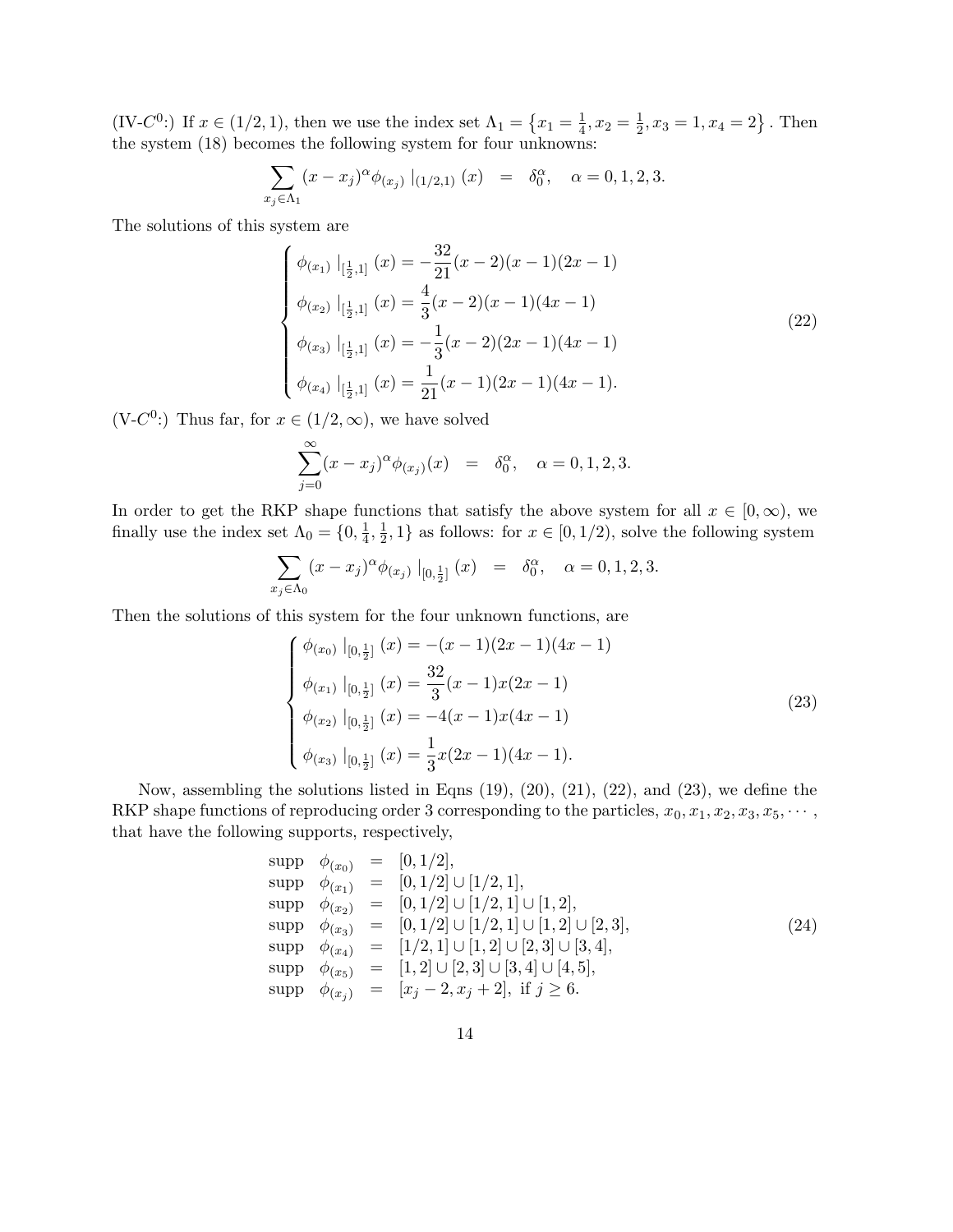Since all partially generated RKP shape functions satisfy the Kronecker delta property, i.e.  $\phi_{(x_j)}(x_i) = \delta_j^i$  for all  $i, j \geq 0$ . The assembled shape functions are continuous piecewise polynomials that satisfy the Kronecker delta property.

The assembled  $\mathcal{C}^0$ -RKP shape functions of reproducing order 3 are as follows:

1.  $\phi_{(x_0)}(x) = \phi_0(x)$  and  $\phi_0(x)$  is as follows:

$$
\phi_0(x) = \begin{cases}\n-(x-1)(2x-1)(4x-1) & x \in [0, \frac{1}{2}] \\
0 & x \notin [0, \frac{1}{2}]\n\end{cases}
$$

2.  $\phi_{(x_1)}(x) = \phi_1(x - 1/4)$  and  $\phi_1(x)$  is as follows:

$$
\phi_1(x) = \begin{cases} \frac{1}{3}(4x-3)(4x-1)(4x+1) & x \in [-\frac{1}{4}, \frac{1}{4}] \\ -\frac{1}{21}(4x-7)(4x-3)(4x-1) & x \in [\frac{1}{4}, \frac{3}{4}] \\ 0 & x \notin [-\frac{1}{4}, \frac{3}{4}] \end{cases}
$$

3.  $\phi_{(x_2)}(x) = \phi_2(x - 1/2)$  and  $\phi_2(x)$  is as follows:

$$
\phi_2(x) = \begin{cases}\n-(2x-1)(2x+1)(4x+1) & x \in [-\frac{1}{2}, 0] \\
\frac{1}{3}(2x-3)(2x-1)(4x+1) & x \in [0, \frac{1}{2}] \\
-\frac{1}{15}(2x-5)(2x-3)(2x-1) & x \in [\frac{1}{2}, \frac{3}{2}] \\
0 & x \notin [-\frac{1}{2}, \frac{3}{2}]\n\end{cases}
$$

4.  $\phi_{(x_3)}(x) = \phi_3(x-1)$  and  $\phi_3(x)$  is as follows:

$$
\phi_3(x) = \begin{cases}\n\frac{1}{3}(x+1)(2x+1)(4x+3) & x \in [-1, -\frac{1}{2}] \\
-\frac{1}{3}(x-1)(2x+1)(4x+3) & x \in [-\frac{1}{2}, 0] \\
\frac{1}{2}(x-2)(x-1)(2x+1) & x \in [0, 1] \\
f_{4,(2;0;3)}(x) & x \in [1, 2] \\
0 & x \notin [-1, 2]\n\end{cases}
$$

5.  $\phi_{(x_4)}(x) = \phi_4(x-2)$  and  $\phi_4(x)$  is as follows:

$$
\phi_4(x) = \begin{cases}\n\frac{1}{21}(x+1)(2x+3)(4x+7) & x \in [-\frac{3}{2}, -1] \\
-\frac{1}{3}(x-1)(x+1)(2x+3) & x \in [-1, 0] \\
f_{3,(2;0;3)}(x) & x \in [0, 1] \\
f_{4,(2;0;3)}(x) & x \in [1, 2] \\
0 & x \notin [-\frac{3}{2}, 2]\n\end{cases}
$$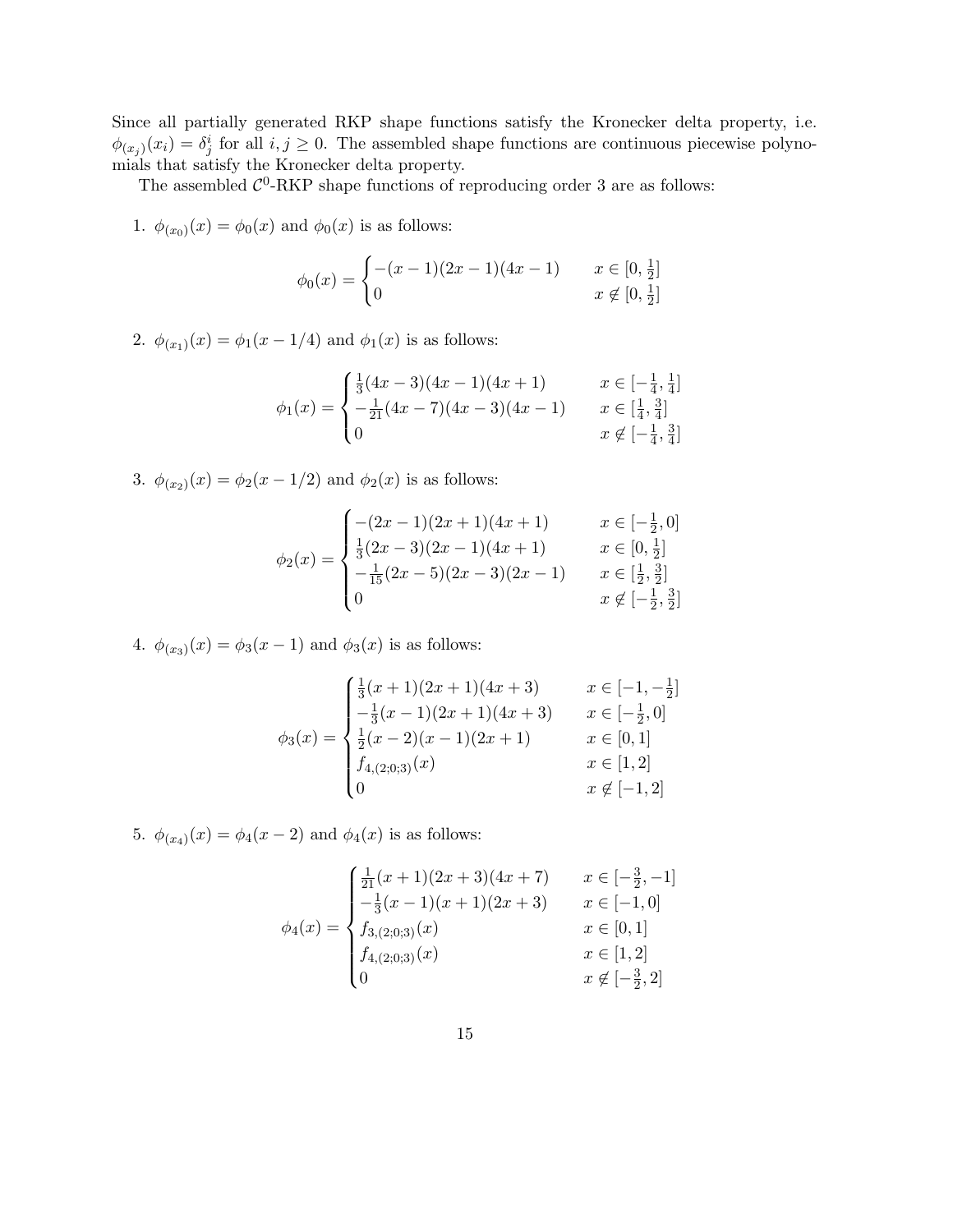6.  $\phi_{(x_5)}(x) = \phi_5(x-3)$  and  $\phi_5(x)$  is as follows:

$$
\phi_5(x) = \begin{cases}\n\frac{1}{10}(x+1)(x+2)(2x+5) & x \in [-2, -1] \\
f_{2,(2;0;3)}(x) & x \in [-1, 0] \\
f_{3,(2;0;3)}(x) & x \in [0, 1] \\
f_{4,(2;0;3)}(x) & x \in [1, 2] \\
0 & x \notin [-2, 2]\n\end{cases}
$$

### 7. The shape function corresponding to the particle  $x_j$   $(j \geq 6)$  is

$$
\phi_{(x_j)}(x) = \phi_{([-2,2];0,3)}(x - x_j)
$$

The graph of these shape functions  $\phi_{(x_j)}(x), j = 0, 1, 2, 3, 4, 5, 6$ , are depicted in Fig. 3.

The construction of RKP shape functions for the general case are similar to the above example. Let us briefly describe the general procedure.

The  $\mathcal{C}^0$ -RKP shape functions  $\phi_{(x_j)}$  corresponding to particles that are non uniformly distributed on  $[0, \infty)$  have the polynomial reproducing order  $2K - 1$  if and only if, for all  $x \in [0, \infty)$ ,

$$
\sum_{j=0}^{\infty} (x - x_j)^{\alpha} \phi_{(x_j)}(x) = \delta_0^{\alpha} \quad \text{for } \alpha = 0, 1, 2, 3, \cdots, 2K - 1.
$$
 (25)

In order for the above system of  $2K$  equations to be solvable, we consider this system on the subintervals, as in the above example, with  $2K$  shape functions corresponding to particles in the the following index sets

$$
\Lambda_0 = \{x_0, x_1, \dots, x_{2K-1}\},
$$
  
\n
$$
\Lambda_1 = \{x_1, x_2, \dots, x_{2K}\},
$$
  
\n
$$
\Lambda_2 = \{x_2, x_3, \dots, x_{2K+1}\},
$$
  
\n
$$
\vdots
$$
  
\n
$$
\Lambda_n = \{x_n, x_{n+1}, \dots, x_{n+2K-1}\},
$$
  
\n
$$
\vdots
$$

 $(nG)$ : Suppose the particles in  $\Lambda_n$  are uniformly distributed and are not affected by the non uniformly distributed particles. The intersection of supports of the RKP shape functions for the particles in  $\Lambda_n$  is  $[x_{n+K-1}, x_{n+K}]$ . For  $x \in [x_{n+K-1}, x_{n+K}]$ , we solve the system of 2K equations for  $2K$  unknowns:

$$
\sum_{x_j \in \Lambda_n} (x - x_j)^{\alpha} \phi_{(x_j)} |_{[x_{n+K-1}, x_{n+K}]} (x) = \delta_0^{\alpha}, \quad \alpha = 0, 1, 2, 3, \cdots, 2K - 1.
$$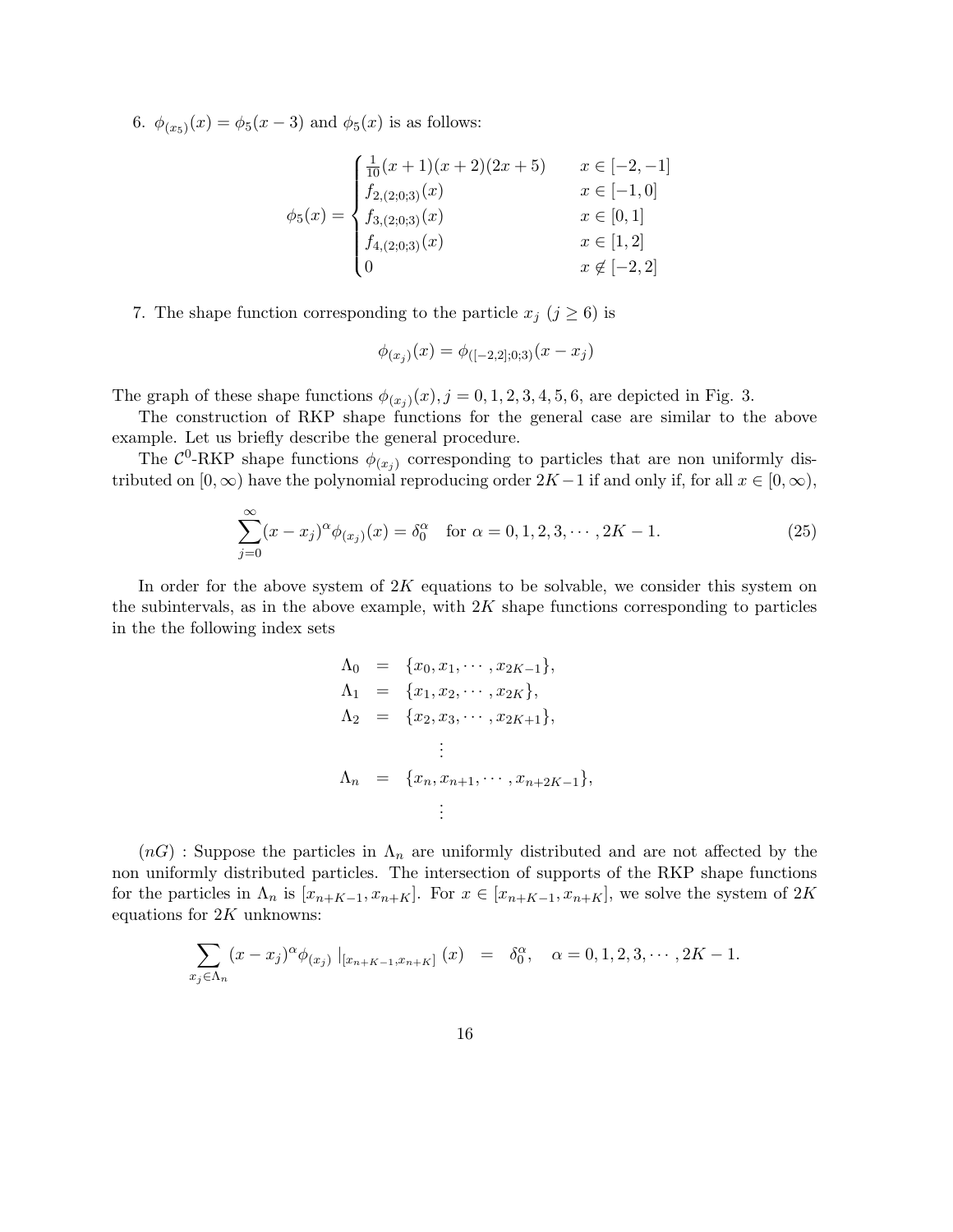$((n-1)G)$ : For  $x \in [x_{n+K-2}, x_{n+K-1}]$ , we solve the system of 2K equations for 2K unknowns:

$$
\sum_{x_j \in \Lambda_{n-1}} (x - x_j)^{\alpha} \phi_{(x_j)} |_{[x_{n+K-2}, x_{n+K-1}]} (x) = \delta_0^{\alpha}, \quad \alpha = 0, 1, 2, 3, \cdots, 2K - 1.
$$

 $(1G)$ : For  $x \in [x_K, x_{K+1}]$ , we solve the system of  $2K$  equations for  $2K$  unknowns:

. . .

$$
\sum_{x_j \in \Lambda_1} (x - x_j)^{\alpha} \phi_{(x_j)} |_{[x_K, x_{K+1}]} (x) = \delta_0^{\alpha}, \quad \alpha = 0, 1, 2, 3, \cdots, 2K - 1.
$$

 $(0G)$ : Finally, for  $x \in [0, x_K]$ , we solve the system of 2K equations for 2K unknowns:

$$
\sum_{x_j \in \Lambda_0} (x - x_j)^{\alpha} \phi_{(x_j)} |_{[0, x_K]} (x) = \delta_0^{\alpha}, \quad \alpha = 0, 1, 2, 3, \cdots, 2K - 1.
$$

By a similar method to the above example, assembling those partially defined RKP shape functions in the steps  $(nG)$ ,  $((n-1)G)$ ,  $\dots$ ,  $(1G)$ , and  $(0G)$  together, we have the required  $\mathcal{C}^0$ -RKP shape functions associated with particles  $x_j$  ( $j \geq 0$ ).

#### 3.2 C <sup>1</sup>-piecewise polynomial RKP shape functions for arbitrary distributed particles that are in  $[0,\infty)$

In the construction of  $\mathcal{C}^0$ -RKP shape functions in the previous section, we solved the system of 2K equations for 2K unknowns on each interval  $[0, x_K]$ ,  $[x_K, x_{K+1}]$ ,  $\dots$ ,  $[x_{n+K-1}, x_{n+K}]$ ,  $\dots$ . Without any restrictions, the solution functions are assembled to be  $C^0$ -RKP shape functions of reproducing order  $2K - 1$ .

However, as we discussed in part 1, in order for the assembled shape functions to be  $\mathcal{C}^r, r > 0$ functions, we have to impose some conditions to the system of  $2K$  equations for  $2K$  unknowns on each of the above intervals. More specifically, we need to impose some conditions so that the solution functions have the same derivative at the nodal points  $x_j$ ,  $j > 0$ .

In order to impose such conditions for smoothness, it is necessary to sacrifice the reproducing order by 1, by imposing a polynomial  $G(x)$  on the right hand side of the last equation as follows:

$$
\begin{cases}\n\sum_{j=0}^{\infty} (x - x_j)^{\alpha} \phi_{(x_j)}(x) = \delta_0^{\alpha}, & \alpha = 0, 1, 2, \cdots, 2K - 2, \\
\sum_{j=0}^{\infty} (x - x_j)^{2K-1} \phi_{(x_j)}(x) = G(x)\n\end{cases}
$$
\n(26)

Then, obviously, the shape functions that are solutions of the system (26) of 2K equations have the reproducing property of order  $2K - 2$ . Here  $G(x)$  will be properly selected on each interval so that the solution of this system can be  $\mathcal{C}^r$ ,  $r > 0$ , functions.

In this section, we sketch how to construct  $C^1$ -RKP shape functions of order  $2K - 2$ . In order to make the system  $(26)$  coupled with  $2K$  unknowns on each interval, we use the same subsets of particles,  $\Lambda_0, \Lambda_1, \cdots, \Lambda_n, \cdots$ , as before.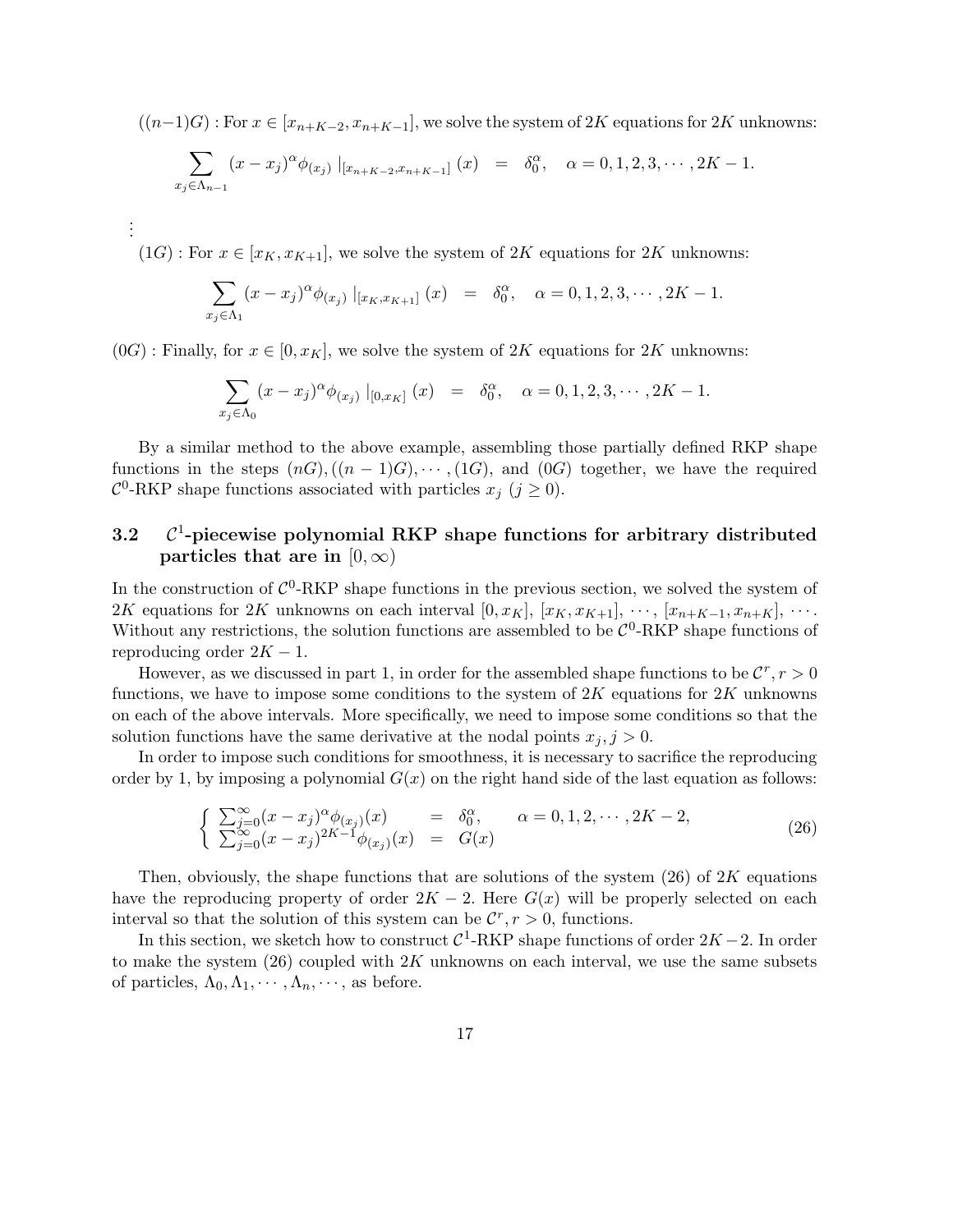For specific construction of  $C^1$ -RKP shape functions, we describe it for the RKP shape functions of reproducing order  $2K - 2$ ,  $K = 2$ , corresponding to the following non uniformly distributed particles:

$$
x_0 = 0, x_1 = \frac{1}{4}, x_2 = \frac{1}{2}, x_3 = 1, x_4 = 2, x_5 = 3, \cdots
$$

Following the same argument as the previous subsection, we consider the system (26) separately on each of subintervals

$$
[0,1/2], [1/2,1], [1,2], [2,3], [3,4], \cdots,
$$

with four shape functions corresponding to particles in the the following index sets:

$$
\Lambda_0 = \{x_0, x_1, x_2, x_3\}, \Lambda_1 = \{x_1, x_2, x_3, x_4\}, \Lambda_2 = \{x_2, x_3, x_4, x_5\}, \Lambda_3 = \{x_3, x_4, x_5, x_6\}, \Lambda_4 = \{x_4, x_5, x_6, x_7\}, \cdots
$$

If we consider only the particles corresponding to the index set  $\Lambda_k$ , the system (26) can be rewritten as follows:

$$
\begin{cases}\n\sum_{x_j \in \Lambda_k} (x - x_j)^{\alpha} \phi_{(x_j)}(x) = \delta_0^{\alpha}, & \alpha = 0, 1, 2, \\
\sum_{x_j \in \Lambda_k} (x - x_j)^3 \phi_{(x_j)}(x) = G_k(x)\n\end{cases}
$$
\n(27)

(I-C<sup>1</sup>:) By the same reason as the previous section, if we start with the index set  $\Lambda_4$  =  ${x_4 = 2, x_5 = 3, x_6 = 4, x_7 = 5}$ , then we only need to solve the system (27) for  $x \in [3, 4]$ . It was shown in ([22]) that in order for this system being uniquely solvable, 3 and 4 should be zeros of  $G_k(x), k = 4.$ 

Solving the constrained system (27) for  $G_4(x) = (x - 4)(x - 3)(7 - 2x)$ ,  $\Lambda_4$ , and  $x \in [3, 4]$ , we have the following solutions:

$$
\begin{cases}\n\phi_{(x_4)} |_{[3,4]} (x) = -\frac{1}{2}(x-4)^2(x-3) \\
\phi_{(x_5)} |_{[3,4]} (x) = \frac{1}{2}(x-4)(3x^2 - 20x + 31) \\
\phi_{(x_6)} |_{[3,4]} (x) = -\frac{1}{2}(x-3)(3x^2 - 22x + 38) \\
\phi_{(x_7)} |_{[3,4]} (x) = \frac{1}{2}(x-4)(x-3)^2\n\end{cases}
$$
\n(28)

Let us note that in this section, the choice of the constraint functions  $G_k(x)$  are generally not unique.

By using the shape function (15) of reproducing order 3 for uniformly distributed particles, One can see that those functions in (28) can be written as translations of (15) as follows:

$$
\begin{cases}\n\phi_{(x_4)} |_{[3,4]} (x) = g_{4,(2;1;2)}(x-2) \\
\phi_{(x_5)} |_{[3,4]} (x) = g_{3,(2;1;2)}(x-3) \\
\phi_{(x_6)} |_{[3,4]} (x) = g_{2,(2;1;2)}(x-4) \\
\phi_{(x_7)} |_{[3,4]} (x) = g_{1,(2;1;2)}(x-5) \\
0 & x \notin [-2,2]\n\end{cases}
$$
\n(29)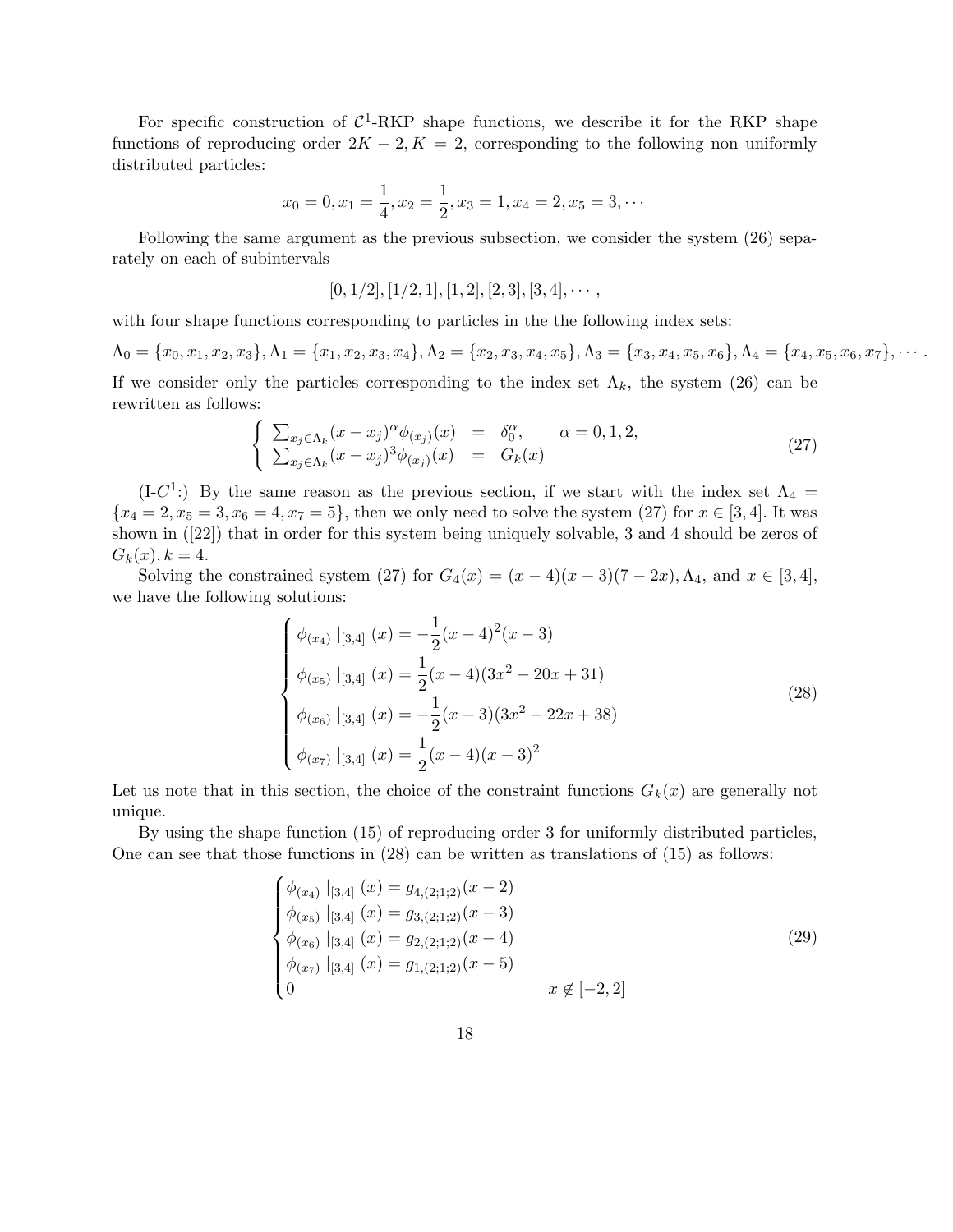(II-C<sup>1</sup>:) Solving the constrained system (27) for  $G_3(x) = (x-3)(x-2)(5-2x)$ ,  $\Lambda_3$ , and  $x \in [2, 3]$ , we have the following solutions:

$$
\begin{cases}\n\phi_{(x_3)} |_{[2,3]} (x) = -\frac{1}{2}(x-3)^2(x-2) \\
\phi_{(x_4)} |_{[2,3]} (x) = \frac{1}{2}(x-3)(3x^2 - 14x + 14) \\
\phi_{(x_5)} |_{[2,3]} (x) = -\frac{1}{2}(x-2)(3x^2 - 16x + 19) \\
\phi_{(x_6)} |_{[2,3]} (x) = \frac{1}{2}(x-3)(x-2)^2\n\end{cases}
$$
\n(30)

(III-C<sup>1</sup>:) Solving the constrained system (27) for  $G_2(x) = (x - 2)(x - 1)(2 - \frac{3}{2})$  $(\frac{3}{2}x), \Lambda_2$ , and  $x \in [1, 2]$ , we have the following solutions:

$$
\begin{cases}\n\phi_{(x_2)} |_{[1,2]} (x) = -\frac{4}{3} (x - 2)^2 (x - 1) \\
\phi_{(x_3)} |_{[1,2]} (x) = \frac{1}{2} (x - 2)(5x^2 - 14x + 7) \\
\phi_{(x_4)} |_{[1,2]} (x) = -\frac{1}{3} (x - 1)(5x^2 - 17x + 11) \\
\phi_{(x_5)} |_{[1,2]} (x) = \frac{1}{2} (x - 2)(x - 1)^2\n\end{cases}
$$
\n(31)

(IV-C<sup>1</sup>:) Solving the constrained system (27) for  $G_1(x) = (x-1)(x-\frac{1}{2})$  $(\frac{3}{2}) (\frac{3}{2} - \frac{5}{2})$  $(\frac{5}{2}x)$ ,  $\Lambda_1$ , and  $x \in [1/2, 1]$ , we have the following solutions:

$$
\begin{cases}\n\phi_{(x_1)}\mid_{\left[\frac{1}{2},1\right]} (x) = -\frac{16}{3}(x-1)^2(2x-1) \\
\phi_{(x_2)}\mid_{\left[\frac{1}{2},1\right]} (x) = \frac{4}{3}(x-1)(14x^2 - 20x + 5) \\
\phi_{(x_3)}\mid_{\left[\frac{1}{2},1\right]} (x) = -\frac{1}{3}(2x-1)(14x^2 - 25x + 8) \\
\phi_{(x_4)}\mid_{\left[\frac{1}{2},1\right]} (x) = \frac{1}{3}(x-1)(2x-1)^2\n\end{cases}
$$
\n(32)

(V-C<sup>1</sup>:) Finally, Solving the constrained system (27) for  $G_0(x) = (x-1)(x-\frac{1}{2})$  $\frac{1}{2}$ )(x- $\frac{1}{4}$  $rac{1}{4}$ ) $x(6x-$ 1),  $\Lambda_0$ , and  $x \in [0, 1/2]$ , we have the following solutions: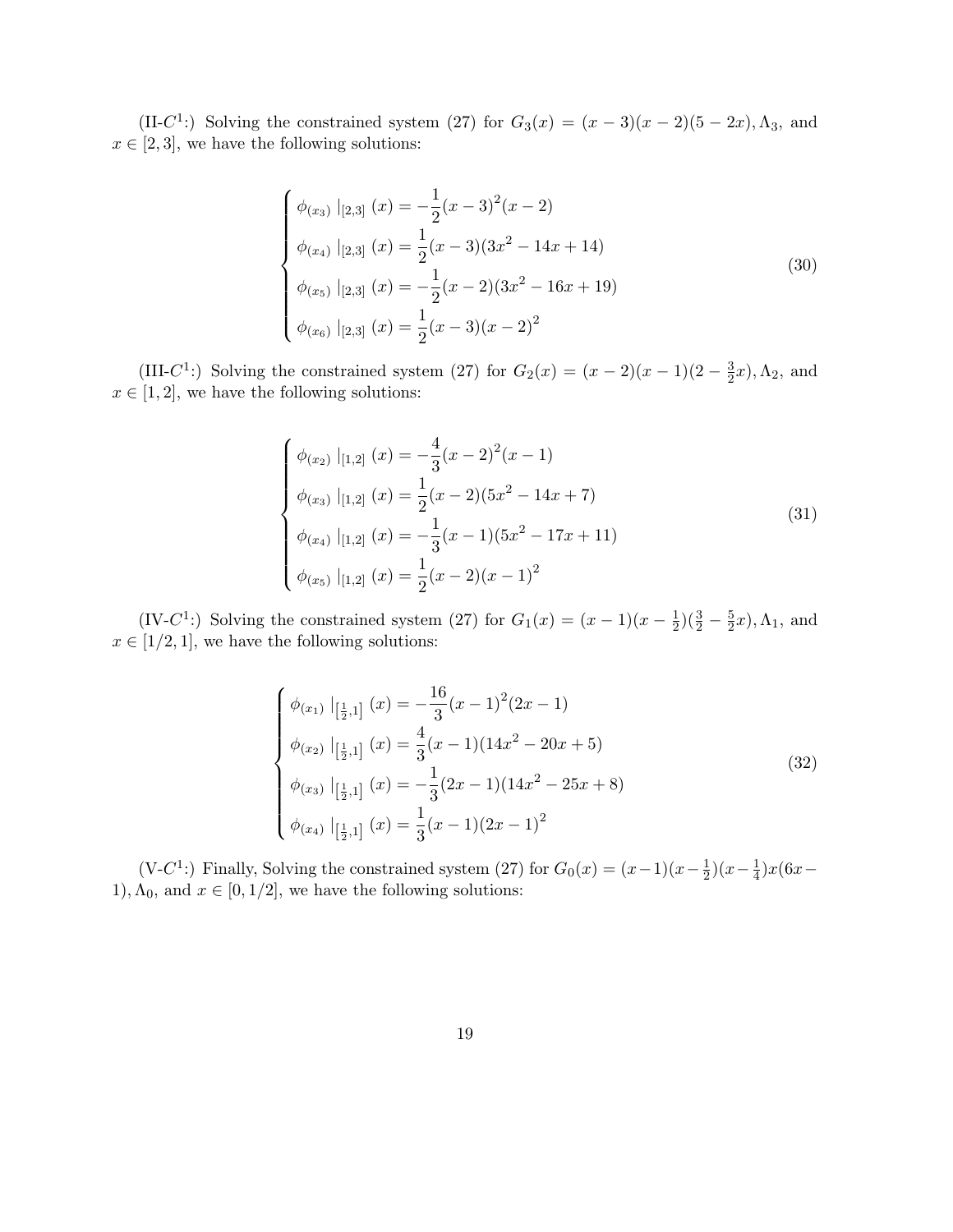$$
\begin{cases}\n\phi_{(x_0)} \mid_{[0,\frac{1}{2}]} (x) = (x-1)(2x-1)^2(3x+1)(4x-1) \\
\phi_{(x_1)} \mid_{[0,\frac{1}{2}]} (x) = -\frac{8}{3}(x-1)x(2x-1)(24x^2-10x-3) \\
\phi_{(x_2)} \mid_{[0,\frac{1}{2}]} (x) = 2(x-1)x(4x-1)(12x^2-8x-1) \\
\phi_{(x_3)} \mid_{[0,\frac{1}{2}]} (x) = -\frac{1}{3}x^2(2x-1)(4x-1)(6x-7)\n\end{cases}
$$
\n(33)

By assembling those solutions of  $(28)$ ,  $(30)$ ,  $(31)$ ,  $(32)$ , and  $(33)$ , we obtain the  $\mathcal{C}^1$ -RKP shape functions of reproducing order 2 corresponding to the the following particles

$$
x_0 = 0, x_1 = \frac{1}{4}, x_2 = \frac{1}{2}, x_3 = 1, x_4 = 2, x_5 = 3, \cdots
$$

The assembled  $C^1$ -RKP shape functions of reproducing order 2 that satisfy the Kronecker delta property are as follows:

1.  $\phi_{(x_0)} = \phi_0(x - 0)$ , where  $\phi_0(x)$  is as follows:

$$
\phi_0(x) = \begin{cases} (x-1)(2x-1)^2(3x+1)(4x-1) & x \in [0, \frac{1}{2}] \\ 0 & x \notin [0, \frac{1}{2}] \end{cases}
$$

2.  $\phi_{(x_1)} = \phi_1(x - 1/4)$ , where  $\phi_1(x)$  is as follows:

$$
\phi_1(x) = \begin{cases}\n-\frac{1}{6}(4x-3)(4x-1)(4x+1)(12x^2+x-2) & x \in [-\frac{1}{4}, \frac{1}{4}] \\
-\frac{1}{6}(4x-3)^2(4x-1) & x \in [\frac{1}{4}, \frac{3}{4}] \\
0 & x \notin [-\frac{1}{4}, \frac{3}{4}]\n\end{cases}
$$

3.  $\phi_{(x_2)} = \phi_2(x - 1/2)$ , where  $\phi_2(x)$  is as follows: For the particle  $x_2 = \frac{1}{2}$ 2

$$
\phi_2(x) = \begin{cases}\n(2x - 1)(2x + 1)(4x + 1)(6x^2 + 2x - 1) & x \in [-\frac{1}{2}, 0] \\
\frac{1}{3}(2x - 1)(28x^2 - 12x - 3) & x \in [0, \frac{1}{2}] \\
-\frac{1}{6}(2x - 3)^2(2x - 1) & x \in [\frac{1}{2}, \frac{3}{2}] \\
0 & x \notin [-\frac{1}{2}, \frac{3}{2}]\n\end{cases}
$$

4.  $\phi_{(x_3)} = \phi_3(x - 1)$ , where  $\phi_3(x)$  is as follows:

$$
\phi_3(x) = \begin{cases}\n-\frac{1}{3}(x+1)^2(2x+1)(4x+3)(6x-1) & x \in [-1, -\frac{1}{2}] \\
-\frac{1}{3}(2x+1)(14x^2+3x-3) & x \in [-(\frac{1}{2}), 0] \\
\frac{1}{2}(x-1)(5x^2-4x-2) & x \in [0, 1] \\
g_{4,(2;1;2)}(x) & x \in [1, 2] \\
0 & x \notin [-1, 2]\n\end{cases}
$$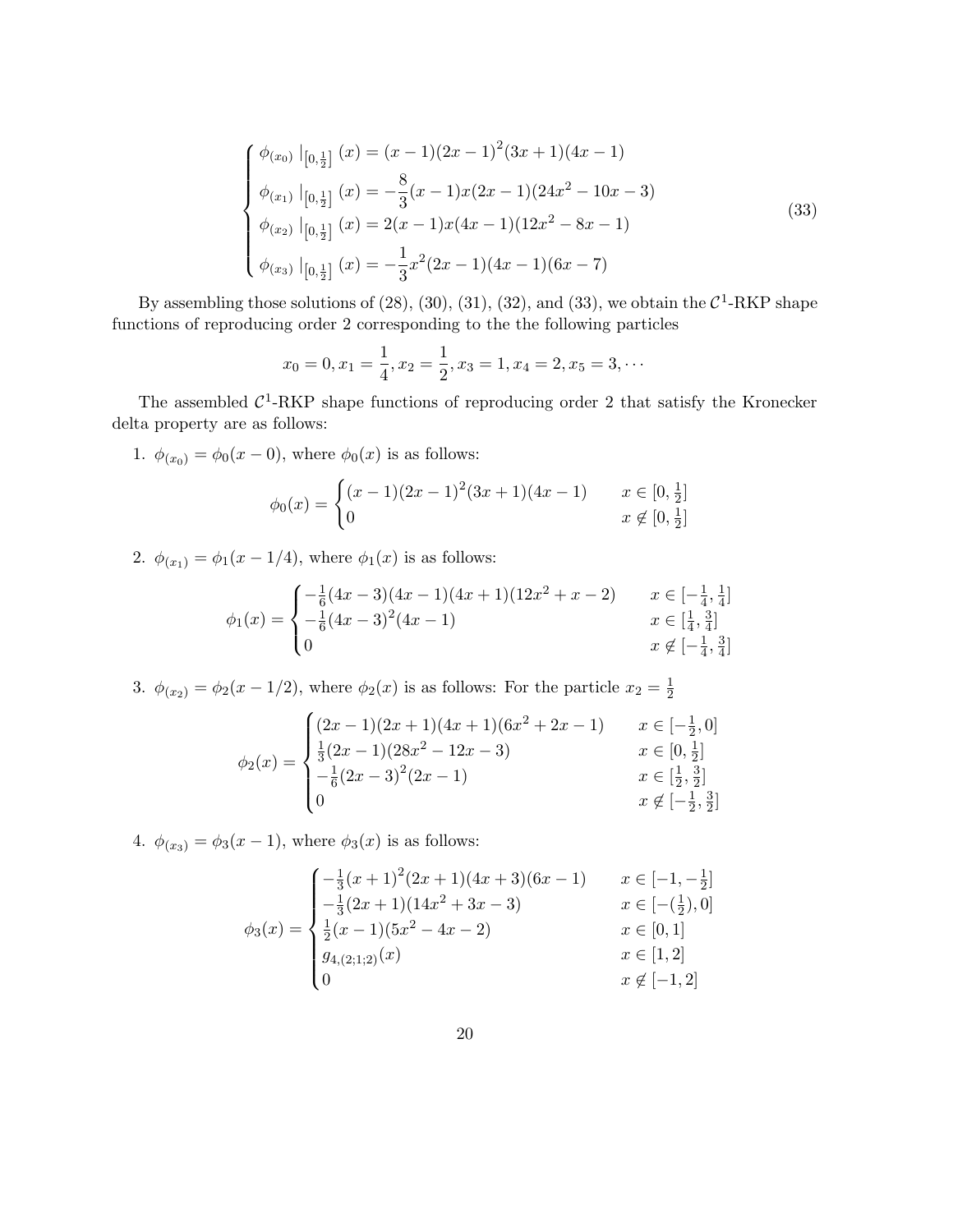5.  $\phi_{(x_4)} = \phi_4(x-2)$ , where  $\phi_4(x)$  is as follows:

$$
\phi_4(x) = \begin{cases}\n\frac{1}{3}(x+1)(2x+3)^2 & x \in [-\frac{3}{2}, -1] \\
-\frac{1}{3}(x+1)(5x^2+3x-3) & x \in [-1, 0] \\
g_{3,(2;1;2)}(x) & x \in [0, 1] \\
g_{4,(2;1;2)}(x) & x \in [1, 2] \\
0 & x \notin [-\frac{3}{2}, 2]\n\end{cases}
$$

6.  $\phi_{(x_5)} = \phi_5(x-3)$ , where  $\phi_5(x)$  is as follows:

$$
\phi_5(x) = \begin{cases}\n\frac{1}{2}(x+1)(x+2)^2 & x \in [-2, -1] \\
g_{2,(2;1;2)}(x) & x \in [-1, 0] \\
g_{3,(2;1;2)}(x) & x \in [0, 1] \\
g_{4,(2;1;2)}(x) & x \in [1, 2] \\
0 & x \notin [-2, 2]\n\end{cases}
$$

7. For the particle  $x_j$   $(j \geq 6)$ 

$$
\phi_{(x_j)}(x) = \phi_{([-2,2];1;3)}(x - x_j)
$$

The graphs of the  $C^1$ -RKP shape functions of reproducing order 2, associated with those particle  $x_j, j = 0, 1, 2, 3, 4, 5$ , are depicted in Fig. 4.

In general, to construct  $\mathcal{C}^r$ ,  $r \geq 1$ , RKP shape function of reproducing order  $2K - 2$ , we have to solve the following system of  $2K$  equations with one constrained equation for index subsets  $\Lambda_k$  containing 2K particles:

$$
\begin{cases}\n\sum_{x_j \in \Lambda_k} (x - x_j)^{\alpha} \phi_{(x_j)}(x) = \delta_0^{\alpha} \quad \alpha = 0, 1, 2, \cdots, 2K - 2, \\
\sum_{x_j \in \Lambda_k} (x - x_j)^{2K - 1} \phi_{(x_j)}(x) = G_i(x)\n\end{cases} \tag{34}
$$

Here  $G_k(x)$  is properly selected so that the resulting solutions have the same derivatives at the nodes and satisfy the Kronecker delta property.

Since the construction procedures of RKP shape functions associated with the particles in  $[0, \infty)$  do not depend on non uniformity of particles, we put  $\mathcal{C}^0$ -RKP shape functions of reproducing order  $5(K = 3)$  as well as  $C^1$ -RKP shape functions of reproducing order  $4(K = 3)$ associated with the uniformly distributed particles  $x_j = j, j = 0, 1, 2, 3, \cdots$ , in appendix.

#### 3.3 C r -piecewise polynomial RKP shape functions for arbitrary distributed particles that are in a closed interval  $[a, b]$

In the previous subsections, we constructed piecewise polynomial RKP shape functions when the particles are non-uniformly(or uniformly) distributed in  $[0, \infty)$ . By taking linear transformation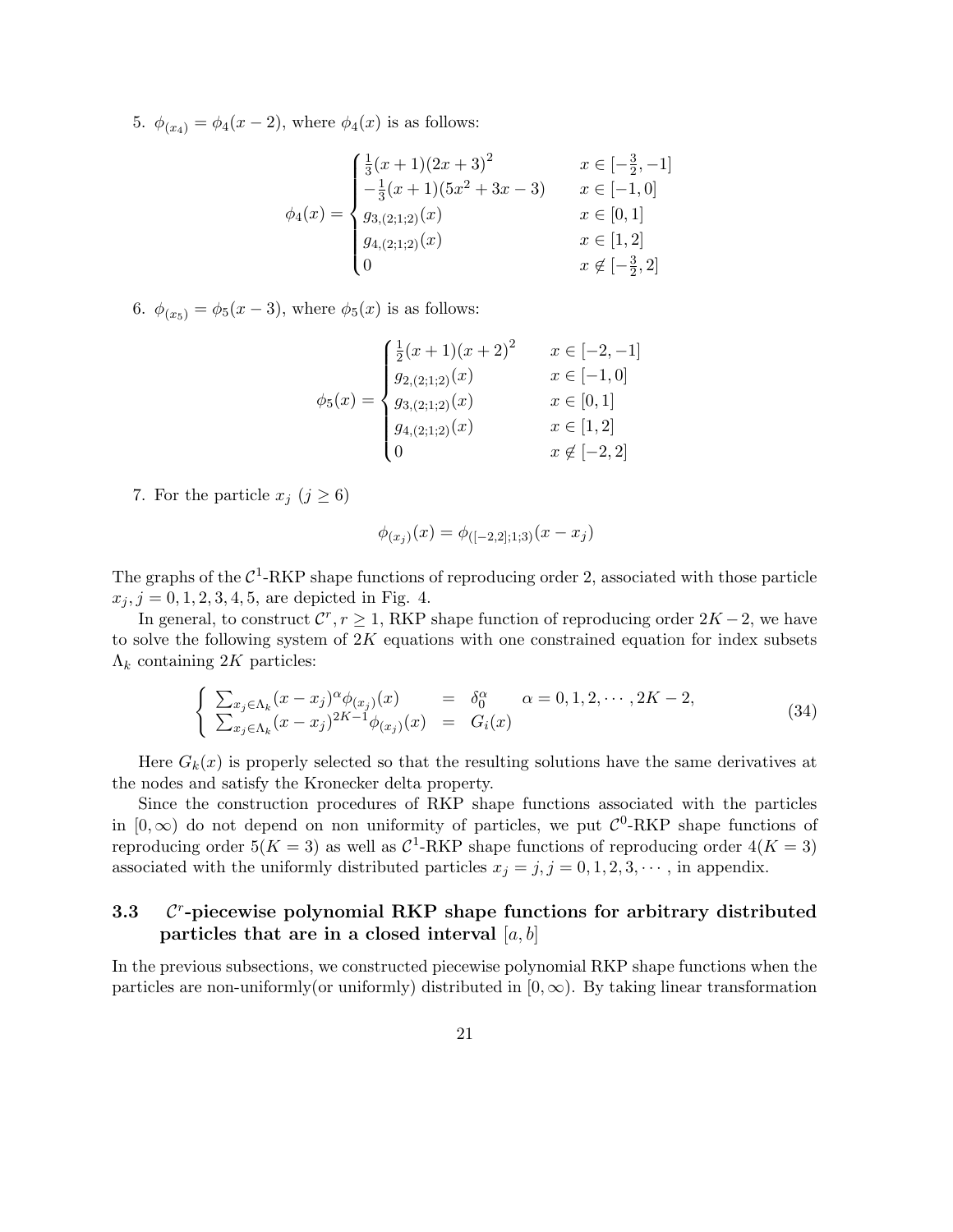of those shape functions, we can also have piecewise polynomial RKP shape functions of the same degree of reproducing order, associated with the particles distributed on  $(-\infty, b]$ . Thus, we can construct piecewise polynomial RKP shape functions associated with non-uniformly(or uniformly) distributed particles which are in a given bounded domain  $[a, b]$ .

Without loss of generality, we construct  $C^0$ -RKP shape functions when the particles are in  $[a, b], a < b$ . Suppose  $K = 3$  and the particles are uniformly distributed as follows:

$$
x_0 = 0, x_1 = 1, x_2 = 2, \cdots, x_5 = 5, x_6 = 6, x_7 = 7, \cdots, x_{10} = 10, x_{11} = 10, x_{12} = 12,
$$
 (35)

on the closed bounded domain [0, 12].

Let  $\phi_{(x_j)}(x)$  be the  $\mathcal{C}^0$ -piecewise polynomial RKP shapes functions, that are constructed in Appendix [A-I], associated with the particles:  $x_0 = 0, x_1 = 1, x_2 = 2, x_3 = 3, x_4 = 4, x_5 =$  $5, x_6 = 6$ . Let us note that

$$
\phi_{(x_6)}(x) = \phi_{([-3,3];0;5)}(x - x_6)
$$

which is symmetric about  $x_6$ .

Now, we assign piecewise polynomial  $\mathcal{C}^0$ -shape functions,  $\psi_{x_j}$ , associated with the uniformly distributed particles on the bounded domain  $[0, 12]$ , like those in  $(35)$ , as follows:

1.  $\psi_{x_j}(x) := \phi_{(x_j)}(x), \quad j = 0, 1, 2, 3, 4, 5,$ 

2. 
$$
\psi_{x_6}(x) := \phi_{([-3,3];0,5)}(x - x_6),
$$

3.  $\psi_{x_j}(x) := \phi_{(12-x_j)}(-(x-12)), \quad j = 7, 8, 9, 10, 11, 12.$ 

Then, these shape functions have the property of reproducing of order 5. Indeed,

$$
\sum_{j=0}^{12} (x - x_j)^{\alpha} \psi_{x_j}(x) = \begin{cases} \sum_{j=0}^{8} (x - x_j)^{\alpha} \psi_{x_j}(x) & \text{for } x \in [0, 6] \\ \sum_{j=4}^{12} (x - x_j)^{\alpha} \psi_{x_j}(x) & \text{for } x \in [6, 12] \end{cases}
$$

Since  $\phi_{x_4}|_{[3,7]}(x) = \phi_{([-3,3];0,5)}|_{[-1,3]}(x-x_4)$ , we have

$$
\psi_{x7}(x) = \phi_{x7}(-(x - 12))
$$
  
=  $\phi_{([-3,3];0,5)}((-x - 12)) - x_5) = \phi_{([-3,3];0,5)}((-x - 12)) - 5)$   
=  $\phi_{([-3,3];0,5)}(x - 7) = \phi_{x7}(x)$ , for all  $x \in [4, 6]$ .

Similarly, using the relation  $\phi_{x_5}|_{[3,8]}(x) = \phi_{([-3,3];0;5)}|_{[-2,3]}(x - x_5)$ , we can show

$$
\psi_{x_8}(x) = \phi_{x_8}(x)
$$
, for all  $x \in [4, 6]$ .

Thus, we have

$$
\sum_{j=0}^{8} (x - x_j)^{\alpha} \psi_{x_j}(x) = \sum_{j=0}^{8} (x - x_j)^{\alpha} \phi_{x_j}(x) = x^{\alpha}, \quad \text{for all } x \in [0, 6], \quad \alpha = 0, 1, 2, 3, 4, 5.
$$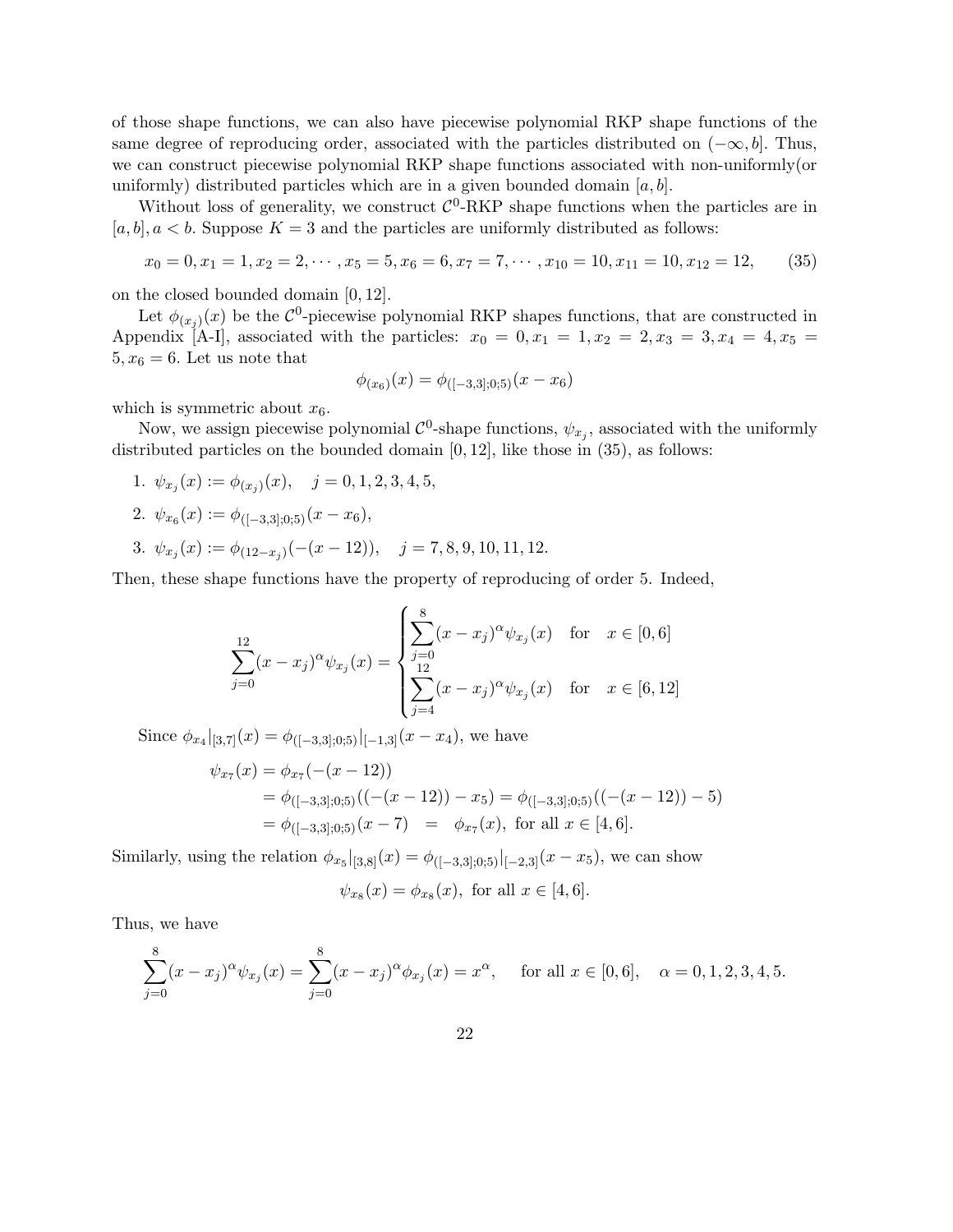On the other hand, the following Lemma leads us to

$$
\sum_{j=4}^{12} (x - x_j)^{\alpha} \psi_{x_j}(x) = x^{\alpha}, \quad \text{for all } x \in [6, 12], \quad \alpha = 0, 1, 2, 3, 4, 5.
$$

**Lemma 3.1.** Let  $\phi_{x_j}$  be the RKP shape functions of reproducing order k associated with the particles  $x_j \in [\alpha, \beta], j = 1, 2, \cdots, n$ . Let  $T(x) = ax + b$ ,  $a \neq 0$ , be a linear transformation on  $\mathbb{R}$ . Then the functions defined by

$$
\psi_{\xi_j}(\xi) := (\phi_{(x_j)} \circ T^{-1})(\xi) \quad , \quad j = 1, 2, \cdots, n,
$$

become polynomial reproducing shape functions associated with the particles  $\xi_j = T(x_j)$  on  $T([\alpha,\beta]).$ 

Proof.

$$
\sum_{j=1}^{n} (\xi - \xi_j)^{\alpha} \psi_{\xi_j}(\xi) = \sum_{j=1}^{n} (T(x) - T(x_j))^{\alpha} \phi_{(x_j)}(T^{-1}(T(x)))
$$
  
=  $a^{\alpha} \sum_{j=1}^{n} (x - x_j)^{\alpha} \phi_{(x_j)}(x)$   
=  $a^{\alpha} \delta_0^{\alpha} = \delta_0^{\alpha}$ , for  $\alpha = 0, 1, 2, \dots, k$ .

The last equality follows from the fact that  $a^0 = 1$ .

#### 3.4 An Interpolation Error Estimate

For brevity of the proof of Lemma 3.1, we assume that the shape functions, defined by

$$
\phi_j^h(x) := \phi(\frac{x - hj}{h}), x \in \mathbb{R}^d,
$$

are the tensor product of those shape functions associated with uniformly distributed particles in R Then, we have the followings:

- (1) supp  $\phi_j^h(x) \subset \prod_{i=1}^d [hj_i hK, hj_i + hK],$
- (2) Their polynomial reproducing order become  $2K 1$  or  $2K 2$  according as all  $\phi_j^h(x)$  are  $\mathcal{C}^0$ -shape functions or  $\mathcal{C}^r$ -shape functions for  $r > 0$ .

We will consider a smooth function  $u(x)$  defined in  $\Omega$  and study the interpolation error between u and  $\mathcal{I}_h u$ , where  $\mathcal{I}_h u$  is the interpolant of u in terms of  $\phi^h_j$  defined as follows:

$$
(\mathcal{I}_h u)(x) := \sum_{j \in \Lambda} u(x_j^h) \phi_j^h(x).
$$

 $\Box$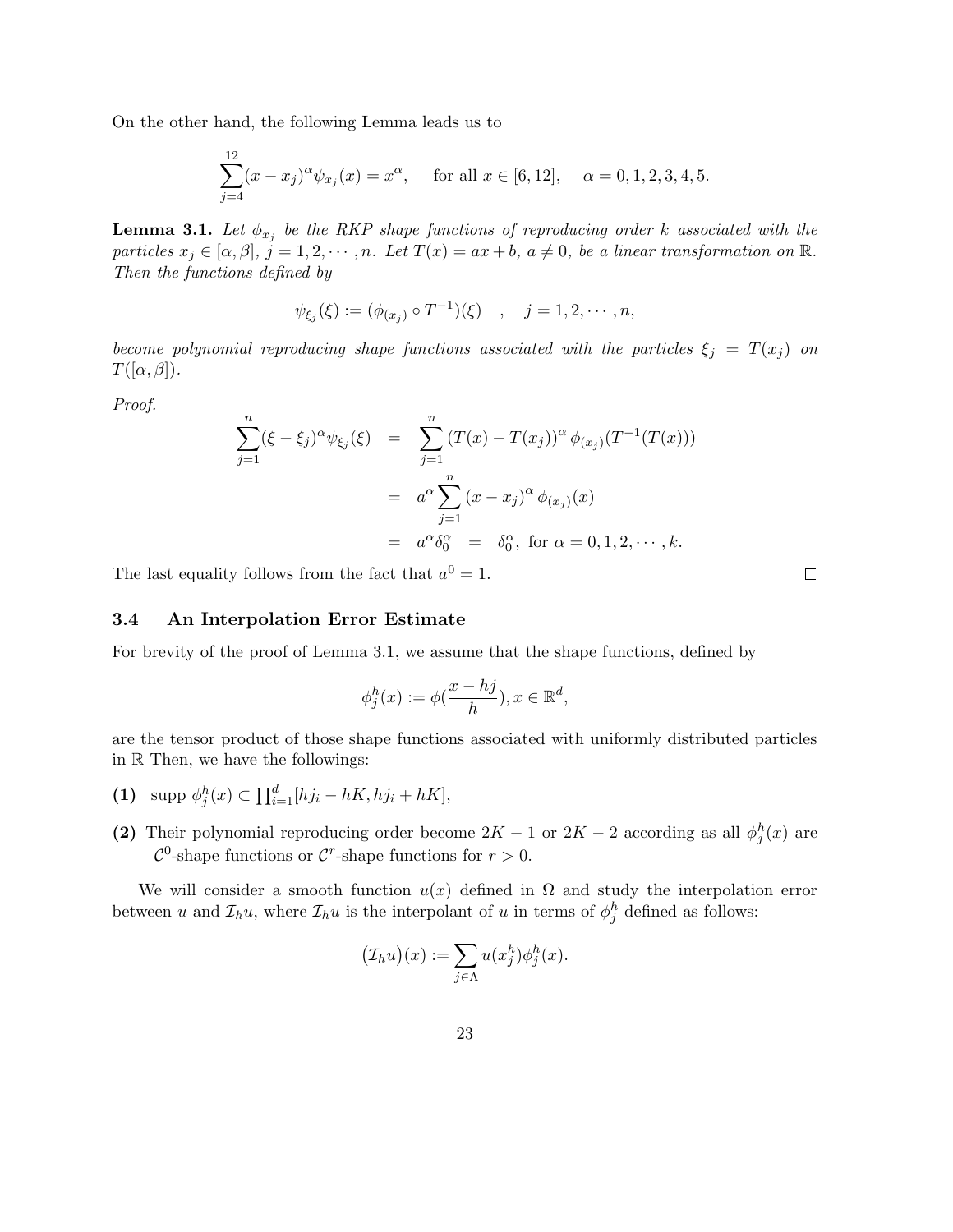It is immediate that this definition can be stated as

$$
(\mathcal{I}_h u)(x) = \sum_{j \in A_x^h} u(x_j^h) \phi_j^h(x),
$$

where

$$
A_x^h := \{ j \in \Lambda \mid x \in \text{supp } \phi_j^h \}
$$

is the influence set for the point x. Note also that the number of elements of  $A_x^h$  is uniformly bounded.

An interpolation error estimate for RKP shape functions was proved in Han and Meng ([10]), and Babuska-Banerjee-Osborn([2]). However, we present a more direct proof of an interpolation error estimate in the following lemma.

**Lemma 3.2.** Suppose  $u \in H^{2K+l}(\Omega), l > d/2, 4K-2 > d$ , and  $\Omega$  is a convex domain in  $\mathbb{R}^d$ with smooth boundary. Then we have

$$
||u - \mathcal{I}_h u||_{1,\Omega} \le Ch^{2K-1} |u|_{2K,\Omega}
$$

where the constant  $C$  is independent of u and h, but depends on the support size  $K$  of the RKP shape functions.

*Proof.* If  $l > d/2$ , it follows from the Sobolev imbedding theorem([9]) that  $H^{2K+l}(\Omega) \subset C_B^{2K}(\Omega) =$  ${u \in C^{2K}(\Omega) : D^{\alpha}u \in L_{\infty}(\Omega) \text{ for } |\alpha| \leq 2K}$ . Hence, for  $|\alpha| \leq 2K$ ,  $D^{\alpha}u(x)$  has point values in Ω. Thus, using the Cauchy-Taylor formula:

$$
f(x+y) = \sum_{|\alpha|
$$

we have

$$
u(x_j^h) = \sum_{|\alpha| < 2K} \frac{\partial^\alpha u(x)}{\alpha!} (x_j^h - x)^\alpha + R_K u(x_j^h, x), \text{ for } x \in \Omega,
$$

where

$$
R_K u(x_j^h, x) = (2K) \sum_{|\alpha|=2K} \frac{1}{\alpha!} \Big( \int_0^1 (1-t)^{2K-1} \partial^\alpha u \big( x + t(x_j^h - x) \big) dt \Big) (x_j^h - x)^\alpha.
$$

Therefore, according to (8), we have

$$
\mathcal{I}_h u(x) = \sum_j u(x_j^h) \phi_j^h(x)
$$
  
= 
$$
\sum_j \Big( \sum_{|\alpha| < 2K} \frac{\partial^{\alpha} u(x)}{\alpha!} (x_j^h - x)^{\alpha} + R_K u(x_j^h, x) \Big) \phi_j^h(x)
$$
  
= 
$$
u(x) + \sum_j R_K u(x_j^h, x) \phi_j^h(x)
$$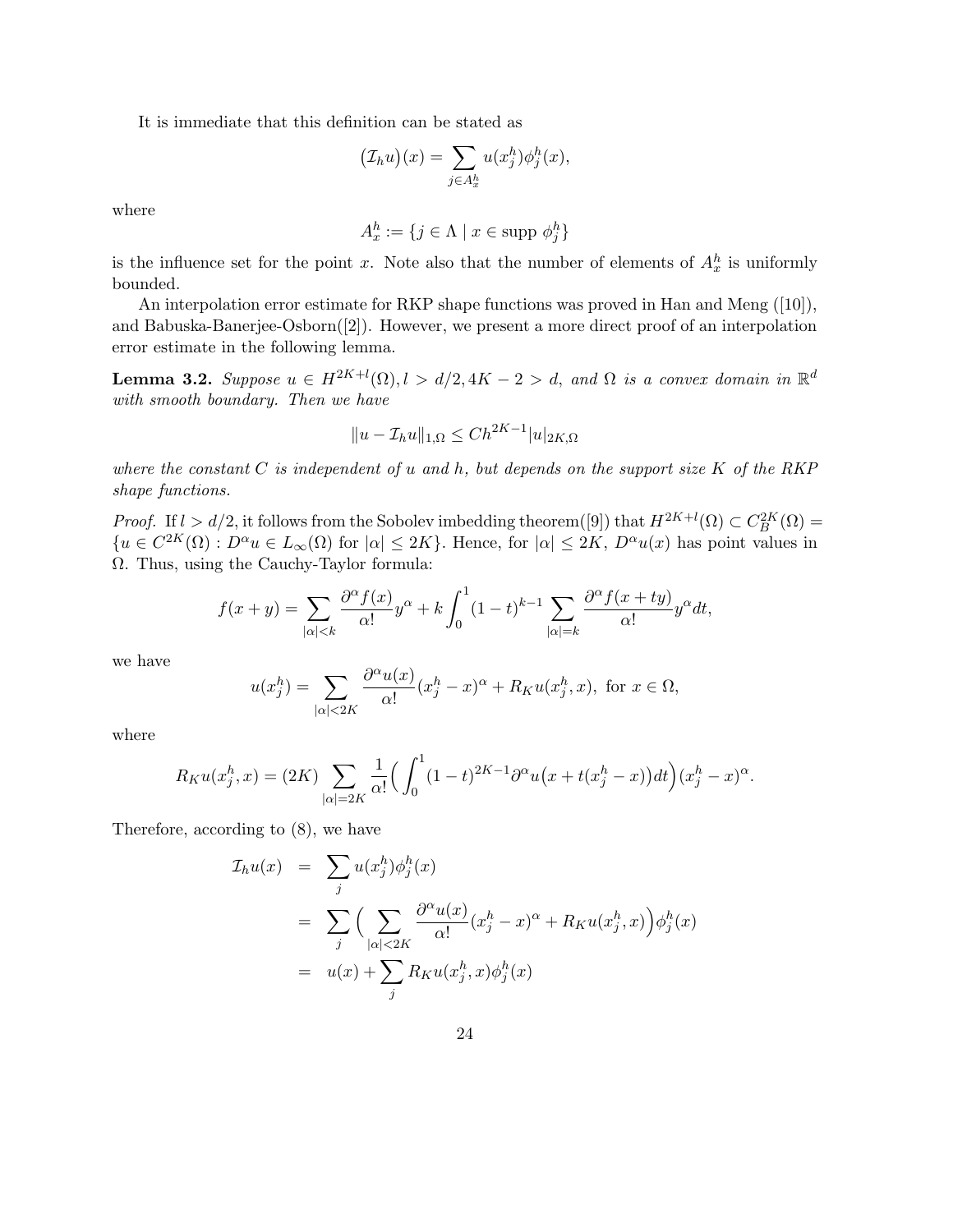and hence

$$
u(x) - \mathcal{I}_h u(x) = -\sum_j R_K u(x_j^h, x) \phi_j^h(x).
$$
\n(36)

(Step 1) We first prove the following  $L_2$ -estimate of the interpolation error:

$$
||u - \mathcal{I}_h u||_{0,\Omega}^2 \le C h^{2(2K)} |u|_{2K,\Omega}^2, \text{ if } 4K - 2 \ge d. \tag{37}
$$

Indeed, let us choose particles in  $\overline{\Omega}$  such that

$$
\Omega \subset \bigcup_j \eta_j^h
$$
, where  $\eta_j^h = \text{supp}(\phi_j^h) = \{x \mid |x_i - x_{j_i}^h| \le Kh, i = 1, 2, \dots, d\}.$ 

Applying Cauchy inequality to the right hand side of (36) and letting  $C = \sum_{|\alpha|=2K} \left[\frac{1}{\alpha}\right]$  $\frac{1}{\alpha!}$ ]<sup>2</sup>, we have the following:

$$
\|u - \mathcal{I}_h u\|^2 = \int_{\Omega} |\sum_j R_K u(x_j^h, x) \phi_j^h(x)|^2 dx
$$
  
\n
$$
\leq C(2K)^2 \int_0^1 (1-t)^{2(2K-1)} F(x, t) dt,
$$
\n(38)

where

$$
F(x,t) = \sum_{|\alpha|=2K} \sum_{j} \int_{\Omega} \left\{ \partial^{\alpha} u \big( (1-t)x + tx_j^h \big) \big( x_j^h - x \big)^{\alpha} \phi_j^h(x) \right\}^2 dx. \tag{39}
$$

The support of the function  $(\partial_x^{\alpha}u)((1-t)x + tx_j^h)(x_j^h - x)^{\alpha}\phi_j^h(x)$  is contained in  $\eta_j^h$ . Thus, we have  $||x - x_j^h|| \leq$  $\sqrt{d}Kh$ , for all  $x \in \eta_j^h$ , and hence,

$$
| (\partial_x^{\alpha} u)((1-t)x + tx_j^h)(x_j^h - x)^{\alpha} \phi_j^h(x) |^2 \leq (\sqrt{d}Kh)^{2|\alpha|} | (\partial_x^{\alpha} u) \circ ((1-t)x + tx_j^h)\phi_j^h(x) |^2.
$$

Therefore, we have

$$
\sum_{|\alpha|=2K} \sum_{j} \int_{\Omega} \left\{ \partial^{\alpha} u \big( (1-t)x + tx_j^h \big) (x_j^h - x)^{\alpha} \phi_j^h(x) \right\}^2 dx
$$
\n
$$
\leq \sum_{|\alpha|=2K} \sum_{j} \int_{\Omega \cap \eta_j^h} \left| (\partial_x^{\alpha} u) \circ \big( (1-t)x + tx_j^h \big) (x_j^h - x)^{\alpha} \phi_j^h(x) \right|^2 dx
$$
\n
$$
\leq (\sqrt{d}Kh)^{2(2K)} \sum_{|\alpha|=2K} \sum_{j} \int_{\Omega \cap \eta_j^h} \left| (\partial_x^{\alpha} u) \circ \big( (1-t)x + tx_j^h \big) \phi_j^h(x) \right|^2 dx. \tag{40}
$$

Now, for each j, let  $x = T_j(y) : \mathbb{R}^d \to \mathbb{R}^d$  be a transformation defined by

$$
T_j(y) = \frac{1}{1 - t}(y - tx_j^h),
$$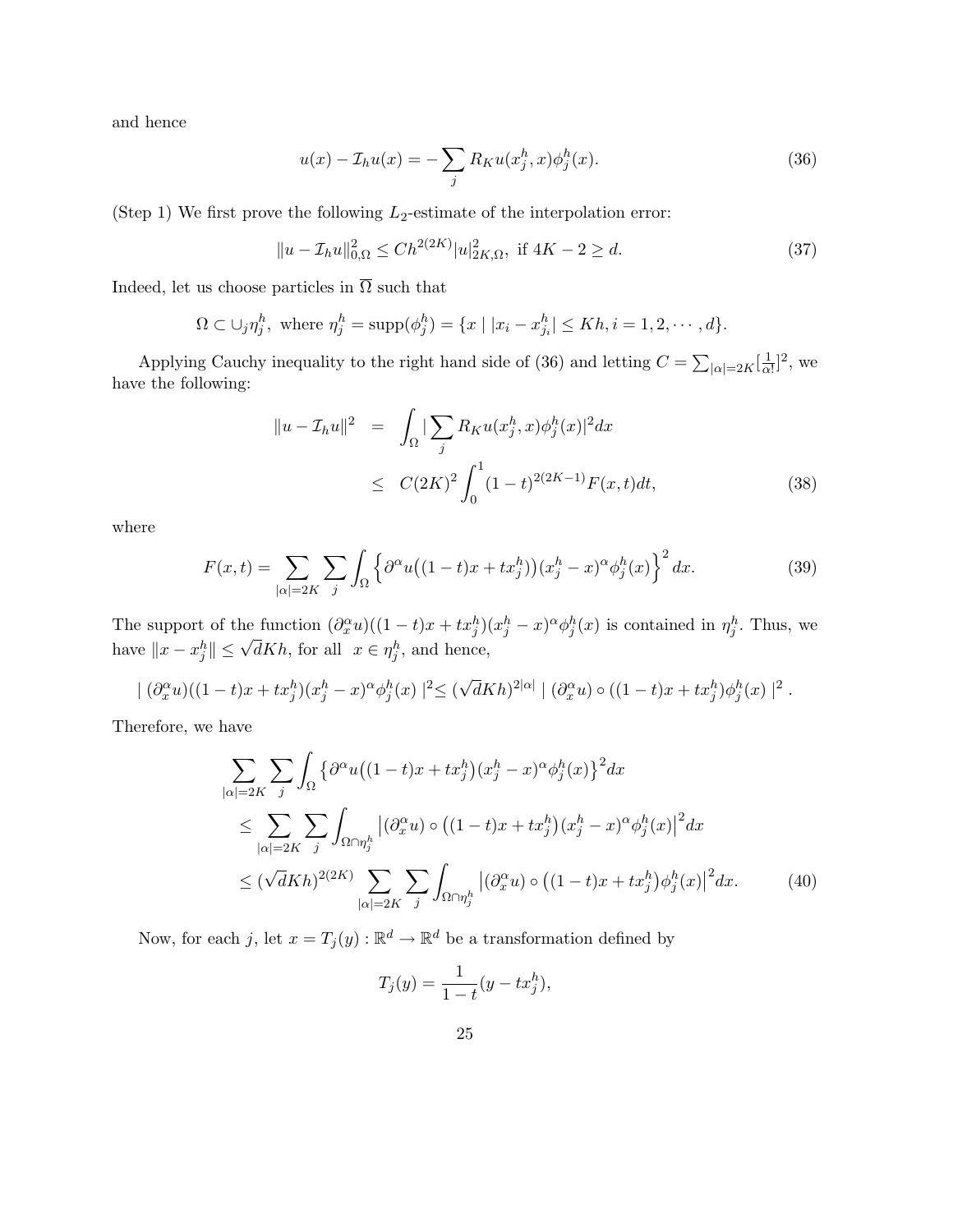and suppose  $T_j^{-1}(\eta_j^h) = \tilde{\eta}_j^h$ . Then the last integral of the inequality (40) can be written as follows:

$$
(1-t)^{-d}(\sqrt{d}Kh)^{2(2K)}\sum_{j}\int_{\tilde{\eta}_j^h\cap\Omega}\left[|(\partial_y^{\alpha}u(y)\phi_j^h(T_j(y))|^2\right]dy.\tag{41}
$$

Since  $0 < t < 1$ , for  $x \in \eta_j^h$ ,

$$
\left|\frac{T_j^{-1}(x) - hj}{h}\right| = (1 - t)|\frac{x - hj}{h}| \le (1 - t)K \le K. \tag{42}
$$

Therefore, we have

$$
\tilde{\eta}_j^h \subset \eta_j^h. \tag{43}
$$

From the construction of shape function  $\phi(x)$ , there exists a constant C such that

$$
|\phi_j^h(T_j(y))| \le C, \text{ for all } j, h, y. \tag{44}
$$

According to (43) and (44), Eqt. (41) can be written as

$$
(1-t)^{-d}(\sqrt{d}Kh)^{2(2K)}\sum_{j}\int_{\tilde{\eta}_{j}^{h}\cap\Omega}\left[\left|\left(\partial_{y}^{\alpha}u(y)\phi_{j}^{h}(T(y))\right|^{2}\right]dy\right]
$$
  

$$
\leq C(1-t)^{-d}(\sqrt{d}Kh)^{2(2K)}\sum_{j}\int_{\eta_{j}^{h}\cap\Omega}\left|\left(\partial_{y}^{\alpha}u(y)\right|^{2}dy\right|
$$
  

$$
\leq qC(1-t)^{-d}(\sqrt{d}Kh)^{2(2K)}\int_{\Omega}\left|\left(\partial_{y}^{\alpha}u(y)\right|^{2}dy.\right)
$$
(45)

Here  $q = \max_j [\text{card } \{k : \eta_j^h \cap \eta_k^h \neq 0\}]$ . Thus, from (39), (40), and (45), we have

$$
F(x,t) \leq qC(1-t)^{-d}(\sqrt{d}Kh)^{2(2K)} \sum_{|\alpha|=2K} \int_{\Omega} |\partial_y^{\alpha} u(y)|^2 dy
$$
  
=  $qC(1-t)^{-d}(\sqrt{d}Kh)^{2(2K)}|u|_{2K}^2.$  (46)

Finally, according to (38) and (46), we have

$$
\|u - \mathcal{I}u\|^2 \le C(2K)^2 \hat{C}(\sqrt{d}Kh)^{2(2K)} |u|_{2K}^2 \int_0^1 (1-t)^{4K-2-d} dt
$$
  
 
$$
\le C(Kh)^{2(2K)} |u|_{2K,\Omega}^2, \text{ if } 4K - 2 \ge d.
$$
 (47)

(Step 2) Next, we estimate the  $L_2$ -norm of the derivative of the interpolation error. For any  $\beta \in \mathbb{Z}^d$ ,  $|\beta|=1$ , by taking  $\beta$  derivative of the following relation

$$
\sum_{j} (x - j)^{\alpha} \phi(x - j) = \delta_{\alpha}^{0}, \text{ for } 0 \le |\alpha| \le 2K - 1,
$$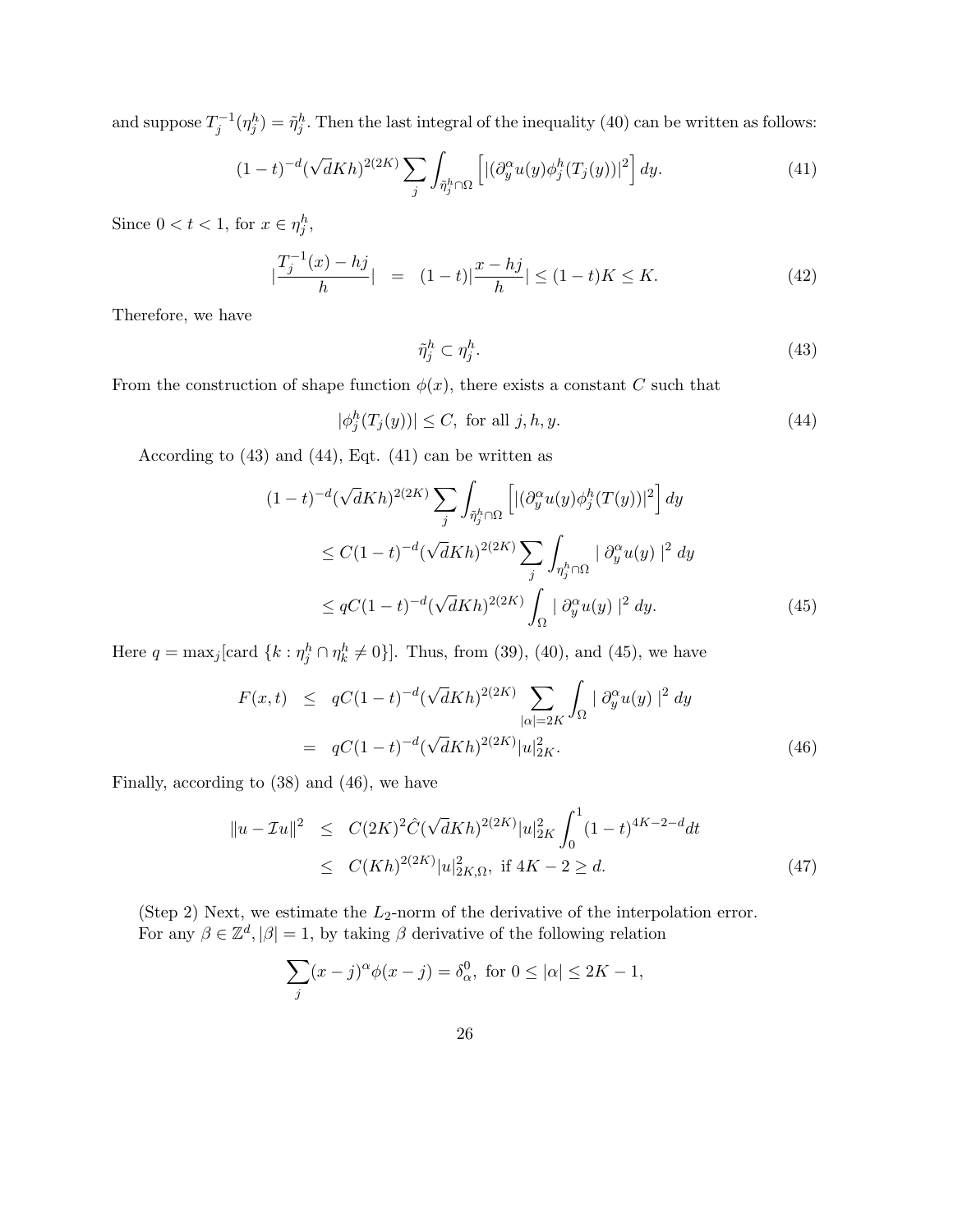we get the following relations:

$$
\sum_{j} \phi^{(\beta)}(x - j) = 0,
$$
  

$$
\sum_{j} (x - j)^{\alpha} \phi^{(\beta)}(x - j) = -\delta_{\alpha}^{\beta}, |\alpha| = 1,
$$
  

$$
\sum_{j} (x - j)^{\alpha} \phi^{(\beta)}(x - j) = 0, 1 < |\alpha| \le 2K - 1.
$$

Therefore, we have

$$
\begin{split} (\mathcal{I}_h u)^{(\beta)}(x) &= \sum_j u(x_j^h) \frac{1}{h} \phi^{(\beta)}(\frac{x - hj}{h}) \\ &= \sum_j \Big( \sum_{|\alpha| < 2K} \frac{\partial^{\alpha} u(x)}{\alpha!} (x_j^h - x)^{\alpha} + R_K u(x_j^h, x) \Big) \frac{1}{h} \phi^{(\beta)}(\frac{x - hj}{h}) \\ &= u^{(\beta)}(x) + \sum_j R_K u(x_j^h, x) \frac{1}{h} \phi^{(\beta)}(\frac{x - hj}{h}), \end{split}
$$

and hence,

$$
u^{(\beta)}(x) - (\mathcal{I}_h u)^{(\beta)}(x) = -\sum_j R_K u(x_j^h, x) \frac{1}{h} \phi^{(\beta)}(\frac{x - hj}{h}), \ |\beta| = 1.
$$

This is the same form as that in (step 1), except the additional factor  $\frac{1}{h}$ .

Therefore, we get the required estimate of the interpolation error:

$$
||u - \mathcal{I}_h u||_{1,\Omega} = \left( ||u - \mathcal{I}_h u||_{0,\Omega}^2 + \sum_{|\beta|=1} ||u^{(\beta)} - (\mathcal{I}_h u)^{(\beta)}||_{0,\Omega}^2 \right)^{1/2} \le Ch^{2K-1} |u|_{2K,\Omega}.
$$

Now suppose  $u \in C^m(\Omega)$  or  $u \in H^{m+[d/2]+1}$ , where  $[x] := \max\{n \in \mathbb{Z} : n \leq x\}$ , and  $\Omega \subset \mathbb{R}^d$ . Then, by Sobolev imbedding theorem,  $u \in C^0(\Omega)$  and hence  $\mathcal{I}_h u$  is defined. Thus, by using Lemma 3.2 and Céa's theorem, we have the following error estimate of RKPM:

**Theorem 3.1.** Suppose  $u \in H^{m+[d/2]+1}(\Omega)$  (or  $u \in C^m(\Omega)$ ),  $4K - 2 > d$ , and  $u^R$  is an RKPM approximate solution of an elliptic boundary value problem on a convex domain  $\Omega \subset \mathbb{R}^d$ . Then, we have

$$
||u - u^R||_{1,\Omega} \le Ch^{l-1}|u|_{l,\Omega}.
$$

where

$$
l = \min\{m, 2K\} \text{ if the RKP shape functions are } C^0,
$$
  

$$
l = \min\{m, 2K - 1\} \text{ if the RKP shape functions are } C^r, r > 0.
$$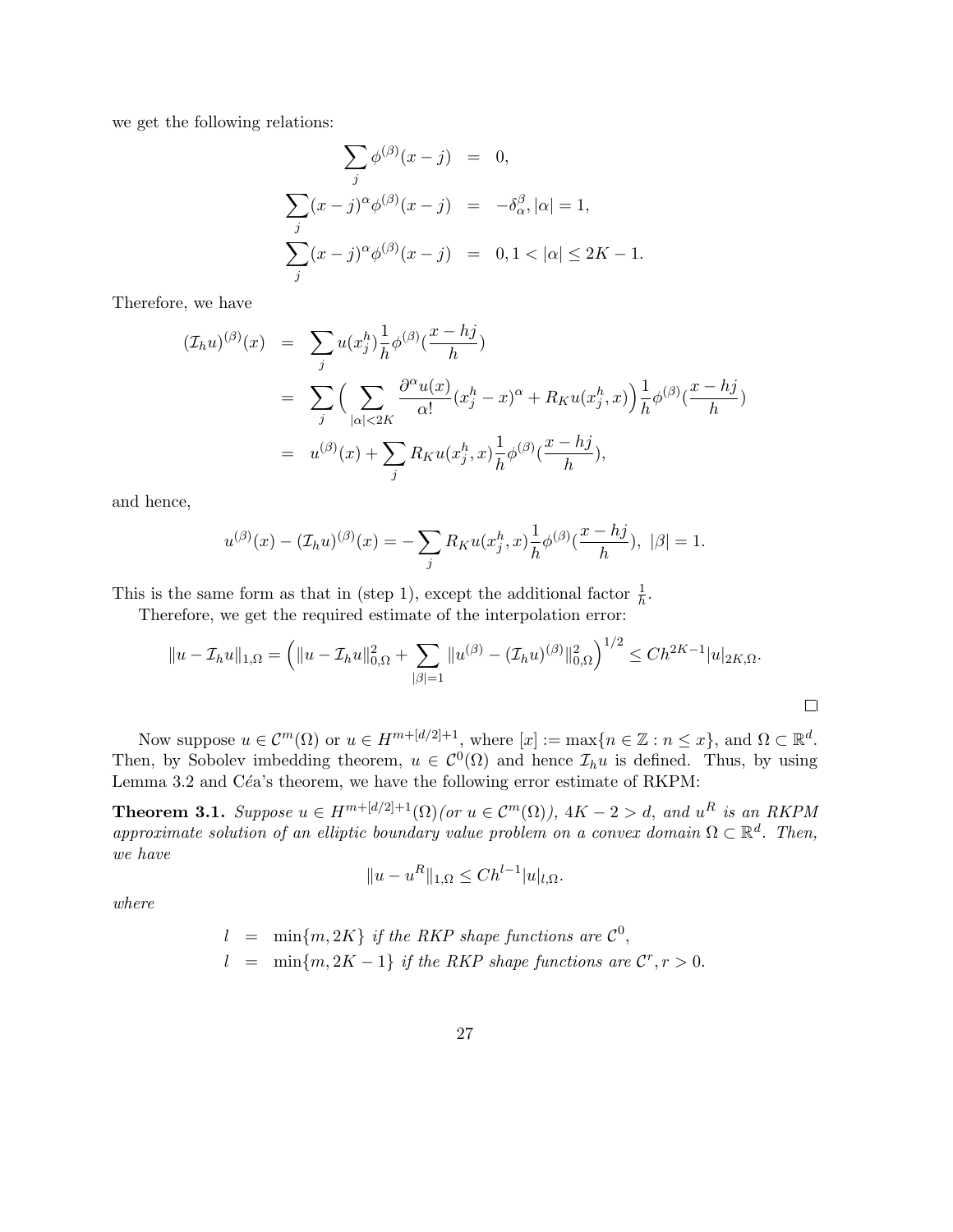Here the constant  $C$  is independent of u and h and the diameters of supports of shape functions  $are \leq \sqrt{d}Kh.$ 

#### 3.5 Numerical Examples

In this section, we demonstrate the effectiveness of the constructed piecewise polynomial RKP shape functions. Without loss of generality, we test the effectiveness of the closed form shape functions associated with the particles that are uniformly distributed in  $[0, \infty)$ .

#### Example 3.1.

$$
-\frac{d^2u}{dx^2} = f \text{ in } I = (0,1), \tag{48}
$$

$$
u(0) = 0 \text{ and } u(1) = 1. \tag{49}
$$

RKPM associated with the  $\mathcal{C}^1$ -piecewise polynomial RKP shape functions of reproducing order 4, listed in Appendix, is applied for the approximate solutions of this problem. In this case, all particles are on the right hand side of the left boundary node  $x_1 = 0$ .

The relative errors in percent with respect to the energy norm are depicted in Fig. 5 when the true solutions are, respectively,  $x^{0.7}, x^{1.7}, x^{2.7}$ , and  $x^{4.7}$ . These true solutions are in  $C^1(I), C^2(I), C^3(I)$ , and  $C^5(I)$ , respectively.

The proof of Lemma 3.1 and Theorem 3.1 imply that the errors versus the mesh sizes in log-log scale is below the line  $y = \alpha x + b$ , where  $\alpha = \min\{k+1, m\} - 1$ ,  $k :=$  the polynomial reproducing order of shape function, and  $m :=$  the regularity of the true solution.

In Fig. 5, this example strongly supports the theory. Indeed, since  $k = 4$ , the slope  $\alpha$ becomes 0, 1, 2, and 4, respectively, according as the true solution is  $x^{0.7}, x^{1.7}, x^{2.7}$ , and  $x^{4.7}$ . On the other hand, the slope of the computed relative errors are 0.2, 1.2, 2.2, 4.1, respectively.

# 4 Piecewise polynomial RKP shape functions for non uniformly distributed particles that are in  $(-\infty, \infty)$ .

Suppose  $a_1, a_2, a_3, \dots, a_n$  are positive rational numbers and the particles are non uniformly distributed as follows:

$$
\cdots, x_{-2}, x_{-1}, x_0, x_1, x_2, \cdots, x_{n-1}, x_n, x_{n+1}, x_{n+2}, \cdots
$$

where

$$
\cdots = |x_{-2} - x_{-3}| = |x_{-1} - x_{-2}| = |x_0 - x_{-1}| = a_1,
$$
  
\n
$$
|x_j - x_{j-1}| = a_j, j = 1, 2, \cdots, n
$$
  
\n
$$
|x_{n+1} - x_n| = |x_{n+2} - x_{n+1}| = \cdots = a_n
$$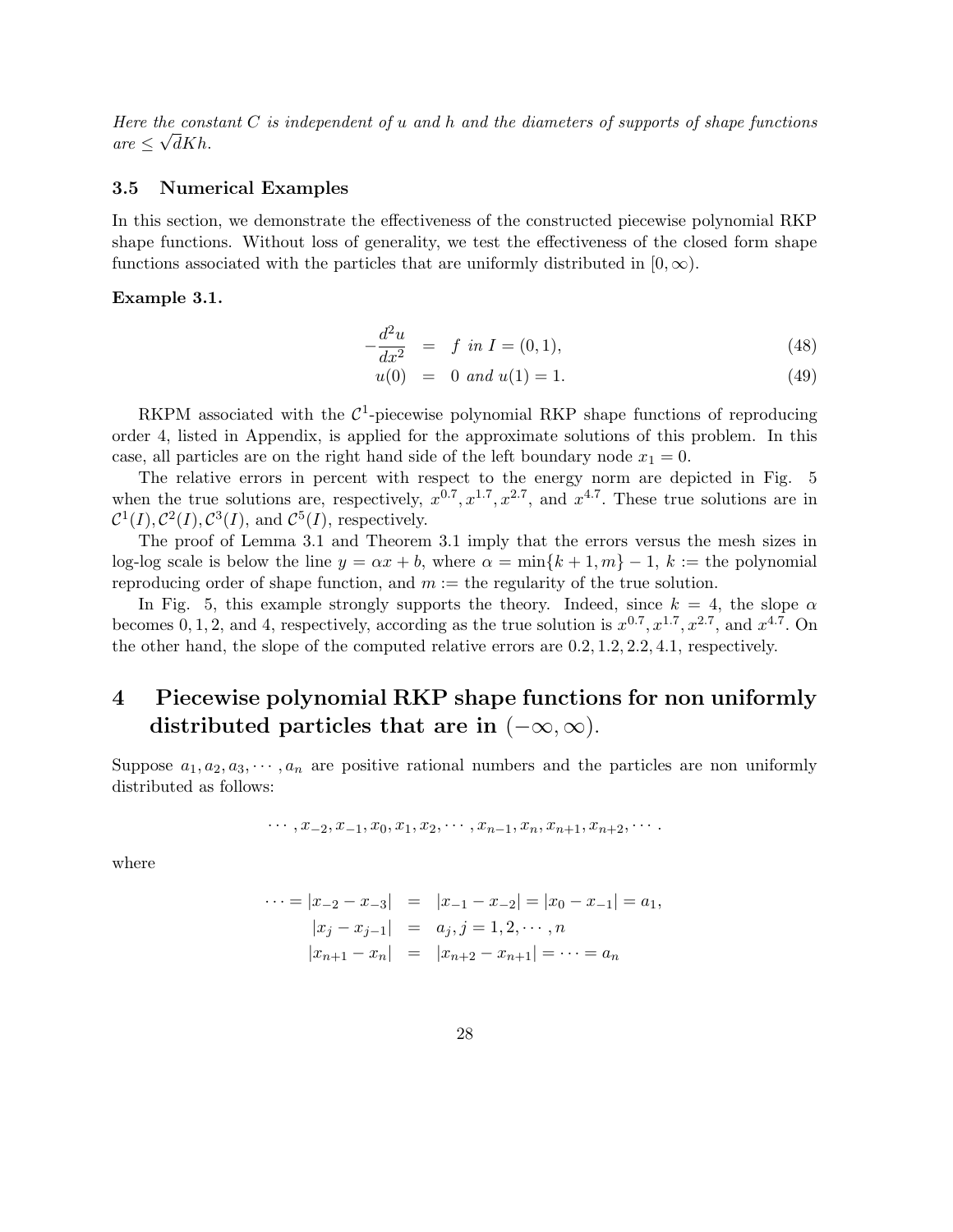

Figure 5:  $\frac{||u-u^R||_1}{||u||_1}$  $\frac{-u^{n}}{\|u\|_{1}} \times 100$  (Relative errors in percent) when the true solutions are  $x^{0.7}, x^{1.7}, x^{2.7}$ and  $x^{4.7}$ , respectively.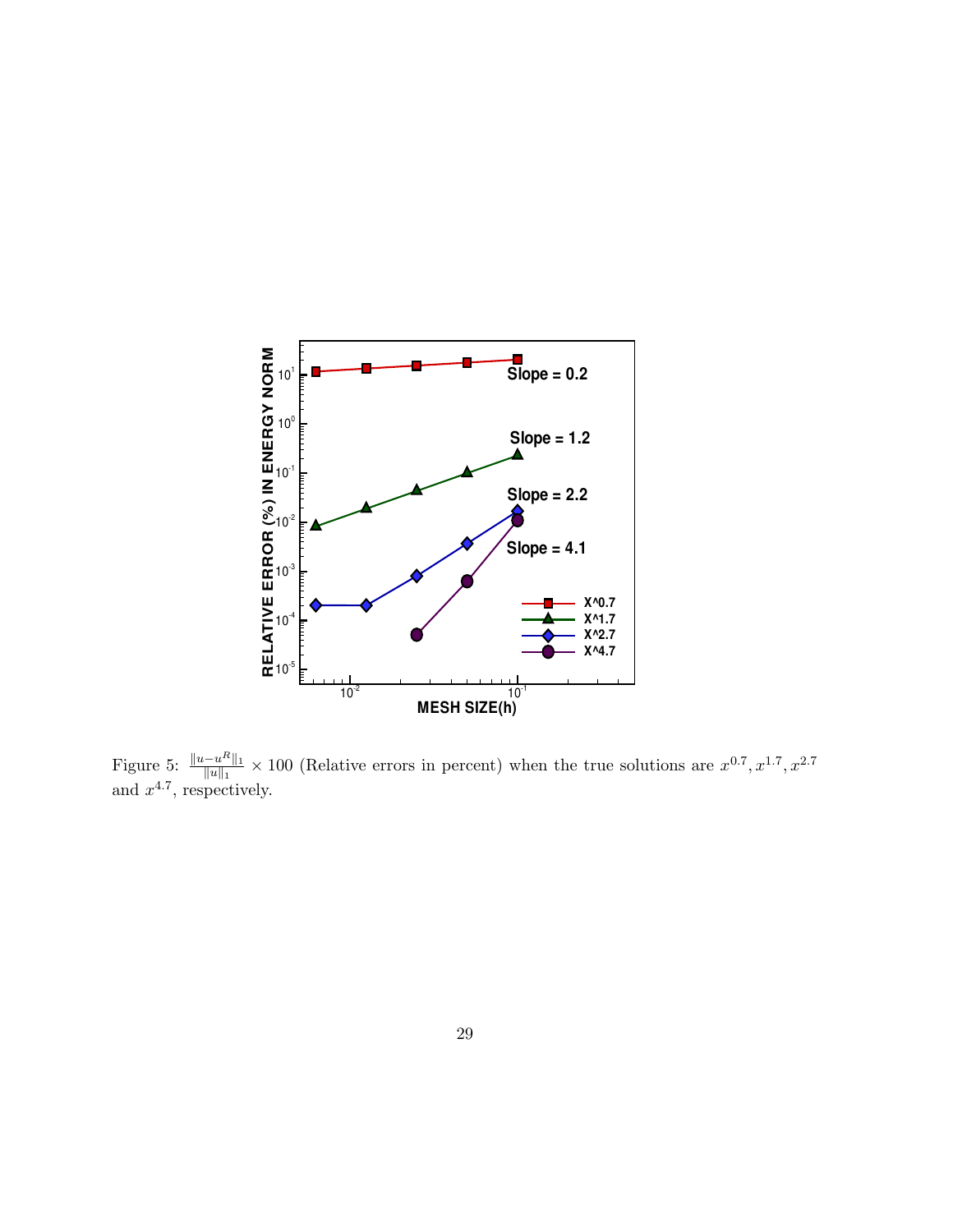For each particle  $x_j$ , we construct piecewise polynomial RKP shape function  $\phi_{(x_j)}(x)$  of reproducing order  $2K - 1$  whose support consists of  $2K$  consecutive intervals

 $\text{supp } \phi_{(x_j)}(x) = [x_{j-K}, x_{j-K+1}] \cup \cdots \cup [x_{j-1}, x_j] \cup [x_j, x_{j+1}] \cup \cdots \cup [x_{K-1}, x_K].$ 

In this paper, we use the following notational convention.

(1)  $\phi_{x_j}(x)$  is the shape function associated with the particle  $x_j$ .

(2)  $\phi_j(x)$  is the shape function centered at 0, obtained by scaling and normalizing  $\phi_{x_j}(x)$ .

Without loss of generality, from now on, we assume  $K = 3$ . Then, to get the RKP basis function  $\phi_{(x_j)}(x)$  for the particle  $x_j$ , we have to solve the systems on each subinterval of supp  $\phi_{(x_j)}$ .

(i) 
$$
\phi_{(x_j)}|_{[x_{j-3},x_{j-2}]}(x)
$$
 is determined by  
\n
$$
\sum_{k \in \{j-5, j-4, j-3, j-2, j-1, j\}} (x - x_k)^{\alpha} \phi_{(k)}(x) = \delta_0^{\alpha}, \alpha = 0, 1, 2, \dots, 5, x \in [x_{j-3}, x_{j-2}]
$$

(*ii*) 
$$
\phi_{(x_j)}|_{[x_{j-2},x_{j-1}]}(x)
$$
 is determined by  
\n
$$
\sum_{k \in \{j-4, j-3, j-2, j-1, j, j+1\}} (x - x_k)^{\alpha} \phi_{(k)}(x) = \delta_0^{\alpha}, \alpha = 0, 1, 2, \dots, 5, x \in [x_{j-2}, x_{j-1}]
$$

(*iii*) 
$$
\phi_{(x_j)}|_{[x_{j-1},x_j]}(x)
$$
 is determined by  
\n
$$
\sum_{k \in \{j-3, j-2, j-1, j, j+1, j+2\}} (x - x_k)^{\alpha} \phi_{(k)}(x) = \delta_0^{\alpha}, \alpha = 0, 1, 2, \dots, 5, x \in [x_{j-1}, x_j]
$$

(*iv*) 
$$
\phi_{(x_j)}|_{[x_{j+1},x_j]}(x)
$$
 is determined by  
\n
$$
\sum_{k \in \{j-2,j-1,j,j+1,j+2,j+3\}} (x - x_k)^{\alpha} \phi_{(k)}(x) = \delta_0^{\alpha}, \alpha = 0, 1, 2, \dots, 5, x \in [x_j, x_{j+1}]
$$

(v) 
$$
\phi_{(x_j)}|_{[x_{j+2},x_{j+1}]}(x)
$$
 is determined by  
\n
$$
\sum_{k \in \{j-1,j,j+1,j+2,j+3,j+4\}} (x - x_k)^{\alpha} \phi_{(k)}(x) = \delta_0^{\alpha}, \alpha = 0, 1, 2, \dots, 5, x \in [x_{j+1}, x_{j+2}]
$$

$$
(vi) \quad \phi_{(x_j)}|_{[x_{j+3},x_{j+2}]}(x) \text{ is determined by}
$$
\n
$$
\sum_{k \in \{j,j+1,j+2,j+3,j+4,j+5\}} (x - x_k)^{\alpha} \phi_{(k)}(x) = \delta_0^{\alpha}, \alpha = 0, 1, 2, \dots, 5, x \in [x_{j+2}, x_{j+3}]
$$

Let

$$
|x_{j+l} - x_{j+(l-1)}| = h_l, l = -4, -3, \cdots, 1, 2, 3, 4, 5.
$$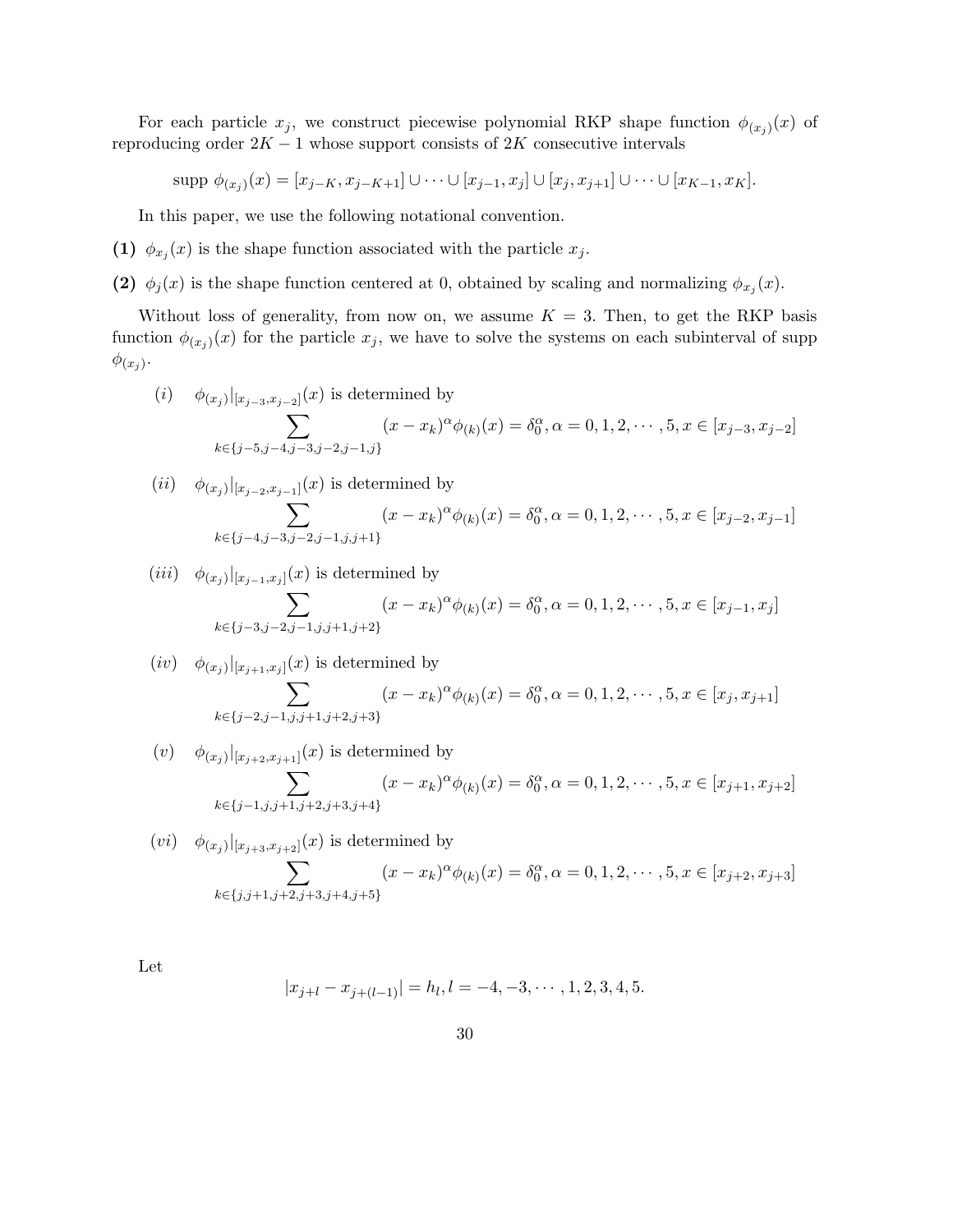Then we have

$$
\phi_{(x_j)}|_{[x_{j-3},x_{j-2}]}(x) = \begin{cases} f_1(hx + x_j) & \text{if } h_{-4} = h_{-3} = \dots = h_0 = h, \\ c_1(h^*x + x_j : x_j) & \text{otherwise,} \end{cases}
$$
  
\n
$$
\phi_{(x_j)}|_{[x_{j-2},x_{j-1}]}(x) = \begin{cases} f_2(hx + x_j) & \text{if } h_{-3} = h_{-2} = \dots = h_1 = h, \\ c_2(h^*x + x_j : x_j) & \text{otherwise,} \end{cases}
$$
  
\n
$$
\phi_{(x_j)}|_{[x_{j-1},x_j]}(x) = \begin{cases} f_3(hx + x_j) & \text{if } h_{-2} = h_{-1} = \dots = h_2 = h, \\ c_3(h^*x + x_j : x_j) & \text{otherwise,} \end{cases}
$$
  
\n
$$
\phi_{(x_j)}|_{[x_j,x_{j+1}]}(x) = \begin{cases} f_4(hx + x_j) & \text{if } h_{-1} = h_0 = \dots = h_3 = h, \\ c_4(h^*x + x_j : x_j) & \text{otherwise,} \end{cases}
$$
  
\n
$$
\phi_{(x_j)}|_{[x_{j+1},x_{j+2}]}(x) = \begin{cases} f_5(hx + x_j) & \text{if } h_0 = h_1 = \dots = h_4 = h, \\ c_5(h^*x + x_j : x_j) & \text{otherwise,} \end{cases}
$$
  
\n
$$
\phi_{(x_j)}|_{[x_{j+2},x_{j+3}]}(x) = \begin{cases} f_6(hx + x_j) & \text{if } h_1 = h_2 = \dots = h_5 = h, \\ c_6(h^*x + x_j : x_j) & \text{otherwise,} \end{cases}
$$

Here the corrected functions  $c_k(x : x_j)$  are polynomials and  $h^*$  is a proper small positive real number.

In what follows, without loss of generality, we construct polynomial reproducing basic shape functions of reproducing order 5 for the following type of non uniform particle distribution.

$$
x_{-6}
$$
  $x_{-5}$   $x_{-4}$   $x_{-3}$   $x_{-2}$   $x_{-1}$   $x_0$   $x_1$   $x_2$   $x_3$   $x_4$   
on the left of the particle  $x_0$  the particles are uniformly distributed with unit 1 when

Here, on the left of the particle  $x_0$ , the particles are uniformly distributed with unit 1, whereas on the right of the particle  $x_0$ , the particles are distributed with unit 2.

If  $\{x_j : \text{supp } \phi_{(x_j)}(x) \subset (x_2, \infty)\} \subset [0, \infty) \cap 2\mathbb{Z}$ , then the six particles in the above system are uniformly distributed. Thus, if  $j \geq 5$ , then  $\phi_{(x_j)}(x) = \phi_{([-3,3];0,5)}(2x + x_j)$ . By a similar reason, if  $j \leq -5$ ,  $\phi_{(x_j)}(x) = \phi_{([-3,3];0,5)}(x+x_j)$ .

On the other hand, suppose

$$
S_{(j)} = \text{ supp } \phi_{(j)}(x) \cap (x_{-2}, x_2) \neq 0,
$$

then  $\phi_{(x_j)}(x)$  on  $S_{(j)}$  should be determined by solving the above six systems.

In this section, we construct closed form RKP basic shape functions whose support is  $[-K, K] = [-3, 3]$  for non uniform particle distribution. However, a similar argument can be applied for an arbitrary integer  $K$  to get closed form RKP shape functions for desired reproducing order.

#### 4.1 C  $\mathcal{C}^0$  Polynomial Reproducing Basic Function

Suppose the distance between non uniform particles are  $\cdots$ , 1, 1, 1, 2, 2, 2,  $\cdots$ , . For piecewise polynomial RKP basic shape functions for this form of locally uniform particles, we define the following 11 basic shape functions.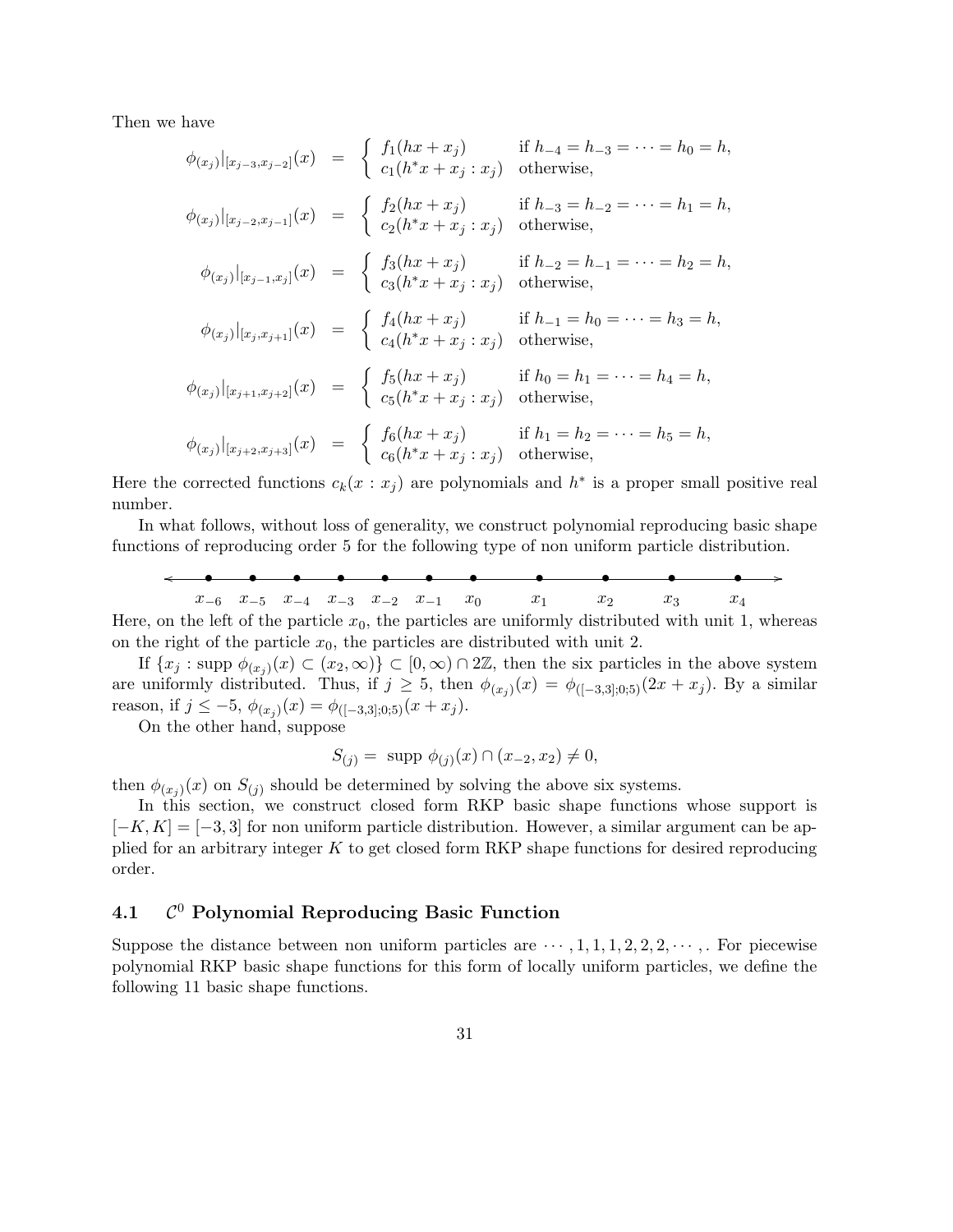First, we consider the unique  $\mathcal{C}^0$  RKP shape functions reproducing order  $2K - 1$  whose supports are  $[-K, K]$  and  $[-2K, 2K]$ , respectively.

1.  $\phi_{(K;0,5)}(x)$  with foot length 1: This shape function is defined by (10). The RKP basic function corresponding to  $x_j, j \leq -5$  is obtained by translating this function to  $x_j$ .

2.  $\phi_{(2K:0:5)}(x)$  with foot length 2: This RKP shape function is defined by

$$
\phi_{(2K;0;5)}(x) = \begin{cases}\nf_1(x/2) & x \in [-6, -4] \\
f_2(x/2) & x \in [-4, -2] \\
f_3(x/2) & x \in [-2, 0] \\
f_4(x/2) & x \in [0, 2] \\
f_5(x/2) & x \in [2, 4] \\
f_6(x/2) & x \in [4, 6] \\
0 & x \notin [-6, 6]\n\end{cases}
$$
\n(50)

The polynomials  $f_i, i = 1, 2, 3, 4, 5$  are those defined by (10). The RKP basic function corresponding to  $x_j, j \geq 5$  is obtained by translating this shape function  $\phi_{(2K;0;5)}(x)$  to  $x_j$ .

The supports of the nine shape functions corresponding to the particles located at

$$
x_{-4} = -4, x_{-3} = -3, x_{-2} = -2, x_{-1} = -1, x_0 = 0, x_1 = 2, x_2 = 4, x_3 = 6, x_4 = 8,
$$

have non void intersections with an interval of length one as well as an interval length two. Thus, the basic shape functions corresponding to these nodes should be corrected so that the reproducing property of order 5 can be retained.

In the following piecewise polynomial shape functions, the parts of basic shape functions to be corrected The correction functions are denoted by

> $c_m(x:n)$  and  $d_m(x:n)$ :  $m = 1, 2, 3, 4, 5, 6$  indicate the six parts of the support,  $n = -4, -3, -2, -1, 0, 2, 4, 6, 8$  that indicate the coordinates of particles.

#### 3: Nine basic shape functions with mixed foot length:

(1) Shape functions associated with the particles  $x = -4 \& x = -3$ :

$$
\phi_{(-4)}(x) = \begin{cases}\nf_1(x) & x \in [-3, -2] \\
f_2(x) & x \in [-2, -1] \\
f_3(x) & x \in [-1, 0] \\
f_4(x) & x \in [0, 1] \\
f_5(x) & x \in [1, 2] \\
c_6(x : -4) & x \notin [-3, 4]\n\end{cases}; \quad\n\phi_{(-3)}(x) = \begin{cases}\nf_1(x) & x \in [-3, -2] \\
f_2(x) & x \in [-2, -1] \\
f_3(x) & x \in [-2, -1] \\
f_4(x) & x \in [0, 1] \\
c_5(x : -3) & x \in [1, 2] \\
c_6(x : -3) & x \in [2, 3] \\
0 & x \notin [-3, 3]\n\end{cases}
$$
\n(51)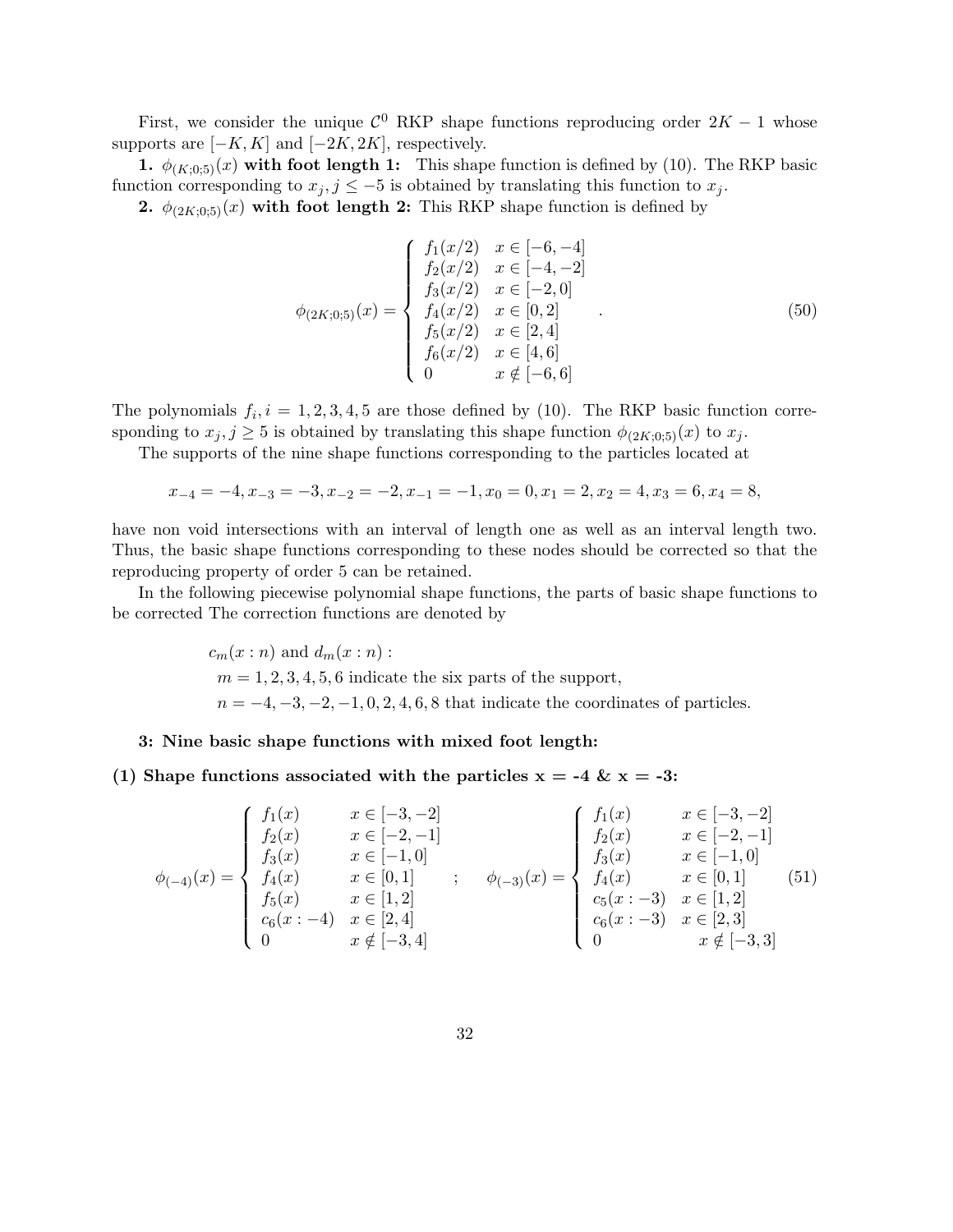(2) Shape functions associated with the particles  $x = -2$  &  $x = -1$ :

$$
\phi_{(-2)}(x) = \begin{cases}\nf_1(x) & x \in [-3, -2] \\
f_2(x) & x \in [-2, -1] \\
f_3(x) & x \in [-1, 0] \\
c_4(x:-2) & x \in [0, 1] \\
c_5(x:-2) & x \in [2, 4] \\
0 & x \notin [-3, 4]\n\end{cases}; \quad\n\phi_{(-1)}(x) = \begin{cases}\nf_1(x) & x \in [-3, -2] \\
f_2(x) & x \in [-2, -1] \\
c_3(x:-1) & x \in [-1, 0] \\
c_4(x:-1) & x \in [0, 1] \\
c_5(x:-1) & x \in [1, 3] \\
c_6(x:-1) & x \in [3, 5] \\
0 & x \notin [-3, 5]\n\end{cases}
$$
\n(52)

(3) Shape functions associated with the particles  $x = 0$  &  $x = 2$ :

$$
\phi_{(0)}(x) = \begin{cases}\nf_1(x) & \in [-3, -2] \\
c_2(x: 0) & x \in [-2, -1] \\
c_3(x: 0) & x \in [-1, 0] \\
c_4(x: 0) & x \in [0, 2] \\
c_5(x: 0) & x \in [2, 4] \\
f_6(x/2) & x \in [4, 6] \\
0 & x \notin [-3, 6]\n\end{cases};\n\phi_{(2)}(x) = \begin{cases}\nc_1(x: 2) & x \in [-4, -3] \\
c_2(x: 2) & x \in [-3, -2] \\
c_3(x: 2) & x \in [-2, 0] \\
c_4(x: 2) & x \in [0, 2] \\
f_5(x/2) & x \in [2, 4] \\
f_6(x/2) & x \in [4, 6] \\
0 & x \notin [-4, 6]\n\end{cases};\n(53)
$$

(4) Shape functions associated with the particles  $x = 4 \& x = 6$ :

$$
\phi_{(4)}(x) = \begin{cases}\nc_1(x:4) & x \in [-5, -4] \\
c_2(x:4) & x \in [-4, -2] \\
c_3(x:4) & x \in [-2, 0] \\
f_4(x/2) & x \in [0, 2] \\
f_5(x/2) & x \in [2, 4] \\
0 & x \notin [-5, 6]\n\end{cases};\n\phi_{(6)}(x) = \begin{cases}\nc_1(x:6) & x \in [-6, -4] \\
c_2(x:6) & x \in [-4, -2] \\
f_3(x/2) & x \in [-4, -2] \\
f_4(x/2) & x \in [-2, 0] \\
f_5(x/2) & x \in [0, 2] \\
f_6(x/2) & x \in [4, 6] \\
0 & x \notin [-6, 6]\n\end{cases}
$$
\n(54)

### (5) Shape function associated with the particle  $x = 8$ :

$$
\phi_{(8)}(x) = \begin{cases}\n c_1(x:8) & x \in [-6, -4] \\
 f_2(x/2) & x \in [-4, -2] \\
 f_3(x/2) & x \in [-2, 0] \\
 f_4(x/2) & x \in [0, 2] \\
 f_5(x/2) & x \in [2, 4] \\
 f_6(x/2) & x \in [4, 6] \\
 0 & x \notin [-6, 6]\n\end{cases} \tag{55}
$$

In order to determine the correction functions  $c_m(x : n)$ , the influenced domain  $[x_{-2}, x_2]$  is divided into 4 sub-domains

$$
[x_{-2}, x_{-1}] = [-2, -1], [x_{-1}, x_0] = [-1, 0], [x_0, x_1] = [0, 2], [x_1, x_2] = [2, 4].
$$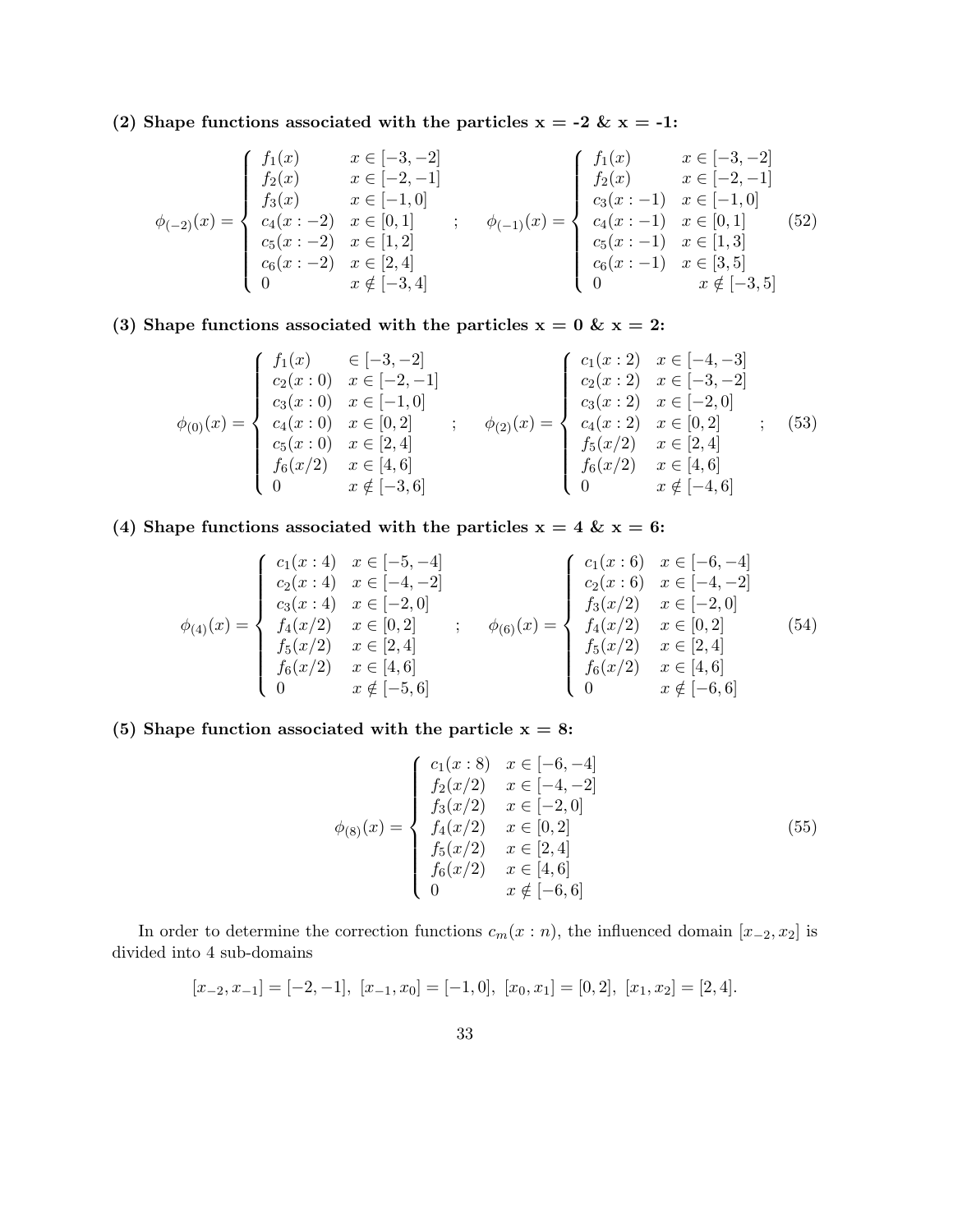Let us note that our basic shape functions consist of six pieces of polynomials and their supports consist of six intervals to keep the reproducing property of order 5.

Let  $\Lambda = \{-n, 2n; n \in \mathbb{Z}\}\$ be an index set.

1. On the interval  $[x_{-2}, x_{-1}] = [-2, -1]$ , we have

$$
\sum_{j \in \Lambda} (x - x_j)^k \phi_{(x_j)}(x - x_j) = \sum_{j \in \{-4, -3, -2, -1, 0, 2\}} (x - j)^k \phi_{(j)}(x - j)
$$

In other words, if those basic shape functions  $\phi_{(-4)}, \phi_{(-3)}, \phi_{(-2)}, \phi_{(-1)}, \phi_{(0)}, \phi_{(2)}$ , are translated to the particles  $x_{-4}, x_{-3}, x_{-2}, x_{-1}, x_0, x_1$ , respectively, then the interval  $[x_{-2}, x_{-1}]$ is the intersection of the supports of all these six basic shape functions. Therefore,  $\phi_{(j)}(x-j)|_{[-2,-1]}, j = -4, -3, -1, 0, 2, \text{ must be modified, because } \{-4, -3, -2, -1, 0, 2\}$ are not uniformly distributed. This can be done simply by solving the following system of equations.

$$
\sum_{j \in \{-4, -3, -2, -1, 0, 2\}} (x - j)^k \phi_{(j)}(x - j) = \delta_0^k, \ k = 0, 1, \cdots, 5.
$$
 (56)

which becomes

$$
(x+4)^{k}c_{6}(x+4:-4) + (x+3)^{k}c_{5}(x+3:-3) + (x+2)^{k}c_{4}(x+2:-2)
$$
  
+ 
$$
(x+1)^{k}c_{3}(x+1:-1) + (x-0)^{k}c_{2}(x-0:0) + (x-2)^{k}c_{1}(x-2:2)
$$
  
= 
$$
\delta_{0}^{k}, k = 0, 1, \cdots, 5.
$$

By solving the above system of six equations, we can correct the basic shape function whose lags fall on the affected interval  $[-2, -1]$  as follows:

$$
c_6(x:-4) = -\frac{1}{144}(x-6)(x-4)(x-3)(x-2)(x-1),
$$
  
\n
$$
c_5(x:-3) = \frac{1}{30}(x-5)(x-3)(x-2)(x-1)(x+1),
$$
  
\n
$$
c_4(x:-2) = -\frac{1}{16}(x-4)(x-2)(x-1)(x+1)(x+2),
$$
  
\n
$$
c_3(x:-1) = \frac{1}{18}(x-3)(x-1)(x+1)(x+2)(x+3),
$$
  
\n
$$
c_2(x: 0) = -\frac{1}{48}(x-2)(x+1)(x+2)(x+3)(x+4),
$$
  
\n
$$
c_1(x: 2) = \frac{1}{720}(x+2)(x+3)(x+4)(x+5)(x+6)
$$

These are the sixth part of the basic shape function  $\phi_{(-4)}$ , the fifth part of  $\phi_{(-3)}$ , the fourth part of  $\phi_{(-2)}$ , the third part of  $\phi_{(-1)}$ , the second part of  $\phi_{(0)}$  and the first part of  $\phi_{(2)}$ .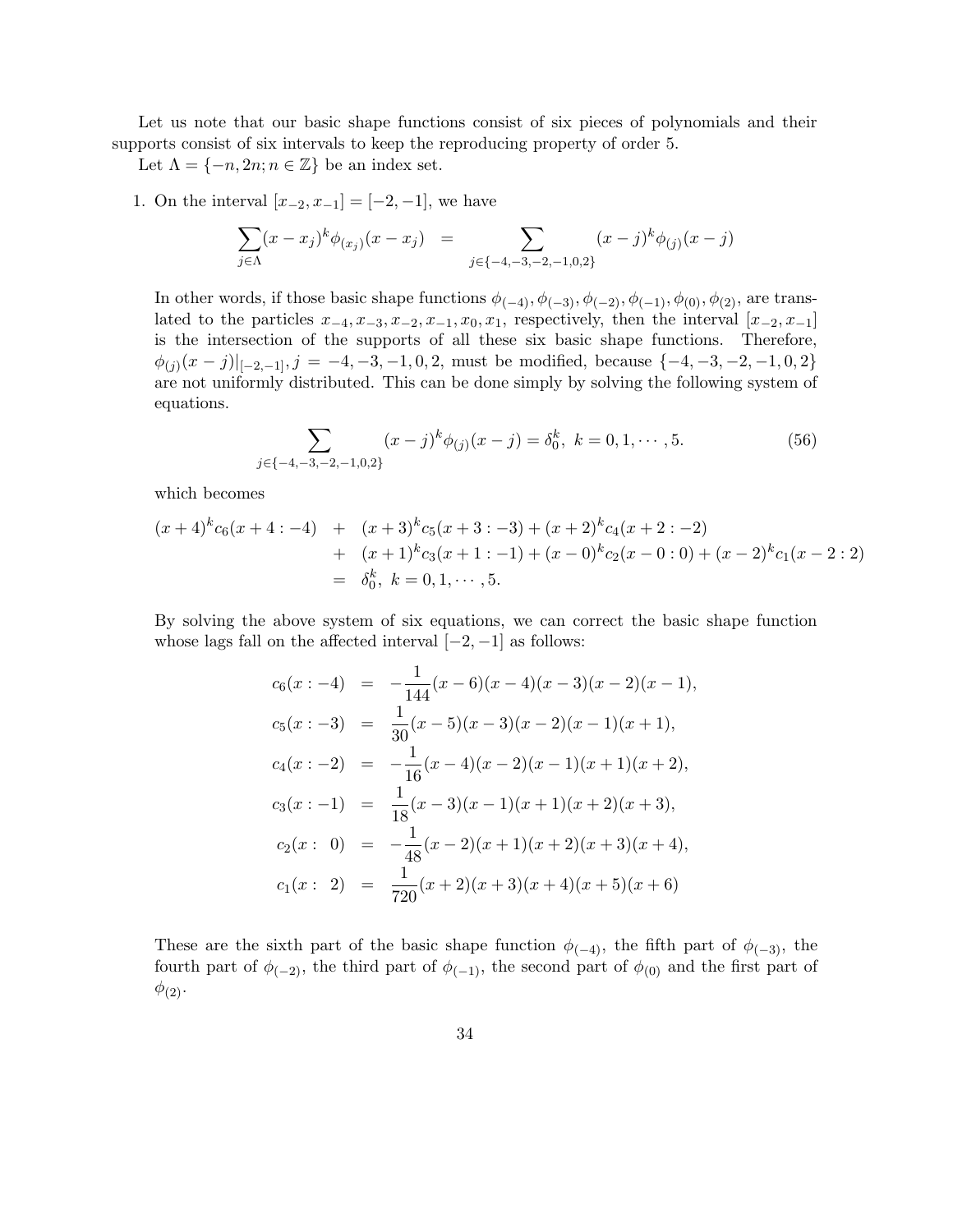2. Similarly, on the interval  $[x_{-1}, x_0] = [-1, 0]$ , we have

$$
\sum_{j \in \Lambda} (x - x_j)^k \phi_{(j)}(x - x_j) = \sum_{j \in \{-3, -2, -1, 0, 2, 4\}} (x - j)^k \phi_{(j)}(x - j).
$$

Thus, by solving the following system

$$
\sum_{j \in \{-3,-2,-1,0,2,4\}} (x-j)^k \phi_{(j)}(x-j) = \delta_0^k, \ k = 0, 1, \cdots, 5,
$$

we can determine the sixth part of the basic shape function  $\phi_{(-3)}$ , the fifth part of  $\phi_{(-2)}$ , the fourth part of  $\phi_{(-1)}$ , the third part of  $\phi_{(0)}$ , the second part of  $\phi_{(2)}$  and the first part of  $\phi_{(4)}$  as follows:

$$
c_6(x:-3) = -\frac{1}{210}(x-7)(x-5)(x-3)(x-2)(x-1),
$$
  
\n
$$
c_5(x:-2) = \frac{1}{48}(x-6)(x-4)(x-2)(x-1)(x+1),
$$
  
\n
$$
c_4(x:-1) = -\frac{1}{30}(x-5)(x-3)(x-1)(x+1)(x+2),
$$
  
\n
$$
c_3(x: 0) = \frac{1}{48}(x-4)(x-2)(x+1)(x+2)(x+3),
$$
  
\n
$$
c_2(x: 2) = -\frac{1}{240}(x-2)(x+2)(x+3)(x+4)(x+5),
$$
  
\n
$$
c_1(x: 4) = \frac{1}{1680}(x+2)(x+4)(x+5)(x+6)(x+7).
$$

3. On the interval  $[x_0, x_1] = [0, 2]$ , we have

$$
\sum_{j \in \Lambda} (x - x_j)^k \phi_{(j)}(x - x_j) = \sum_{j \in \{-2, -1, 0, 2, 4, 6\}} (x - j)^k \phi_{(j)}(x - j).
$$

Similarly, by solving the following system

$$
\sum_{j \in \{-2,-1,0,2,4,6\}} (x-j)^k \phi_{(j)}(x-j) = \delta_0^k, \ k = 0, 1, \cdots, 5,
$$

we can determine the sixth part of the basic shape function  $\phi_{(-2)}$ , the fifth part of  $\phi_{(-1)}$ , the fourth part of  $\phi_{(0)}$ , the third part of  $\phi_{(2)}$ , the second part of  $\phi_{(4)}$  and the first part of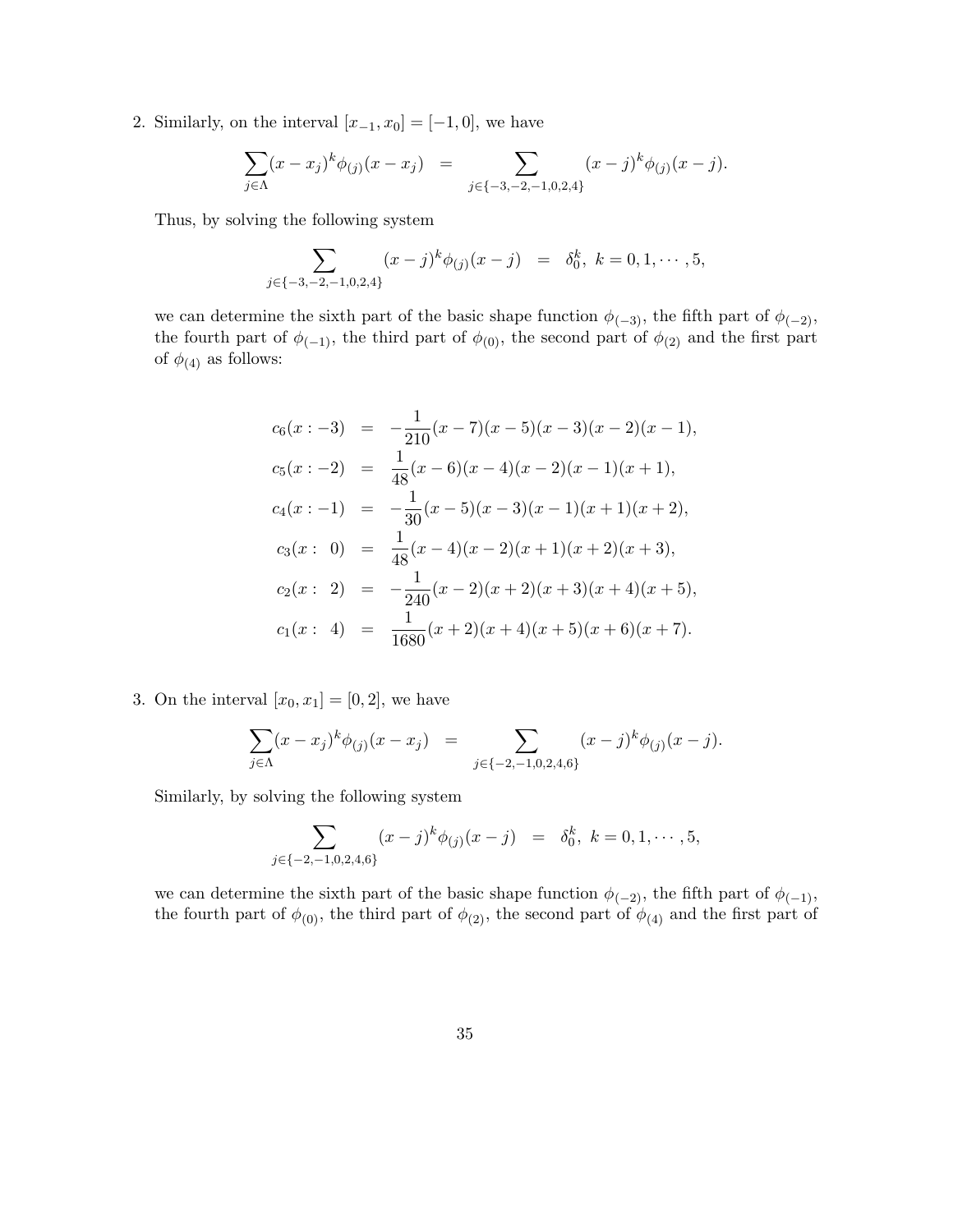$\phi_{(6)}$  as follows:

$$
c_6(x:-2) = -\frac{1}{384}(x-8)(x-6)(x-4)(x-2)(x-1),
$$
  
\n
$$
c_5(x:-1) = \frac{1}{105}(x-7)(x-5)(x-3)(x-1)(x+1),
$$
  
\n
$$
c_4(x: 0) = -\frac{1}{96}(x-6)(x-4)(x-2)(x+1)(x+2),
$$
  
\n
$$
c_3(x: 2) = \frac{1}{192}(x-4)(-2+x)(x+2)(x+3)(x+4),
$$
  
\n
$$
c_2(x: 4) = -\frac{1}{480}(x-2)(x+2)(x+4)(x+5)(x+6),
$$
  
\n
$$
c_1(x: 6) = \frac{1}{2688}(x+2)(x+4)(x+6)(x+7)(x+8).
$$

4. On the interval  $[x_1, x_2] = [2, 4]$ , by solving the following system

$$
\sum_{j \in \{-1,0,2,4,6,8\}} (x-j)^k \phi_{(j)}(x-j) = \delta_0^k, \ k = 0, 1, \cdots, 5,
$$

the following correction functions are determined.

$$
c_6(x:-1) = -\frac{1}{945}(x-9)(x-7)(x-5)(x-3)(x-1),
$$
  
\n
$$
c_5(x: 0) = \frac{1}{384}(x-8)(x-6)(x-4)(x-2)(x+1),
$$
  
\n
$$
c_4(x: 2) = -\frac{1}{288}(x-6)(x-4)(x-2)(x+2)(x+3),
$$
  
\n
$$
c_3(x: 4) = \frac{1}{320}(x-4)(x-2)(x+2)(x+4)(x+5),
$$
  
\n
$$
c_2(x: 6) = -\frac{1}{672}(x-2)(x+2)(x+4)(x+6)(x+7),
$$
  
\n
$$
c_1(x: 8) = \frac{1}{3456}(x+2)(x+4)(x+6)(x+8)(x+9).
$$

#### 4.2  $C<sup>1</sup>$  Polynomial Reproducing Basic shape Function

By sacrificing reproducing order by one, we can construct closed form  $\mathcal{C}^1$  RKP basic shape functions for locally uniform particles, which are separated apart by  $\cdots$ , 1, 1, 1, 2, 2, 2,  $\cdots$  and satisfy the reproducing property of order 4.

1.  $\phi_{(K;1;4)}(x)$  with foot length 1 and  $\phi_{(2K;1;4)}(x)$  with foot length 2:

The basic shape function associated with the particles that are on the left of  $x = -4$  is  $\phi_{(K;1,4)}(x)$ . On the other hand, the basic shape function for the particles whose coordinates are on the left of  $x = 8$  is  $\phi_{(2K;1,4)}(x)$ , that is obtained by linearly stretching  $\phi_{(K;1,4)}(x)$  onto  $[-6,6]$ .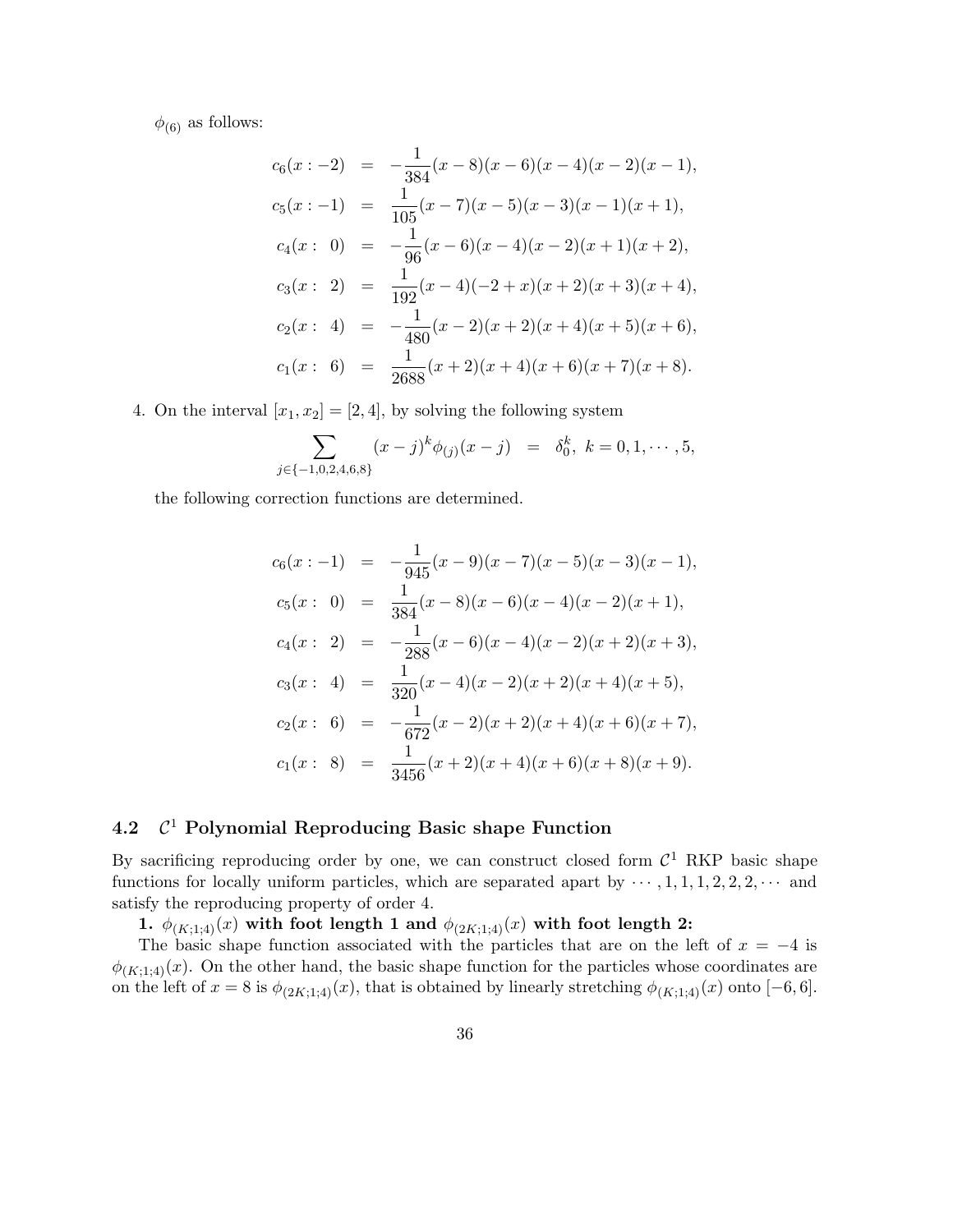$$
\phi_{(K;1;4)}(x) = \begin{cases}\ng_1(x) & x \in [-3, -2] \\
g_2(x) & x \in [-2, -1] \\
g_3(x) & x \in [-1, 0] \\
g_4(x) & x \in [0, 1] \\
g_5(x) & x \in [1, 2] \\
g_6(x) & x \in [2, 4] \\
0 & x \notin [-3, 4]\n\end{cases}; \quad \phi_{(2K;1;4)}(x) = \begin{cases}\ng_1(x/2) & x \in [-6, -4] \\
g_2(x/2) & x \in [-4, -2] \\
g_3(x/2) & x \in [-2, 0] \\
g_4(x/2) & x \in [0, 2] \\
g_5(x/2) & x \in [2, 4] \\
g_6(x/2) & x \in [4, 6] \\
0 & x \notin [-6, 6]\n\end{cases}
$$
\n(57)

where  $g_1, g_2, \dots, g_6$  are those defined by (14).

### 2: Nine basic shape functions with mixed foot length:

The other basic shape functions corresponding to all the other particles whose coordinates are in [−4, 8] should be modified so that the reproducing property of order 4 can be retained.

(1)  $\mathcal{C}^1$  shape functions for nodes  $x = -4$  &  $x = -3$ :

$$
\phi_{(-4)}^1(x) = \begin{cases}\ng_1(x) & x \in [-3, -2] \\
g_2(x) & x \in [-2, -1] \\
g_3(x) & x \in [-1, 0] \\
g_4(x) & x \in [0, 1] \\
g_5(x) & x \in [1, 2] \\
d_6(x:-4) & x \notin [-3, 4]\n\end{cases};\n\phi_{(-3)}^1(x) = \begin{cases}\ng_1(x) & x \in [-3, -2] \\
g_2(x) & x \in [-2, -1] \\
g_3(x) & x \in [-2, -1] \\
g_4(x) & x \in [0, 1] \\
d_5(x:-3) & x \in [1, 2] \\
d_6(x:-3) & x \in [2, 3] \\
0 & x \notin [-3, 3]\n\end{cases}
$$
\n(58)

(2)  $\mathcal{C}^1$  shape functions for nodes  $x = -2$  &  $x = -1$ :

$$
\phi_{-2}^1(x) = \begin{cases}\ng_1(x) & x \in [-3, -2] \\
g_2(x) & x \in [-2, -1] \\
g_3(x) & x \in [-1, 0] \\
d_4(x := 2) & x \in [0, 1] \\
d_5(x := -2) & x \in [1, 2] \\
0 & x \notin [-3, 4]\n\end{cases};\n\phi_{(-1)}^1(x) = \begin{cases}\ng_1(x) & x \in [-3, -2] \\
g_2(x) & x \in [-2, -1] \\
d_3(x := -1) & x \in [-1, 0] \\
d_4(x := -1) & x \in [0, 1] \\
d_5(x := -1) & x \in [1, 3] \\
d_6(x := -1) & x \in [3, 5] \\
0 & x \notin [-3, 5]\n\end{cases}
$$
\n
$$
(59)
$$

(3)  $\mathcal{C}^1$  shape functions for nodes  $x = 0$  &  $x = 2$ :

$$
\phi_{(0)}^1(x) = \begin{cases}\ng_1(x) & \in [-3, -2] \\
d_2(x: 0) & x \in [-2, -1] \\
d_3(x: 0) & x \in [-1, 0] \\
d_4(x: 0) & x \in [0, 2] \\
d_5(x: 0) & x \in [2, 4] \\
g_6(x/2) & x \in [4, 6] \\
0 & x \notin [-3, 6]\n\end{cases};\n\phi_{(2)}^1(x) = \begin{cases}\nd_1(x: 2) & x \in [-4, -3] \\
d_2(x: 2) & x \in [-3, -2] \\
d_3(x: 2) & x \in [-2, 0] \\
d_4(x: 2) & x \in [0, 2] \\
g_5(x/2) & x \in [2, 4] \\
g_6(x/2) & x \in [4, 6] \\
0 & x \notin [-4, 6]\n\end{cases};\n\tag{60}
$$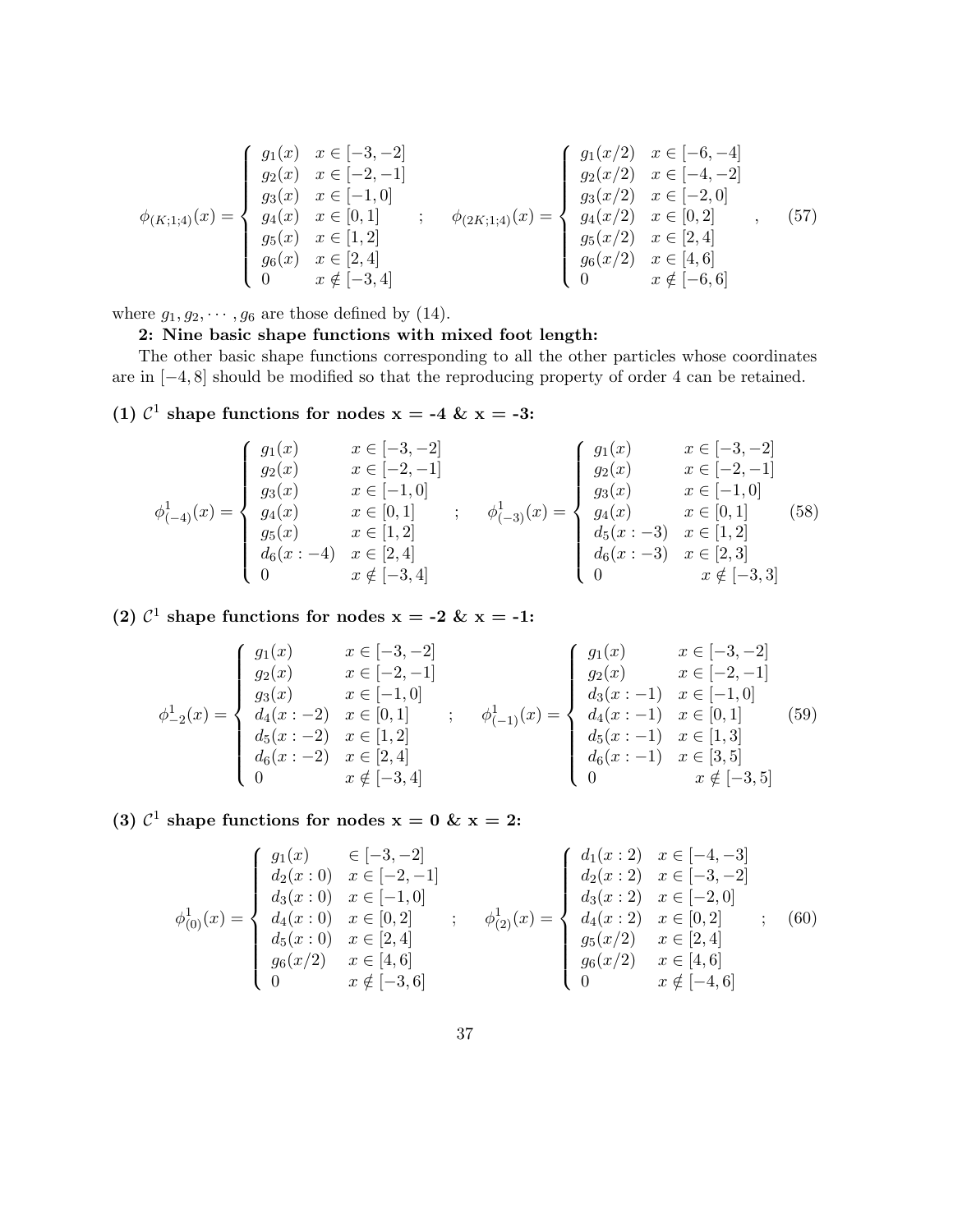(3)  $\mathcal{C}^1$  shape functions for nodes  $x = 4$  &  $x = 6$ :

$$
\phi_{(4)}^1(x) = \begin{cases}\n d_1(x:4) & x \in [-5,-4] \\
 d_2(x:4) & x \in [-4,-2] \\
 d_3(x:4) & x \in [-2,0] \\
 g_4(x/2) & x \in [0,2] \\
 g_5(x/2) & x \in [2,4] \\
 0 & x \notin [-5,6]\n\end{cases};\n\quad\n\phi_{(6)}^1(x) = \begin{cases}\n d_1(x:6) & x \in [-6,-4] \\
 d_2(x:6) & x \in [-4,-2] \\
 g_3(x/2) & x \in [-2,0] \\
 g_4(x/2) & x \in [0,2] \\
 g_5(x/2) & x \in [2,4] \\
 g_6(x/2) & x \in [4,6] \\
 0 & x \notin [-6,6]\n\end{cases}
$$
\n
$$
(61)
$$

(3)  $\mathcal{C}^1$  shape functions for node  $x = 8$ :

$$
\phi_{(8)}^1(x) = \begin{cases}\n d_1(x:8) & x \in [-6, -4] \\
 g_2(x/2) & x \in [-4, -2] \\
 g_3(x/2) & x \in [-2, 0] \\
 g_4(x/2) & x \in [0, 2] \\
 g_5(x/2) & x \in [2, 4] \\
 g_6(x/2) & x \in [4, 6] \\
 0 & x \notin [-6, 6]\n\end{cases} \tag{62}
$$

The influenced domain  $[x_{-2}, x_2]$  consists of four intervals. That is,

$$
[x_{-2}, x_2] = [-2, -1] \cup [-1, 0] \cup [0, 2] \cup [2, 4].
$$

Note that our basic function are supported by 6 intervals of length one or two. Let  $\Lambda = \{-n, 2n; n \in \mathbb{Z}\}\$ be an index set.

1. On the interval  $[x_{-2}, x_{-1}] = [-2, -1]$ , we have

$$
\sum_{j \in \Lambda} (x - x_j)^k \phi_{(j)}(x - x_j) = \sum_{j \in \{-4, -3, -2, -1, 0, 2\}} (x - j)^k \phi_{(j)}(x - j).
$$

The intersection of the support of the translated basic shape functions to particle  $x_{-4}, x_{-3}, x_{-2}, x_{-1}, x_0, x_1$ is the interval  $[-2, -1]$ . These shape function restricted to  $[-2, -1]$  must be modified so that the reproducing property of order 4 can be retained. This can be done simply by solving the following system of algebraic equations.

$$
\sum_{j \in \{-4, -3, -2, -1, 0, 2\}} (x - j)^k \phi_{(j)}(x - j) = \delta_0^k, \ k = 0, 1, \cdots, 4
$$
 (63)

$$
\sum_{j \in \{-4, -3, -2, -1, 0, 2\}} (x - j)^k \phi_{(j)}(x - j) = G(x) \tag{64}
$$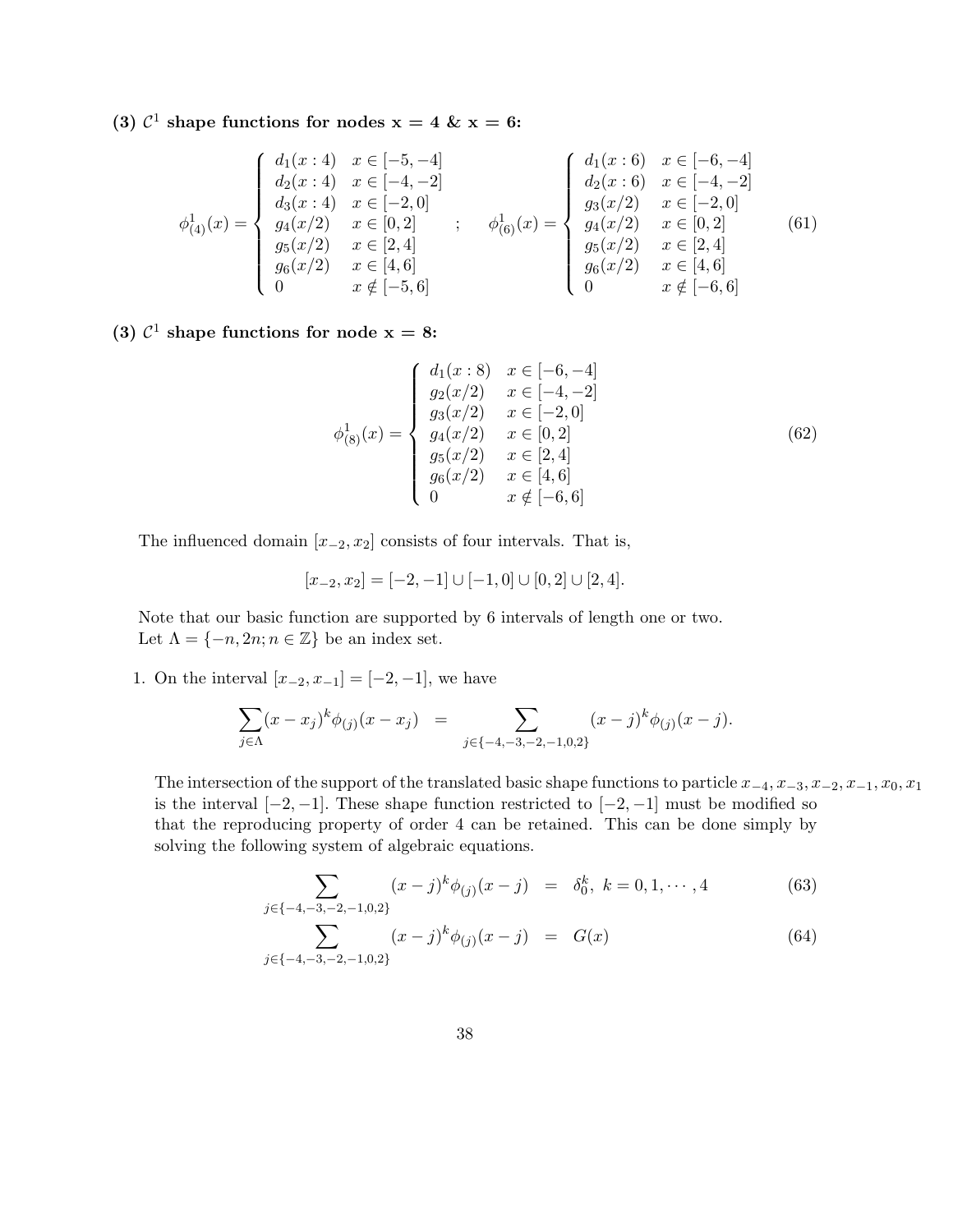which becomes

$$
(x+4)^{k}d_{6}(x+4:-4) + (x+3)^{k}d_{5}(x+3:-3) + (x+2))^{k}d_{4}(x+2): -2)
$$
  
+ 
$$
(x+1)^{k}d_{3}(x+1:-1) + (x-0)^{k}d_{2}(x-0:0)
$$
  
+ 
$$
(x-2)^{k}d_{1}(x-2:2) = \delta_{0}^{k}, k = 0, 1, \cdots, 4
$$
  

$$
(x+4)^{5}d_{6}(x+4:-4) + (x+3)^{5}d_{5}(x+3:-3) + (x+2)^{5}d_{4}(x+2:-2)
$$
  
+ 
$$
(x+1)^{5}d_{3}(x+1:-1) + (x-0)^{5}d_{2}(x-0:0)
$$
  
+ 
$$
(x-2)^{5}d_{1}(x-2:2) = G(x),
$$

where  $G(x) = (x+2)(x+1)(-16-10x)$ .

By solving the above equation, we can correct the basic shape function whose lags fall on the affected interval  $[-2, -1]$  as follows:

$$
d_6(x:-4) = -\frac{1}{144}(x-8)(x-3)^2(x-2)x,
$$
  
\n
$$
d_5(x:-3) = \frac{1}{30}(x-2)(x-1)(x^3-7x^2-3x+29),
$$
  
\n
$$
d_4(x:-2) = -\frac{1}{16}(x-1)(x^4-3x^3-18x^2+16x+16),
$$
  
\n
$$
d_3(x:-1) = \frac{1}{18}(x+1)(x^2-3x-6)(x^2+4x-3),
$$
  
\n
$$
d_2(x: 0) = -\frac{1}{48}(x+1)(x+2)(x^3+5x^2-12x-40),
$$
  
\n
$$
d_1(x: 2) = \frac{1}{720}(x+3)(x+4)^2(x^2+9x+6),
$$

2. On the interval  $[x_{-1}, x_0] = [-1, 0]$ , we have

$$
\sum_{j \in \{-3,-2,-1,0,2,4\}} (x-j)^k \phi_{(j)}(x-j) = \delta_0^k, \ k = 0, 1, \cdots, 4
$$

$$
\sum_{j \in \{-3,-2,-1,0,2,4\}} (x-j)^5 \phi_{(j)}(x-j) = G(x),
$$

where  $G(x) = x(x-1)(-16-22x)$ .

By solving the above system of algebraic equations, we can determine the sixth part of the basic shape function  $\phi^1_{(-3)}$ , the fifth part of  $\phi^1_{(-2)}$ , the fourth part of  $\phi^1_{(-1)}$ , the third part of  $\phi_{(0)}^1$ , the second part of  $\phi_{(2)}^1$  and the first part of  $\phi_{(4)}^1$  as follows: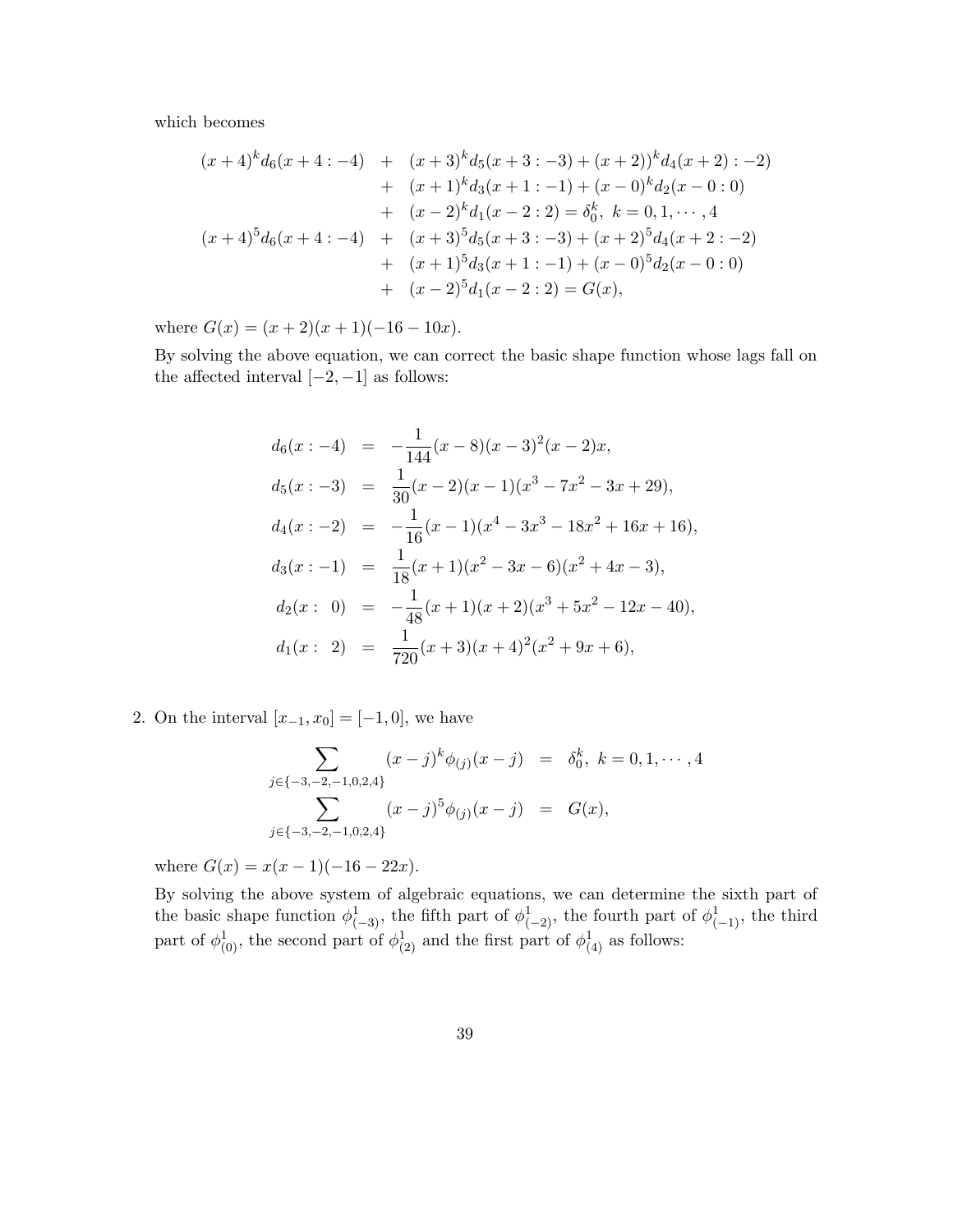$$
d_6(x:-3) = -\frac{1}{210}(x-3)^2(x-2)(x^2-10x-5),
$$
  
\n
$$
d_5(x:-2) = \frac{1}{48}(x-2)(x-1)(x^3-9x^2-8x+52),
$$
  
\n
$$
d_4(x:-1) = -\frac{1}{30}(x-1)(x^4-5x^3-29x^2+35x+30),
$$
  
\n
$$
d_3(x: 0) = \frac{1}{48}(x+1)(x^4-x^3-38x^2-12x+48),
$$
  
\n
$$
d_2(x: 2) = -\frac{1}{240}(x+2)(x+3)(x^3+7x^2-20x-100),
$$
  
\n
$$
d_1(x: 4) = \frac{1}{1680}(x+4)(x+5)^2(x^2+10x-4)
$$

3. On the interval  $[x_0, x_1] = [0, 2]$ , we have the following system of algebraic equations:

$$
\sum_{j \in \{-2, -1, 0, 2, 4, 6\}} (x - j)^k \phi_{(j)}(x - j) = \delta_0^k, \ k = 0, 1, \cdots, 4
$$

$$
\sum_{j \in \{-3, -2, -1, 0, 2, 4\}} (x - j)^5 \phi_{(j)}(x - j) = G(x),
$$

where  $G(x) = x(x - 1)(8 - 16x)$ .

The solutions of this system give rise to the following correction functions:

$$
d_6(x:-2) = -\frac{1}{384}(x-4)^2(x-2)(x^2-11x+2),
$$
  
\n
$$
d_5(x:-1) = \frac{1}{105}(x-3)(x-1)(x^3-11x^2+7x+59),
$$
  
\n
$$
d_4(x: 0) = -\frac{1}{96}(x-2)(x^4-7x^3-20x^2+60x+48),
$$
  
\n
$$
d_3(x: 2) = \frac{1}{192}(x-6)(x+2)(x^3+7x^2+4x-16),
$$
  
\n
$$
d_2(x: 4) = -\frac{1}{480}(x+2)(x+4)(x^3+9x^2-8x-116),
$$
  
\n
$$
d_1(x: 6) = \frac{1}{2688}(x+4)(x+6)^2(x^2+11x+4).
$$

4. Similarly, on the interval  $[x_1, x_2] = [2, 4]$ , the system for construction of RKP shape func-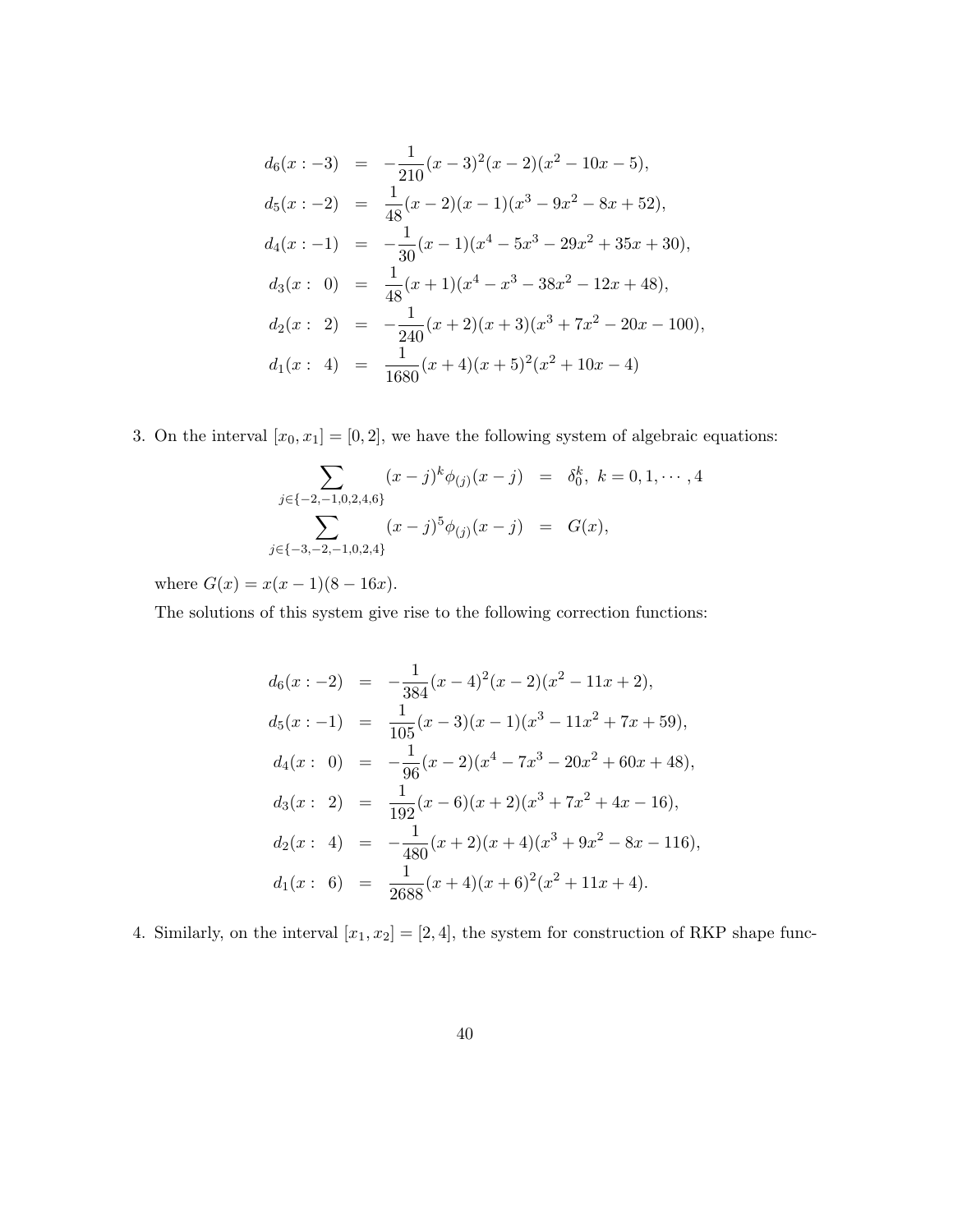tions becomes as follows:

$$
\sum_{j \in \{-1,0,2,4,6,8\}} (x-j)^k \phi_{(j)}(x-j) = \delta_0^k, \ k = 0, 1, \cdots, 4
$$

$$
\sum_{j \in \{-3,-2,-1,0,2,4\}} (x-j)^5 \phi_{(j)}(x-j) = G(x),
$$

where  $G(x) = x(x - 1)(80 - 28x)$ .

By solving this system, we have the following correction functions:

$$
d_6(x:-1) = -\frac{1}{945}(x-5)^2(x-3)(x^2-12x-9),
$$
  
\n
$$
d_5(x: 0) = \frac{1}{384}(x-4)(x-2)(x^3-13x^2+6x+128),
$$
  
\n
$$
d_4(x: 2) = -\frac{1}{288}(x-2)(x^4-5x^3-48x^2+84x+144),
$$
  
\n
$$
d_3(x: 4) = \frac{1}{320}(x+2)(x^4+3x^3-54x^2-80x+160),
$$
  
\n
$$
d_2(x: 6) = -\frac{1}{672}(x+2)(x+4)(x^3+11x^2-12x-172),
$$
  
\n
$$
d_1(x: 8) = \frac{1}{3456}x(x+4)(x+6)^2(x+13).
$$

### Appendix

#### $\cdot$ **1** r -Piecewise polynomial RKP shape functions associated with the particles distributed in  $[0, \infty)$  when  $K = 3$ .

Without loss of generality, it is sufficient to construct the piecewise polynomial RKP shape functions associate with uniformly distributed particles in  $[0, \infty)$  such that

$$
x_k = k, k = 0, 1, 2, 3, \cdots,
$$

[A-I]  $\mathcal{C}^0$  piecewise polynomial RKP shape functions of reproducing order  $(2K - 1)$ ,  $K = 3$ .

1.  $\phi_{(x_0)}(x) = \phi_0(x)$  and  $\phi_0(x)$  is as follows:

$$
\phi_0(x) = \begin{cases}\n-\frac{1}{120}(x-5)(x-4)(x-3)(x-2)(x-1) & x \in [0,3] \\
0 & x \notin [0,3]\n\end{cases}
$$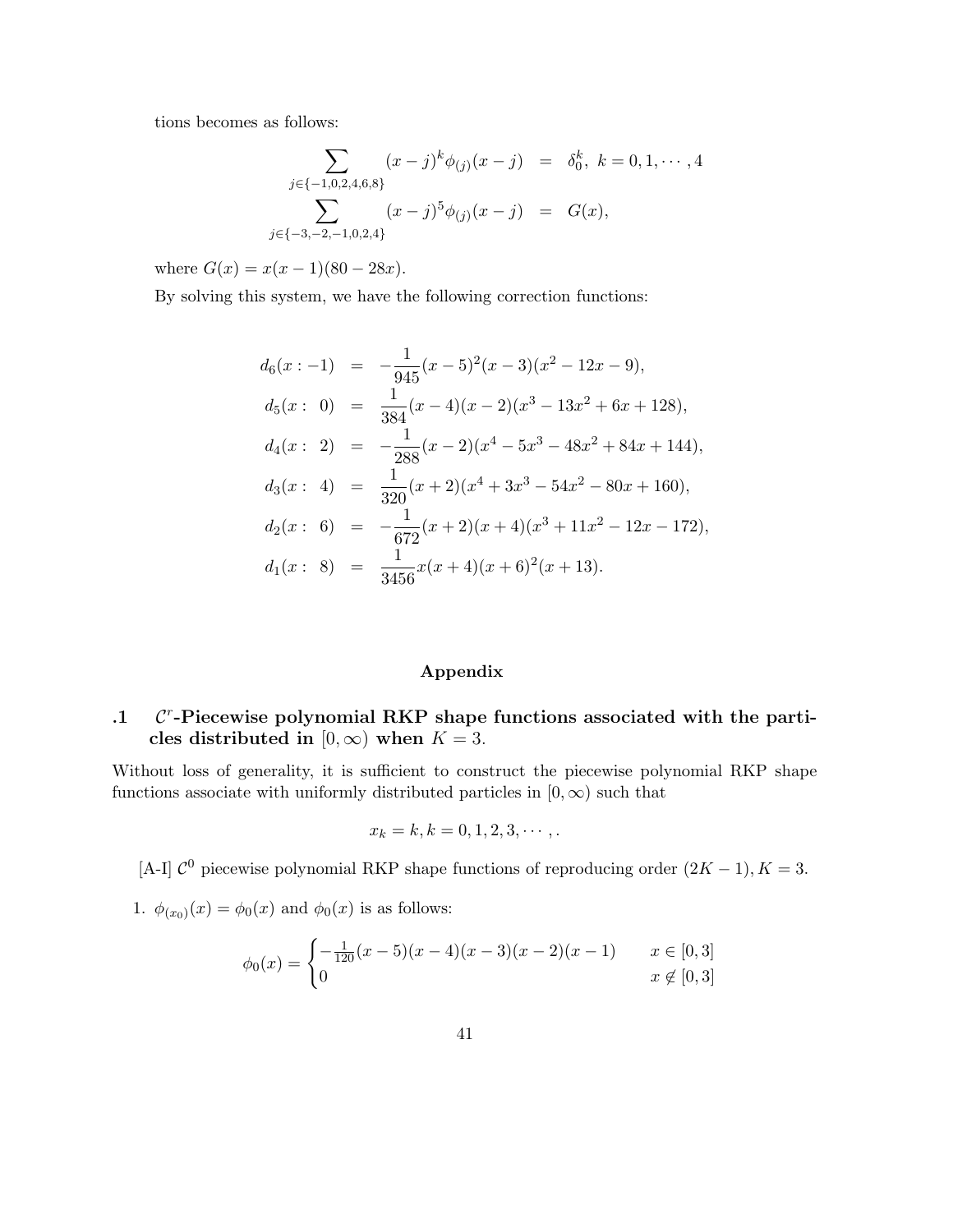2.  $\phi_{(x_1)}(x) = \phi_1(x-1)$  and  $\phi_0(x)$  is as follows:

$$
\int \frac{1}{24}(x-4)(x-3)(x-2)(x-1)(x+1) \qquad x \in [-1,2]
$$
  
=  $\int \frac{1}{24}(x-5)(x-4)(x-3)(x-2)(x-1) \qquad x \in [2,3]$ 

$$
\phi_1(x) = \begin{cases}\n-\frac{1}{120}(x-5)(x-4)(x-3)(x-2)(x-1) & x \in [2,3] \\
0 & x \notin [-1,3]\n\end{cases}
$$

3.  $\phi_{(x_2)}(x) = \phi_2(x-2)$  and  $\phi_2(x)$  is as follows:

$$
\begin{cases}\n-\frac{1}{12}(x-3)(x-2)(x-1)(x+1)(x+2) & x \in [-2,1] \\
\frac{1}{24}(x-4)(x-3)(x-2)(x-1)(x+1) & x \in [1,2]\n\end{cases}
$$

$$
\phi_2(x) = \begin{cases} \frac{1}{24}(x-4)(x-3)(x-2)(x-1)(x+1) & x \in [1,2] \\ -\frac{1}{120}(x-5)(x-4)(x-3)(x-2)(x-1) & x \in [2,3] \\ 0 & x \notin [-2,3] \end{cases}
$$

4.  $\phi_{(x_3)}(x) = \phi_3(x-3)$  and  $\phi_3(x)$  is as follows:

$$
\begin{cases} \frac{1}{12}(x-2)(x-1)(x+1)(x+2)(x+3) & x \in [-3,0] \\ -\frac{1}{12}(x-3)(x-2)(x-1)(x+1)(x+2) & x \in [0,1] \end{cases}
$$

$$
\phi_3(x) = \begin{cases}\n\frac{12(x-3)(x-2)(x+2)(x+2)(x+3)}{-\frac{1}{24}(x-3)(x-2)(x-1)(x+1)(x+2)} & x \in [0,1] \\
\frac{1}{24}(x-4)(x-3)(x-2)(x-1)(x+1) & x \in [1,2] \\
-\frac{1}{120}(x-5)(x-4)(x-3)(x-2)(x-1) & x \in [2,3] \\
0 & x \notin [-3,3]\n\end{cases}
$$

5.  $\phi_{(x_4)}(x) = \phi_4(x-4)$  and  $\phi_4(x)$  is as follows:

$$
\phi_4(x) = \begin{cases}\n-\frac{1}{24}(x-1)(x+1)(x+2)(x+3)(x+4) & x \in [-4, -1] \\
\frac{1}{12}(x-2)(x-1)(x+1)(x+2)(x+3) & x \in [-1, 0] \\
-\frac{1}{12}(x-3)(x-2)(x-1)(x+1)(x+2) & x \in [0, 1] \\
\frac{1}{24}(x-4)(x-3)(x-2)(x-1)(x+1) & x \in [1, 2] \\
-\frac{1}{120}(x-5)(x-4)(x-3)(x-2)(x-1) & x \in [2, 3] \\
0 & x \notin [-4, 3]\n\end{cases}
$$

6.  $\phi_{(x_5)}(x) = \phi_5(x-5)$  and  $\phi_5(x)$  is as follows:

$$
\phi_5(x) = \begin{cases}\n\frac{1}{120}(x+1)(x+2)(x+3)(x+4)(x+5) & x \in [-5, -2] \\
-\frac{1}{24}(x-1)(x+1)(x+2)(x+3)(x+4) & x \in [-2, -1] \\
\frac{1}{12}(x-2)(x-1)(x+1)(x+2)(x+3) & x \in [-1, 0] \\
-\frac{1}{12}(x-3)(x-2)(x-1)(x+1)(x+2) & x \in [0, 1] \\
\frac{1}{24}(x-4)(x-3)(x-2)(x-1)(x+1) & x \in [1, 2] \\
-\frac{1}{120}(x-5)(x-4)(x-3)(x-2)(x-1) & x \in [2, 3] \\
0 & x \notin [-5, 3]\n\end{cases}
$$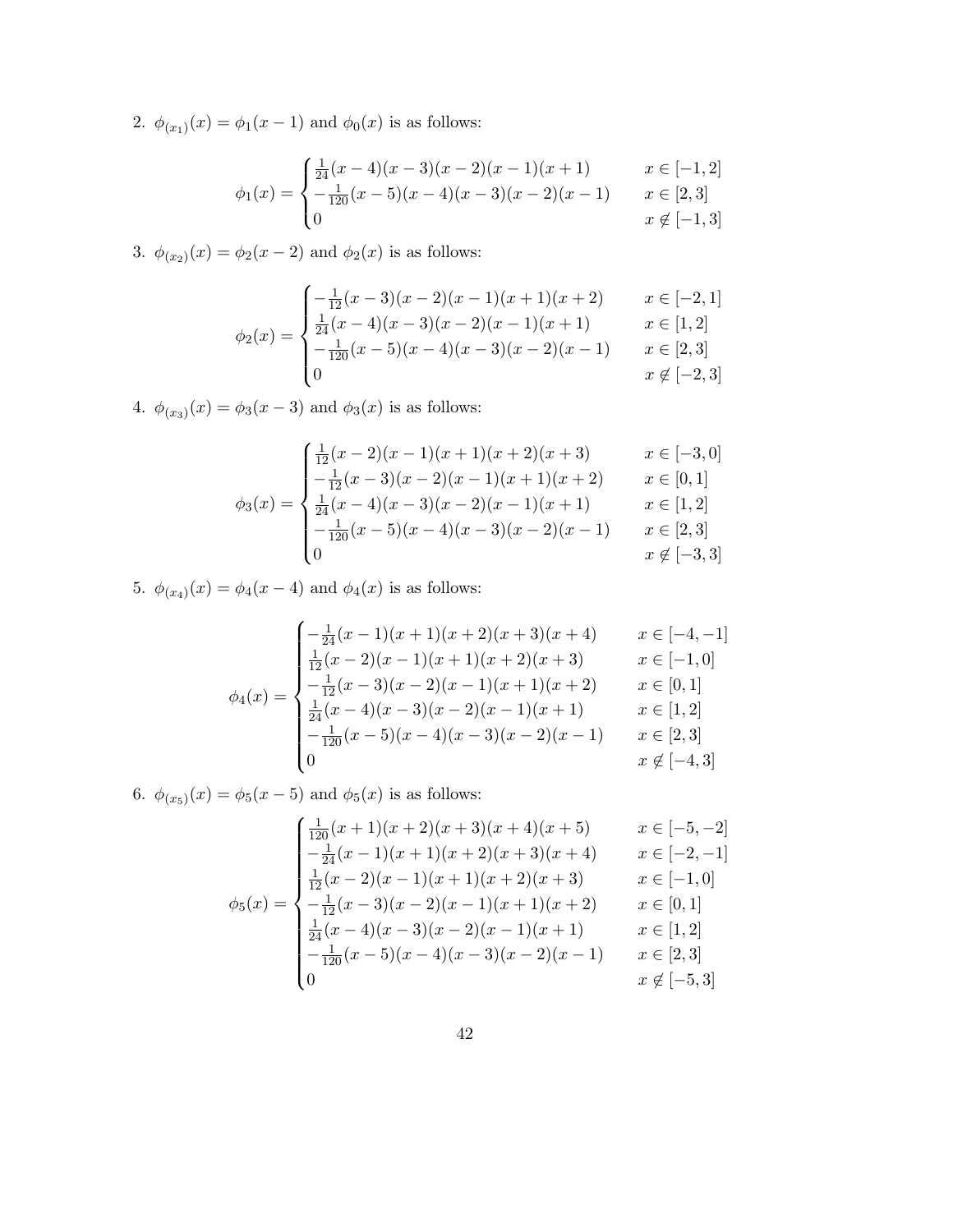7. For  $j \ge 6$ ,  $\phi_{(x_j)}(x) = \phi_{([-3,3];0;5)}(x-6)$  and  $\phi_{([-3,3];0;5)}(x)$  is defined by (10).

[A-II] Piecewise polynomial  $C^1$  RKP shape functions of reproducing order  $(2K - 2)$ ,  $K = 3$ . 1.  $\phi_{(x_0)}(x) = \phi_0(x)$  and  $\phi_0(x)$  is as follows:

$$
\phi_0(x) = \begin{cases} \frac{1}{5400}(x-5)(x-4)(x-3)^2(x-2)(x-1)(8x+15) & x \in [0,3] \\ 0 & x \notin [0,3] \end{cases}
$$

2.  $\phi_{(x_1)}(x) = \phi_1(x-1)$  and  $\phi_1(x)$  is as follows:

$$
\phi_1(x) = \begin{cases}\n-\frac{1}{1080}(x-4)(x-3)(x-2)(x-1)(x+1)(8x^2-x-45) & x \in [-1,2] \\
-\frac{1}{120}(x-7)(x-3)^2(x-2)x & x \in [2,3] \\
0 & x \notin [-1,3]\n\end{cases}
$$

3.  $\phi_{(x_2)}(x) = \phi_2(x-2)$  and  $\phi_2(x)$  is as follows:

$$
\phi_2(x) = \begin{cases}\n\frac{1}{540}(x-3)(x-2)(x-1)(x+1)(x+2)(8x^2+7x-45) & x \in [-2,1] \\
\frac{1}{24}(x-2)(x-1)(x^3-6x^2-3x+24) & x \in [1,2] \\
-\frac{1}{120}(x-7)(x-3)^2(x-2)x & x \in [2,3] \\
0 & x \notin [-2,3]\n\end{cases}
$$

4.  $\phi_{(x_3)}(x) = \phi_3(x-3)$  and  $\phi_3(x)$  is as follows:

$$
\phi_3(x) = \begin{cases}\n-\frac{1}{540}(x-2)(x-1)(x+1)(x+2)(x+3)(8x^2+15x-45) & x \in [-3,0] \\
-\frac{1}{12}(x-1)(x^4-2x^3-15x^2+12x+12) & x \in [0,1] \\
\frac{1}{24}(x-2)(x-1)(x^3-6x^2-3x+24) & x \in [1,2] \\
-\frac{1}{120}(x-7)(x-3)^2(x-2)x & x \in [2,3] \\
0 & x \notin [-3,3]\n\end{cases}
$$

5.  $\phi_{(x_4)}(x) = \phi_4(x-4)$  and  $\phi_4(x)$  is as follows:

$$
\phi_4(x) = \begin{cases}\n\frac{1}{1080}(x-1)(x+1)(x+2)(x+3)(x+4)(8x^2+23x-45) & x \in [-4, -1] \\
\frac{1}{12}(x+1)(x^4+2x^3-15x^2-12x+12) & x \in [-1, 0] \\
-\frac{1}{12}(x-1)(x^4-2x^3-15x^2+12x+12) & x \in [0, 1] \\
\frac{1}{24}(x-2)(x-1)(x^3-6x^2-3x+24) & x \in [1, 2] \\
-\frac{1}{120}(x-7)(x-3)^2(x-2)x & x \in [2, 3] \\
0 & x \notin [-4, 3]\n\end{cases}
$$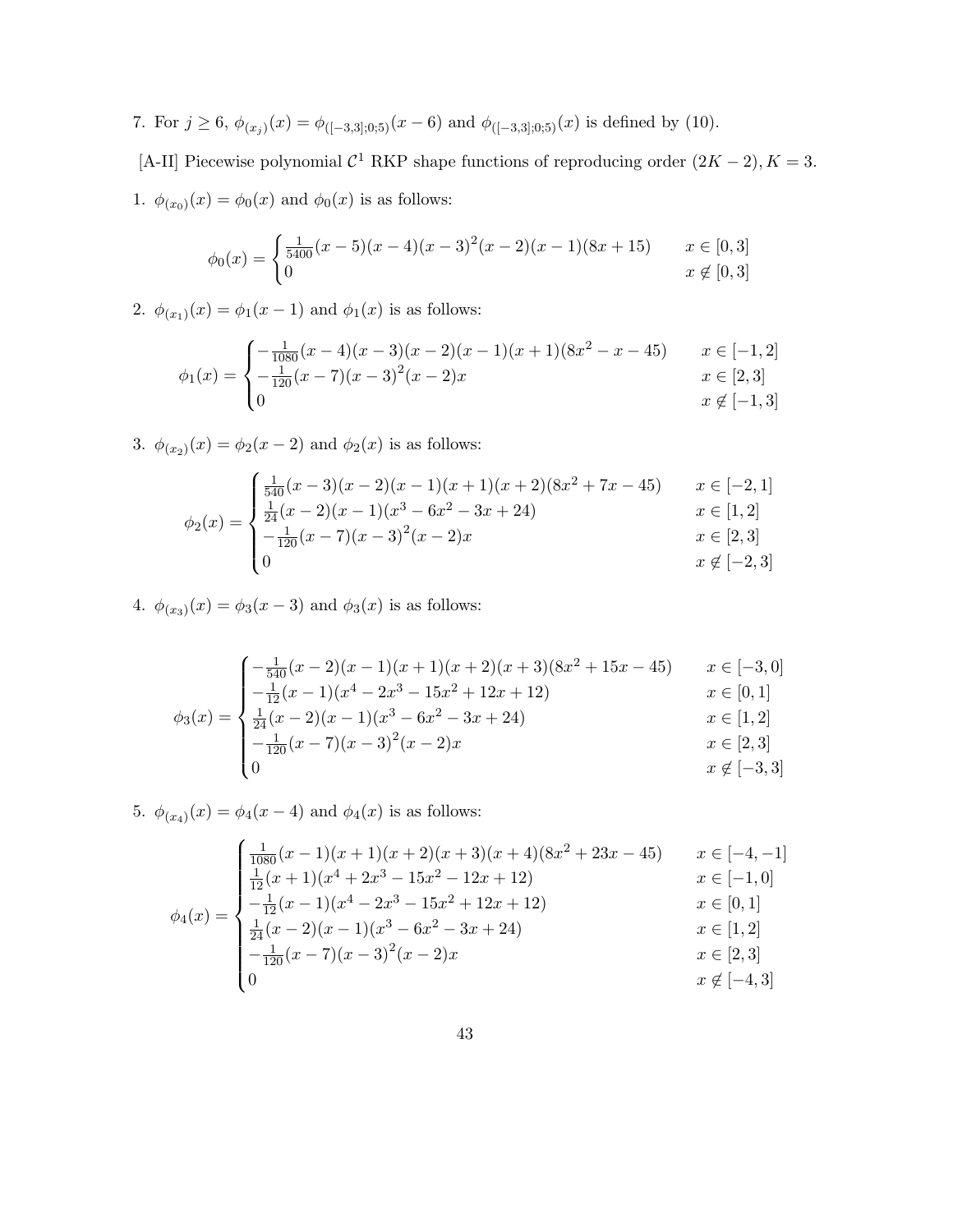6.  $\phi_{(x_5)}(x) = \phi_5(x-5)$  and  $\phi_5(x)$  is as follows:

$$
\phi_5(x) = \begin{cases}\n-\frac{1}{5400}(x+1)(x+2)(x+3)(x+4)(x+5)^2(8x-9) & x \in [-5, -2] \\
-\frac{1}{24}(x+1)(x+2)(x^3+6x^2-3x-24) & x \in [-2, -1] \\
\frac{1}{12}(x+1)(x^4+2x^3-15x^2-12x+12) & x \in [-1, 0] \\
-\frac{1}{12}(x-1)(x^4-2x^3-15x^2+12x+12) & x \in [0, 1] \\
\frac{1}{24}(x-2)(x-1)(x^3-6x^2-3x+24) & x \in [1, 2] \\
-\frac{1}{120}(x-7)(x-3)^2(x-2)x & x \in [2, 3] \\
0 & x \notin [-5, 3]\n\end{cases}
$$

7. For  $j \geq 6$ ,  $\phi_{(x_j)}(x) = \phi_{([-3,3];1;4)}(x-j)$  and  $\phi_{([-3,3];1;4)}(x)$  is defined by (14).

# References

- [1] Atluri, S. and Shen, S.: The Meshless Method, Tech Science Press, 2002.
- [2] Babuska, I., Banerjee, U., Osborn, J.E.: Survey of meshless and generalized finite element methods:A unified appraoch, Acta Numerica, Cambridge Press (2003) 1-125.
- [3] Babuska, I., Banerjee, U., Osborn, J.E.: Generalized finite element methods:Main Ideas, Results, and Perspectives, Int. J. of Computational Methods, Vol. 1 (2004) 67-103.
- [4] Babuska, I., Banerjee, U., Osborn, J.E.: On the approximability and the selection of particle shape functions, Numer. math. 96 (2004) 601-640.
- [5] Babuška I. and Oh, H.-S.: The p-Version of the Finite Element Method for Domains with Corners and for Infinite Domains, Number. Meth. PDEs., 6, pp 371-392 (1990).
- [6] Ciarlet, P.G. : Basic Error Estimates for Elliptic Problems, Hanbook of Numerical Analysis, Vol II, North Hollnad, 1991.
- [7] Duarte, C.A. and Oden, J.T.: Hp clouds-a meshless method to solve boundary vale problems, Technical Report 95-05, TICAM, The University of Texas as Austin, May 1995.
- [8] Duarte, C.A. and Oden, J.T.: An hp adaptive method using clouds, Compter methods in App. Mech. Engrg, Vol. 139 (1996) 237-262.
- [9] Gilbarg, I.D. and Trudinger, N. S.: Elliptic Partial Differential Equations of Second Order, Springer-Verlag, 1983
- [10] Han, W. and Meng, X. :Error alnalysis of reproducing kernel particle method, Comput. Meth. Appl. Mech. Engrg. 190 (2001) 6157-6181.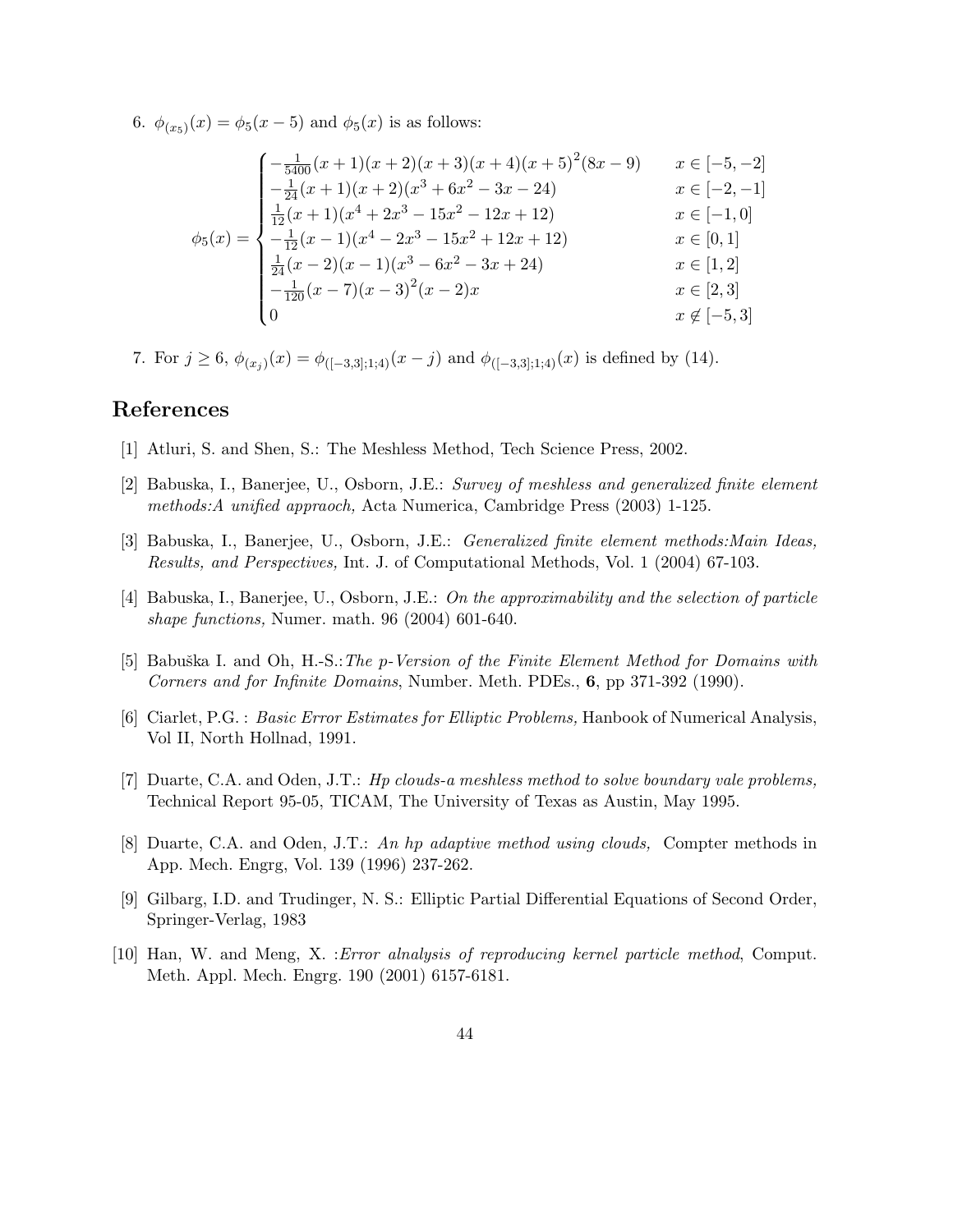- [11] Han, W. and Meng, X. : On a Meshfree method for singular problems, CMES(Tech Science Press), 3 (2002) 65-76.
- [12] Kim, H., Lee, S.J. and Oh, H.-S. : Numerical Methods and Error Analysis for One Diemensional Elliptic problems Containing Singularities, Numer Methods PDEs, 19 (2003) 399-420.
- [13] Lancaster, P. and K. Salkauskas :Surfaces Generated by Moving Least Squares methods, Math. of Com., 37 (1981) 141-158.
- [14] Levin, D. :The Approximation Power of Moving Least Squares, Math. of Com., 67 (1998)1517-1531.
- [15] Li, S. and Liu, W.K. : Meshfree Particle Methods, Springer-Verlag 2004.
- [16] Li, S., Lu, H., Han, W., Liu, W.K., and Simkins, D.C.Jr. :Reproducing Kernel Element Method: Part II. Globally Conforming  $I^m/C^n$  hierarchies, Computer Methods in App. Mech. and Engrg, Vol. 193 (2004) 953-987.
- [17] Liu, W.K., Han, W., Lu, H., Li, S., and Cao, J. :Reproducing Kernel Element Method: Part I. Theoretical formulation, Computer Methods in App. Mech. and Engrg, Vol. 193 (2004) 933-951.
- [18] Melenk, J.M. and Babuška I. :*The partition of unity finite element method:Theory and* application , Comput. Methods Appl. Mech. Engr. 139 (1996) 239-314.
- [19] Oh, H.-S. and Babuška, I.: The Method of Auxiliary Mapping For the Finite Element Solutions of Plane Elasticity Problems Containing Singularities, J. of Computational Physics, 121, pp. 193-212 (1995)
- [20] Oh, H.-S. Kim, H. and Lee, S.-J.: The Numerical Methods for Oscillating Singularities in Elliptic Boundary Value Problems, J. of Computational Physics, 170, pp. 742-763 (2001)
- [21] Oh, H.-S. and Kim, J. G. :The Partition of Unity Shape Functions that yield Accurate Computational Integration for Generalized Finite Element Method , submitted to Comput. Methods Appl. Mech. Engrg. (2005).
- [22] Oh, H.-S.,Kim, J. G., and Jeong, J.W. :The Closed Form Reroducing Kernel Partcle Shape Functions: Part 1. Basic constructions, submitted to Comput. Methods Appl. Mech. Engrg.  $(2005).$
- [23] Stroud, A.H. :Numerical Quadrature and Solution of Ordinary Differential Equations, Springer-Verlag, 1974